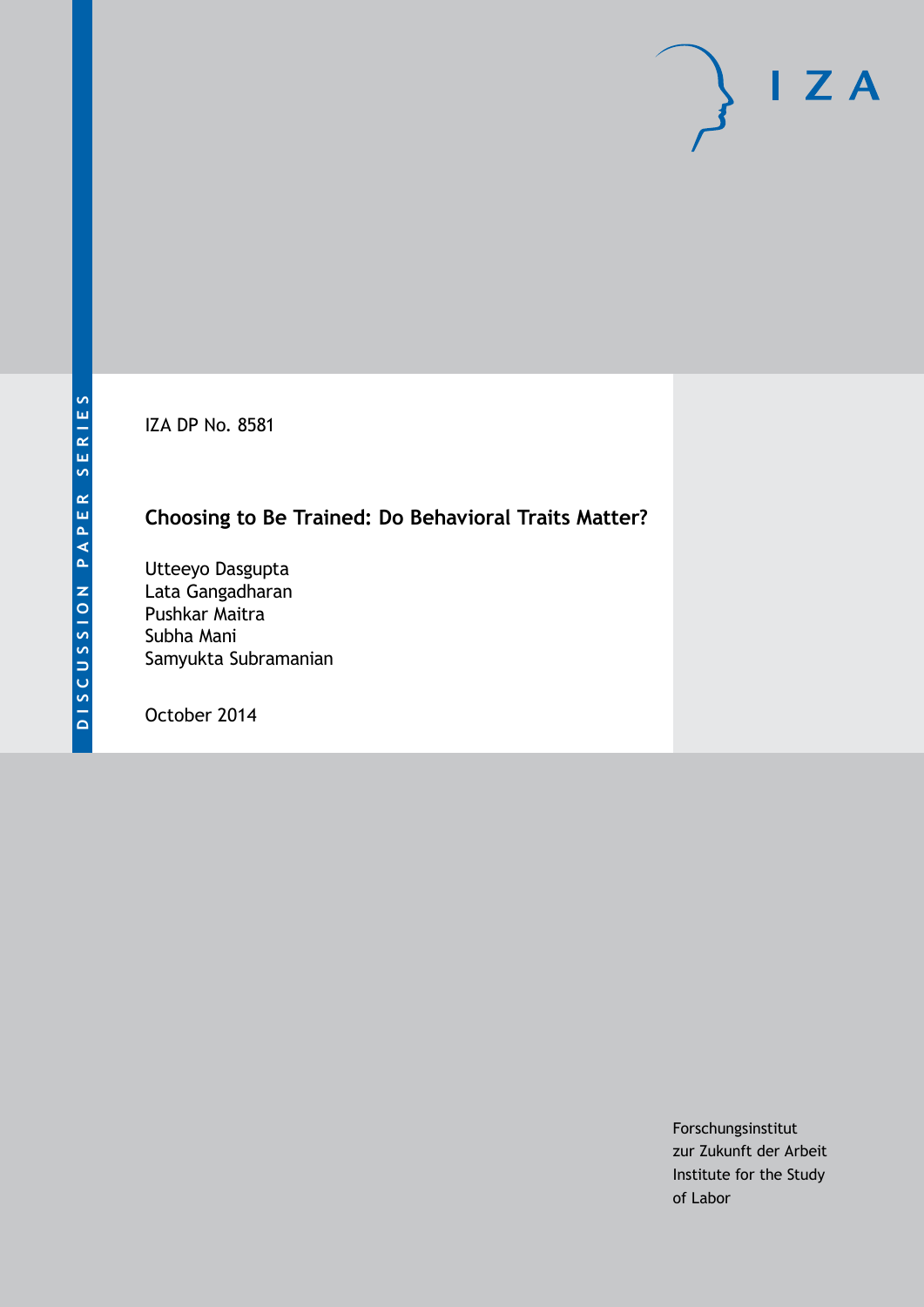**Choosing to Be Trained: Do Behavioral Traits Matter?**

**Utteeyo Dasgupta**

*Wagner College*

## **Subha Mani**

*CIPS, Fordham University, PSC, University of Pennsylvania and IZA*

## **Lata Gangadharan**

*Monash University*

## **Samyukta Subramanian**

*Pratham, India*

# **Pushkar Maitra**

*Monash University*

## Discussion Paper No. 8581 October 2014

IZA

P.O. Box 7240 53072 Bonn Germany

Phone: +49-228-3894-0 Fax: +49-228-3894-180 E-mail: [iza@iza.org](mailto:iza@iza.org)

Any opinions expressed here are those of the author(s) and not those of IZA. Research published in this series may include views on policy, but the institute itself takes no institutional policy positions. The IZA research network is committed to the IZA Guiding Principles of Research Integrity.

<span id="page-1-0"></span>The Institute for the Study of Labor (IZA) in Bonn is a local and virtual international research center and a place of communication between science, politics and business. IZA is an independent nonprofit organization supported by Deutsche Post Foundation. The center is associated with the University of Bonn and offers a stimulating research environment through its international network, workshops and conferences, data service, project support, research visits and doctoral program. IZA engages in (i) original and internationally competitive research in all fields of labor economics, (ii) development of policy concepts, and (iii) dissemination of research results and concepts to the interested public.

IZA Discussion Papers often represent preliminary work and are circulated to encourage discussion. Citation of such a paper should account for its provisional character. A revised version may be available directly from the author.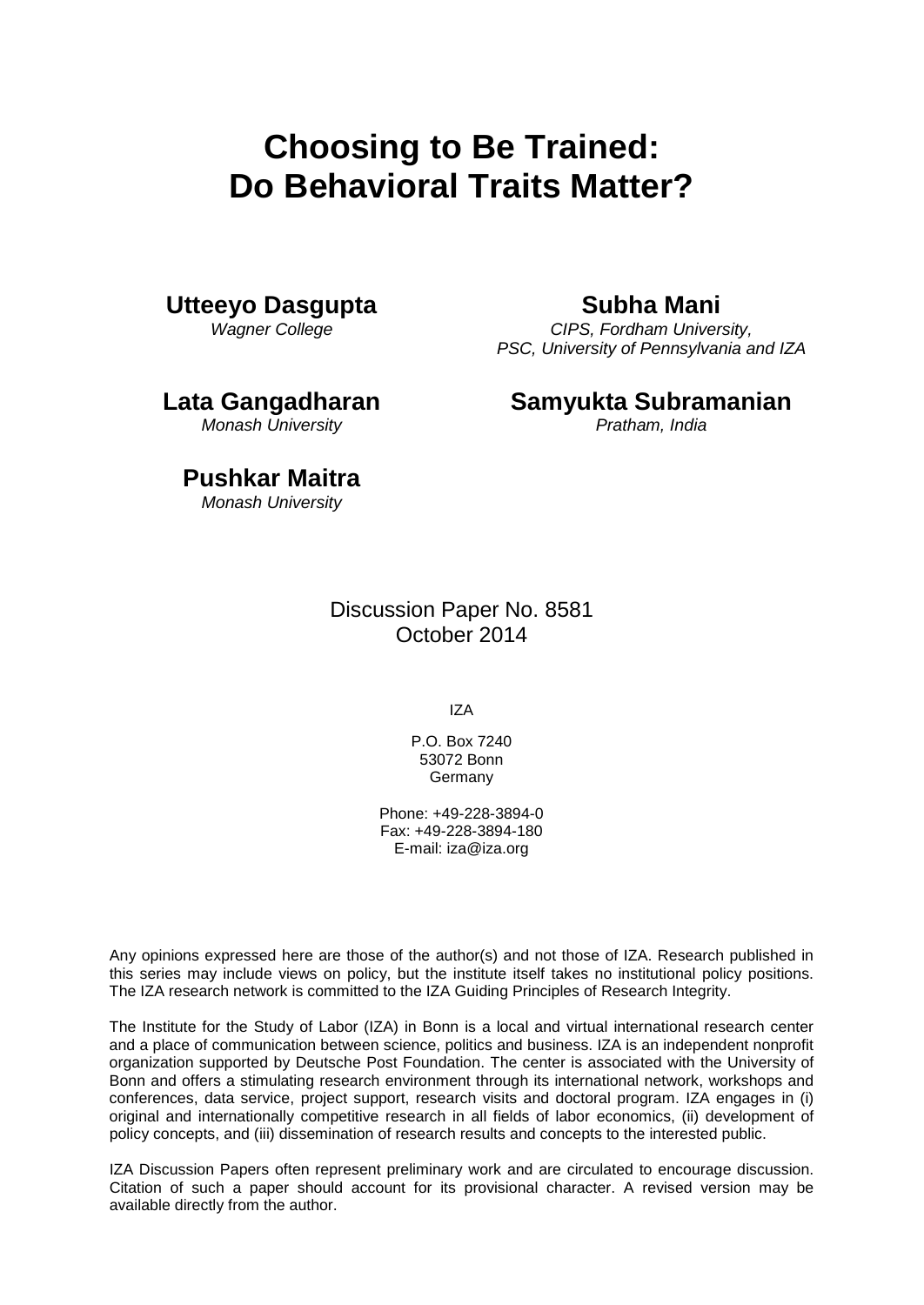IZA Discussion Paper No. 8581 October 2014

## **ABSTRACT**

## **Choosing to Be Trained: Do Behavioral Traits Matter?[\\*](#page-1-0)**

In this paper, we examine the determinants of self-selection into a vocational training program in India. To do this we combine data from an artefactual field experiment with survey data collected from the targeted community. We find that applicants and non-applicants differ in terms of socio-economic characteristics (measured using a survey), as well as selected behavioral traits (elicited using an artefactual field experiment). Even after controlling for a range of socio-economic characteristics, we find that individuals who have higher tolerance for risk, and are more competitive, are more likely to apply to the training program. This suggests that focusing only on the socio-economic and demographic characteristics might not be sufficient to fully explain selection into the program. Participants' behavioral traits are also crucial in influencing take up rates in such programs. Our results suggest that as a methodology, there is valuable information to be gained by dissecting the black box of unobservables using data on behavioral traits.

JEL Classification: J24, C93, C81

Keywords: selection, artefactual field experiment, behavioral traits, household survey, training program

Corresponding author:

Subha Mani Fordham University Department of Economics 441 East Fordham Road Dealy Hall, E 520 Bronx, New York 10458 USA E-mail: [smani@fordham.edu](mailto:smani@fordham.edu)

We would like to thank Stefan Dercon, Ben Greiner, Glenn Harrison, John Hoddinott, David Huffman, Tarun Jain, Pramila Krishnan, Aprajit Mahajan, David Reiley, Shailendra Sharma, John Strauss, Robert Thornton, Marie Claire Villeval, two anonymous referees, an associate editor, and the co-editor of this journal, seminar participants at Vassar College, Calcutta University, Indian School of Business, Queensland University of Technology, participants at the PACDEV Conference, International Atlantic Economic Society Conference, the DRU workshop at Monash University, the Australian Development Economics Workshop, the ESA International Meetings, the India Development Workshop at UNSW, and the Nordic Conference for Development Economics for their comments and suggestions. Shelly Gautam, Inderjeet Saggu, Sarah Scarcelli and Raghav Shrivastav provided excellent research assistance. Funding was provided by Monash University, Australia and Fordham University, USA. We are especially grateful to the staff of Satya and Pratham for their outstanding work in managing the implementation of the vocational training program. The usual caveat applies.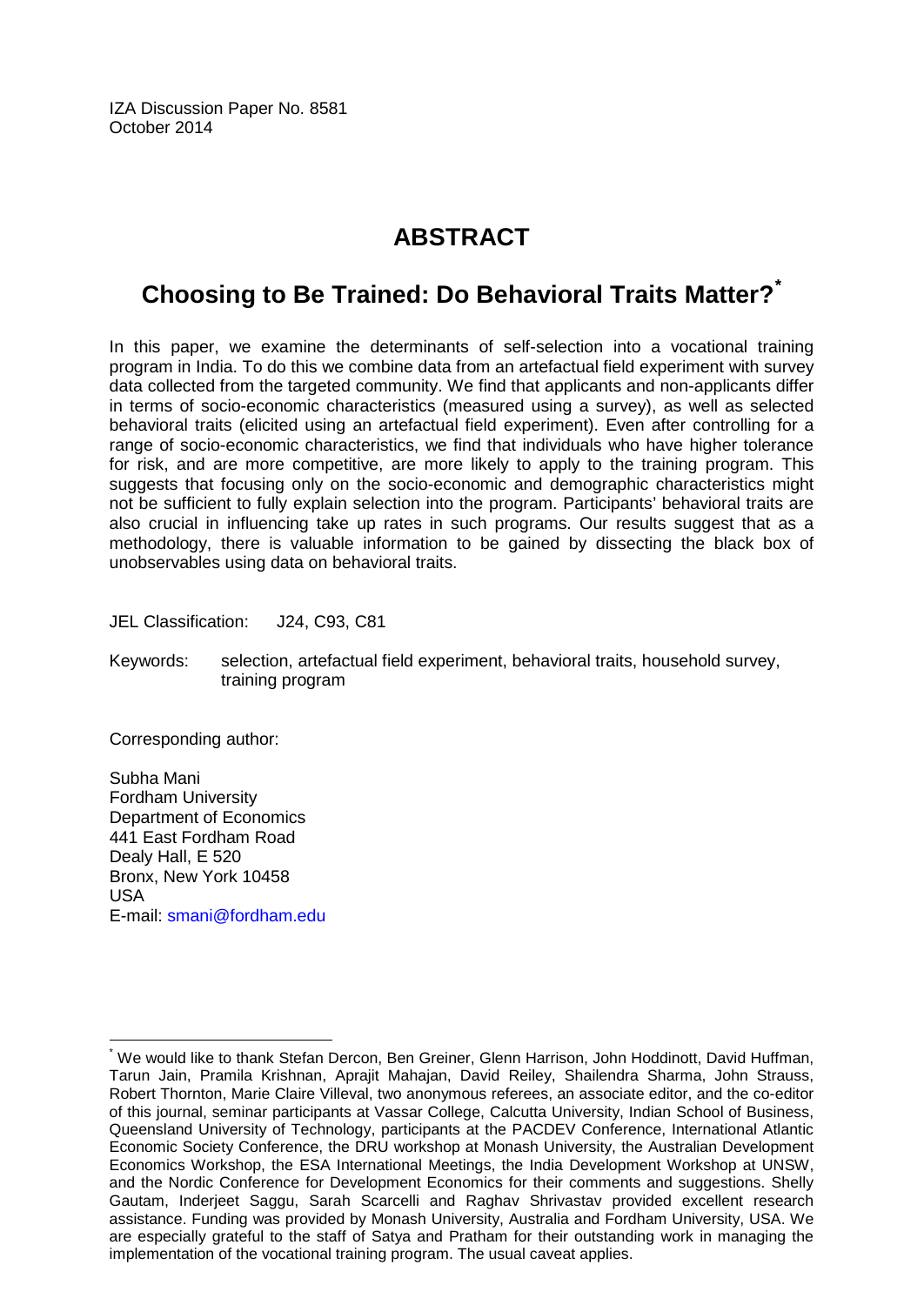#### **1. Introduction**

Worldwide recession along with increasing unemployment has renewed interest in trainingprograms that help workers accumulate additional skills to obtain new jobs or retain current ones. The economic benefits of participating in such training programs are substantial in developing countries.<sup>1</sup> However, these programs can help attenuate unemployment only if the targeted individuals volunteer to participate in the program. If instead, they refrain from participating in these specialized avenues of skill building, then increasing the supply of training schools and programs as a policy achieves little towards the final goal of improving labor market outcomes and welfare. For a policy-maker then, there is a case not just for promoting labor market training programs, but also to target them better to reap maximum welfare gains through increased participation. To achieve this, it is crucial to identify the selection process that identifies the factors influencing participation into the program.

Our goal in this paper is to focus on the participation decision, i.e., to determine whether individuals who apply to a training program, and those who do not, differ systematically along measured behavioral traits and socio-economic characteristics.<sup>2</sup> Identifying these traits can help us design and promote skill building programs more effectively in the future.

Self-selection has been previously studied in different contexts such as entrepreneurship (Cramer *et al.* (2002) in Netherlands; Bauernschuster *et al.* (2010) in Germany), participation into a labor market training program in the US (Heckman and Smith (2004)), a school incentive program in India (Barnhardt *et al.* (2009)), a microfinance, soft skills and entrepreneurship program in Uganda (Bandiera *et al.* (2012)), and a migration program for Tongans (McKenzie *et al.* (2010)). However, all these papers have relied only on the use of survey data to estimate

<sup>&</sup>lt;sup>1</sup> Attanasio *et al.* (2011), Maitra and Mani (2013), Blattman *et al.* (2014) respectively find that training increases paid employment and/or self-employment opportunities for women in Colombia, India, and Uganda respectively.

<sup>&</sup>lt;sup>2</sup> The training program is discussed in Section 2.1 of this paper. Maitra and Mani (2013) show that training increased the probability of being employed in casual or full-time work by 6.4 percentage points, and the probability of being self-employed by 4 percentage points.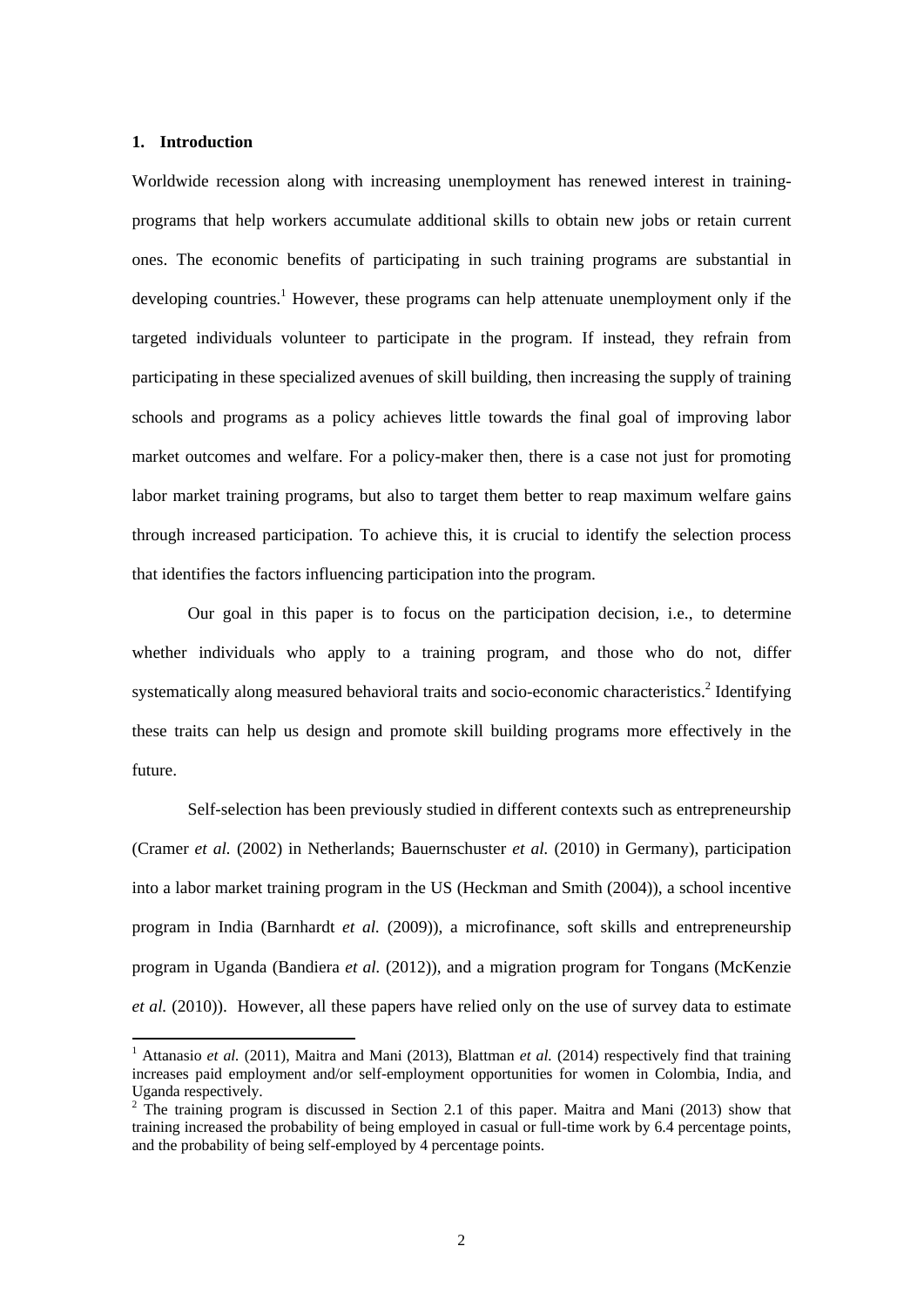the participation or selection equation, leaving out possible sources of differences arising due to variation in behavioral characteristics between participants and non-participants. We aim to fill this crucial gap by examining the differences between applicants and non-applicants in a labormarket training program in terms of both behavioral traits and socio-economic characteristics. We do this by combining data from a unique artefactual field experiment and responses from primary surveys.<sup>3</sup>

The training program we examine was widely advertised to women between the ages of 18 and 39 years, having 5 or more grades of schooling, and residing in selected resettlement colonies (or slums) in New Delhi, India. Participants in our experiment consisted of a randomly selected pool of applicants (who applied to the training program), and non-applicants (those who chose not to apply in spite of receiving the advertisement). The artefactual field experiment was designed to elicit unobservable behavioral characteristics such as risk attitudes, confidence level, and attitudes towards competition. We also administered a detailed household survey, which allowed us to examine household characteristics that can further influence the selfselection.

Our results show that the probability of applying to the training program can vary in terms of both socio-economic and behavioral characteristics. We find that younger women, with prior experience in stitching and tailoring, not belonging to the backward caste (a description used by the Government of India to identify socially and economically disadvantaged groups), belonging to relatively richer households, and those with a higher dependency ratio (defined as the ratio of number of children aged less than 5 to the number of adult women in the household), have a significantly higher probability of applying to the training program. Further, the results from our artefactual field experiment reveal that women with greater preference for

<sup>&</sup>lt;sup>3</sup> According to the taxonomy developed by Harrison and List (2004), the experiment reported in this paper would be termed an artefactual field experiment. That is, we examine behaviour using similar rules and procedures as in a laboratory but employ a non-standard subject pool. Using a recent classification system developed by Charness *et al.* (2013), the experiment could also be referred to as an *extra-lab* experiment.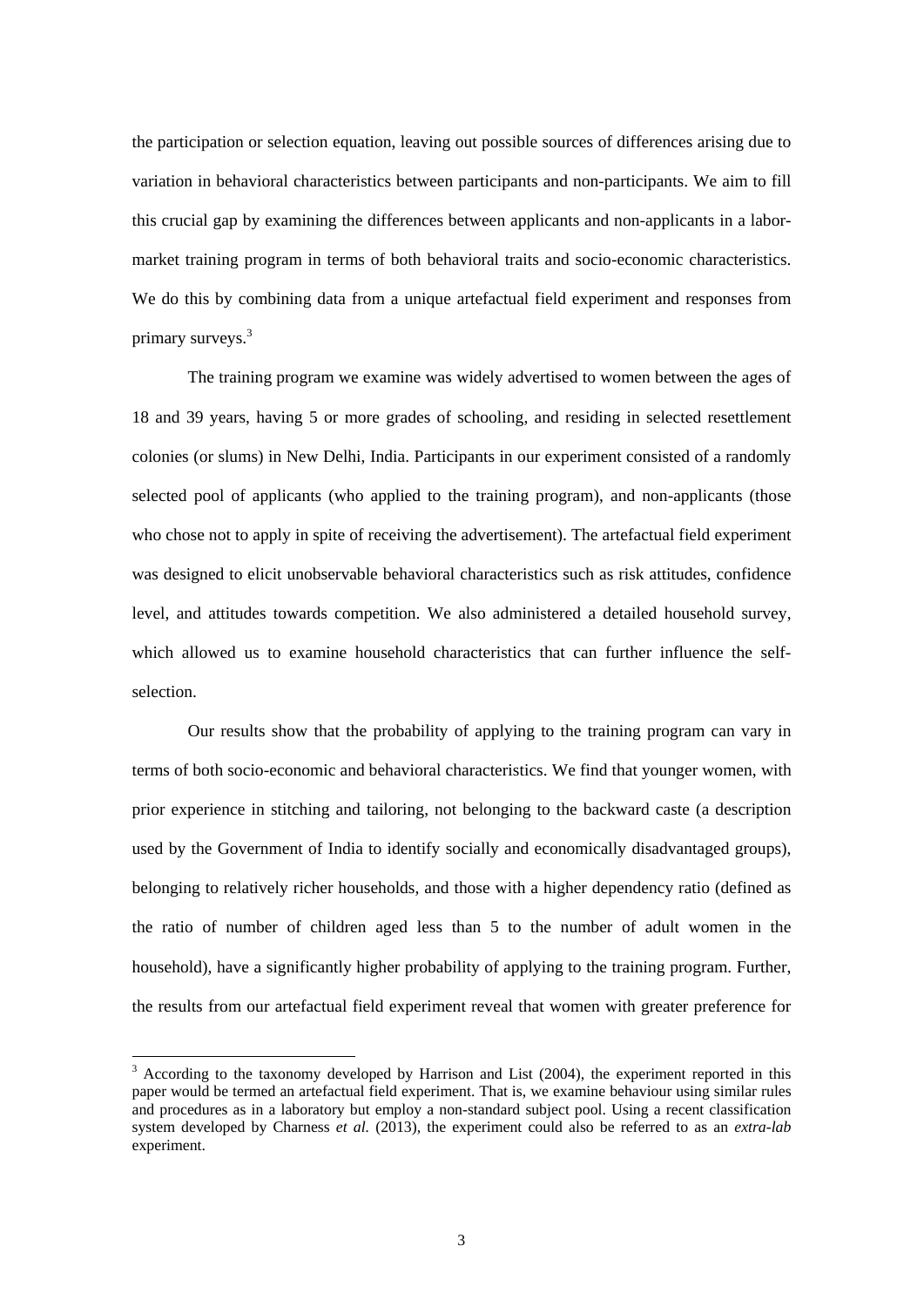risk and competition are significantly more likely to apply to the training program. In contrast to what has been done previously in the literature, this suggests that focusing only on the socioeconomic and demographic characteristics might not be sufficient to fully explain selection into the program. Participants' behavioral traits are important determinants of self-selection into labor market training programs and can influence take up rates in such programs.

While individuals can vary along many behavioral dimensions, we chose to investigate three important dimensions that can critically influence the choice of selecting/applying into the program. The first source is risk preference. It is well documented that risk attitudes affect important life choices including occupational choices (Castillo *et al.* (2010)), investment in higher education (Belzil and Leonardi (2009), Chen (2003)), and technology adoption (Liu (2008)) Additionally, in developing countries incomplete financial markets fail to smooth economic risks, and institutional hurdles make any investment fraught with uncertainty. As a result, only individuals with a higher tolerance for risk might be willing to engage in any investment activity. Joining a skill accumulation program is an investment activity that involves considerable time and monetary costs with often delayed and uncertain benefits. Consequently, one would expect that, risk attitudes might play a role in the decision to participate in the training program.

Second, we examine whether competitiveness influences the participation decision into the training program. Previous literature suggests that differences in competitiveness influence wage differences, educational choices, workplace choices, and influence the evolution of gender differences (Niederle and Vesterlund (2007), Gneezy *et al.* (2009), Andersen *et al.* (2010), Flory *et al.* (2010), Buser *et al.* (2012)). This leads us to hypothesize that differences in competitiveness possibly impact the decision to apply for an income enhancing training program as well.

Third, confidence is claimed to have a significant impact on labor market outcomes (Koszegi (2006), Bénabou and Tirole (2002)), although credible empirical evidence on the effect of confidence on labor market outcomes is rare due to the difficulty in measuring and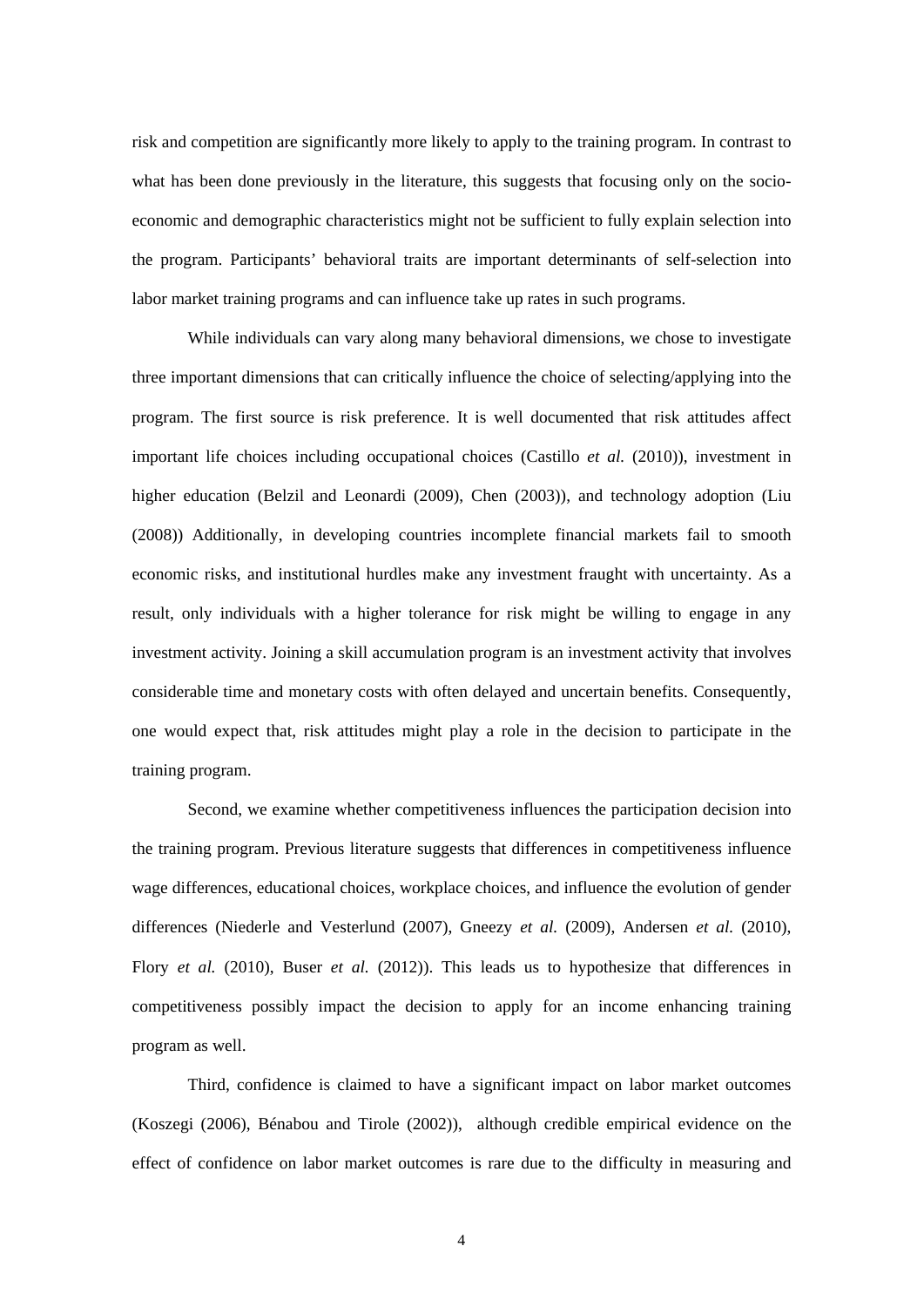obtaining data on confidence. It has been pointed out that the level of confidence can affect wage rates (Fang and Moscarini (2005)), performance in financial markets (Biais *et al.* (2005)) entrepreneurial behavior (Cooper *et al.* (1988), Camerer and Lovallo (1999), Bernardo and Welch (2001), Koellinger *et al.* (2007)), and can explain the persistence of intergenerational inequality in income and education (Filippin and Paccagnella (2009)).

The three behavioral traits we have identified are obviously important for those interested in entrepreneurship and self-employment opportunities. These traits however, are also relevant for those interested in seeking wage employment. Job-seekers are typically exposed to risk related to the probability of finding a job, and face the uncertainty of receiving higher future wages when employed (see Bonin *et al.* (2007) and Pfeifer (2011) for a discussion on the impact of risk preferences on wages in salaried employment). More confident and more competitive individuals might be more successful in obtaining jobs and receiving success (promotion/wage increases) in these jobs. So it is important to examine and understand how these specific traits influence selection into training programs that can improve labor market outcomes (both wage and self employment).

The rest of the paper is organized as follows. Section 2 includes a description of the training program, the subject pool, and the experimental design. Descriptive statistics and regression results are presented in Section 3. Concluding remarks follow in Section 4.

#### **2. Methodology**

#### **2.1 Background: The Training Program**

The data used in this paper were collected as a part of a baseline survey and an artefactual field experiment administered to a pool of applicants and non-applicants of a subsidized training program in stitching and tailoring services. This program was implemented jointly by two nongovernmental organizations (NGOs) – Pratham Delhi Education Initiative (Pratham) and Social Awakening Through Youth Action (SATYA) – and was conducted between August 2010 and January 2011. The survey and the artefactual field experiment were both administered prior to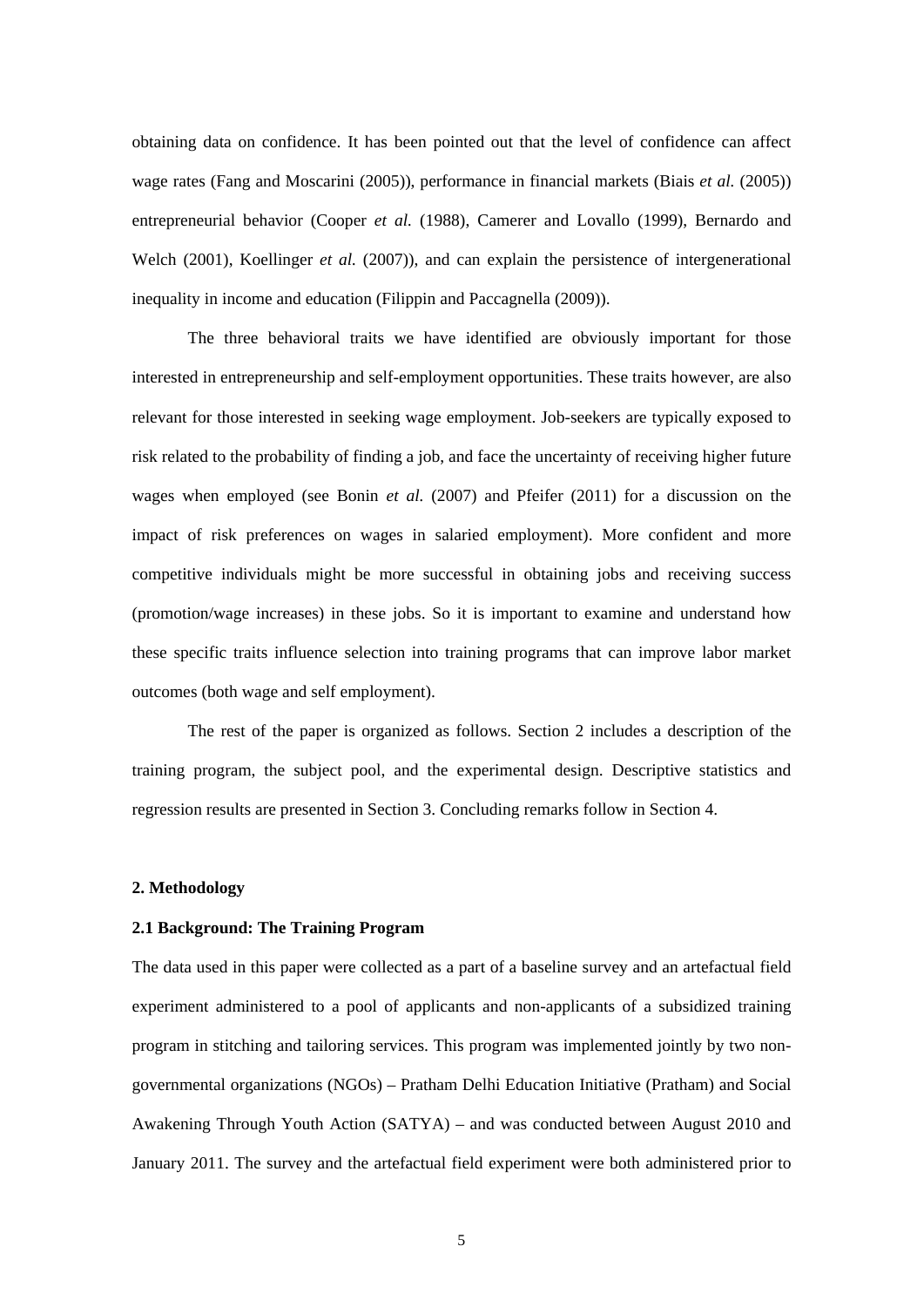the beginning of the program. $4$ 

The stitching and tailoring program required a time commitment of 10 hours a week and taught participants to stitch clothes for women, men, and children. In June 2010 all program related information was widely advertised to every household in the disadvantaged areas (slums/resettlement colonies) of South and North Shahdara in New Delhi, India. The advertisement did not focus on any specific sub-group in the population, and was distributed to every household in the target area to ensure maximum outreach for the program. As a result, all women (eligible and ineligible, residing in the same household) received the information about the training program. Further, the description of the scope of the training program was kept general enough to encourage all eligible women to apply, and avoid attracting women with any specific characteristics that could have biased our results.<sup>5</sup> The English version of the advertisement pamphlet is presented in Figure 1 (originally in Hindi). The eligibility criteria in the pamphlet specified women had to be between the ages of 18 and 39, with at least five or more completed grades of schooling and living in the targeted area. SATYA and Pratham employees held joint information sessions, where interested women had the opportunity to meet with representatives from the two NGOs to discuss and clarify questions about the program. The sessions, along with the advertisement pamphlets specified that training would be provided by well-qualified and reputable staff, using modern techniques of stitching and tailoring; new sewing machines and other related resources would also be provided on site. The participants were further told that they would receive a certificate at the end of the program. Application forms were made available for distribution at these information sessions and all women were asked to take the application forms back home, discuss this opportunity with their family, and

<sup>&</sup>lt;sup>4</sup> In preparation for the training program, a pre-baseline census was used to generate basic information on all households located in all target areas of the South Shahdara region in New Delhi, India in May 2010. The census used a standard "house listing" method to list details on the names of all household members and collected information on their age and highest grade of schooling. The "house listing"/census survey was conducted by Pratham.

<sup>&</sup>lt;sup>5</sup> For example, as an anonymous referee correctly points out that if we had mentioned setting up own business only as a post-training outcome, we might have ended up attracting less risk averse women.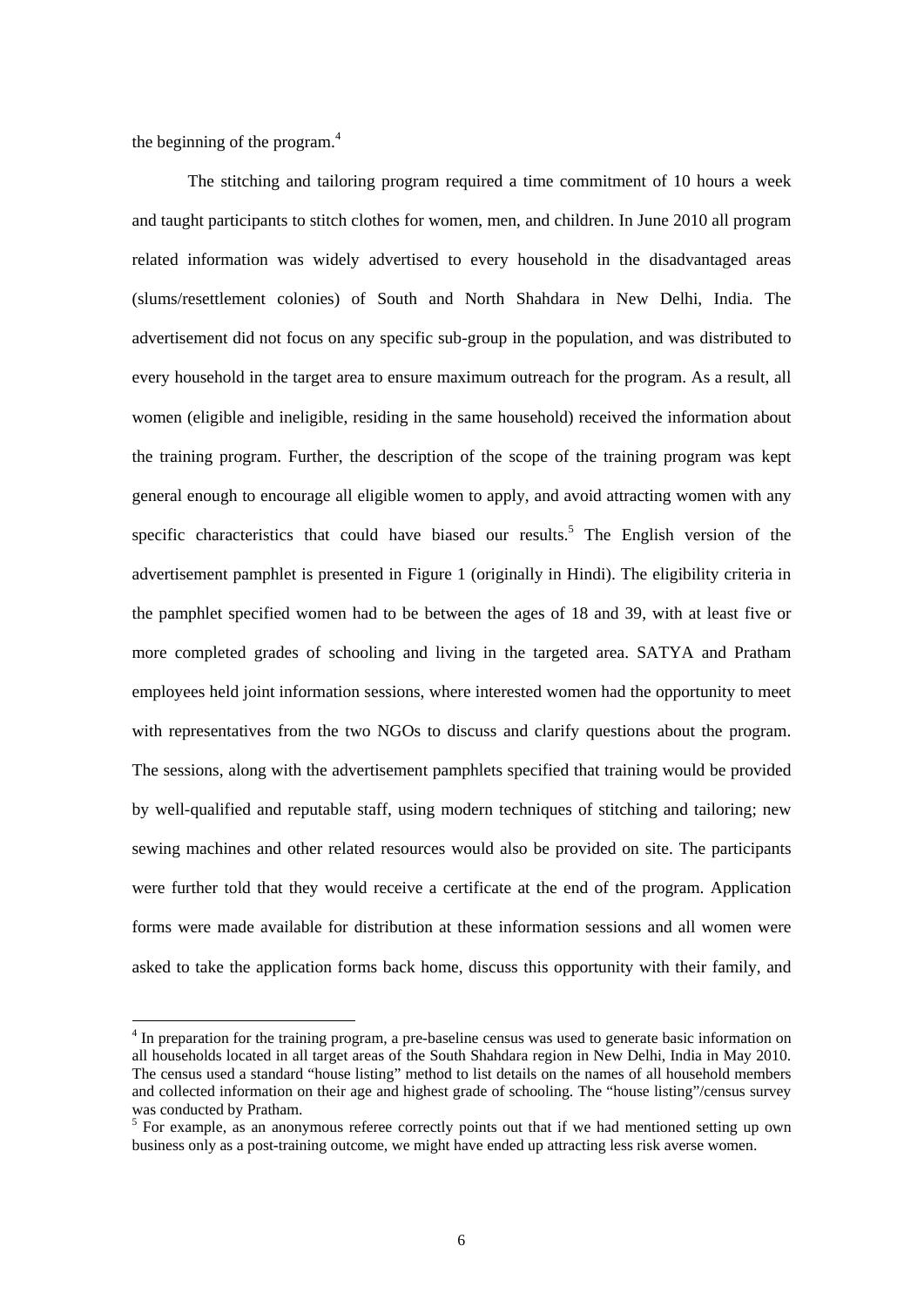then return the completed forms back to the NGOs within the deadline.

#### **2.2 The Subject Pool for the Artefactual Field Experiment**

While the training program was open to all eligible women residing in both the South and North Shahdara regions of New Delhi, the artefactual field experiment was conducted only in South Shahdara because of operational considerations (field specific and funding constraints). A total of 222 women residing in South Shahdara (153 of whom were applicants and 69 were nonapplicants) participated in the artefactual field experiment, which was conducted in July  $2010<sup>6</sup>$ At that time no one knew of the eventual treatment status of the applicants to the training program since the lottery had not been conducted, thereby ruling out the possibility of the treatment status influencing the decision to participate in the artefactual experiment. In addition, at the time of recruitment for the artefactual field experiment, all potential participants (particularly the applicants) were informed that outcomes in the artefactual field experiment would have no bearing on their selection into the training program.

#### **2.2.1 Sampling**

Since only a small proportion (5.5 percent) of the eligible women applied to the program, inviting a random sample of eligible women from the population to the artefactual field experiment might have resulted in a subject pool with inadequate number of applicants. We used a choice based sampling strategy and oversampled the applicants to rule out that possibility. As a result of oversampling the applicants, the parameter estimates from a standard probit regression (for applicant status) give us coefficients that represent the sample but not the population and may therefore be biased. To correct for this, we adopt a Weighted Endogenous Maximum Likelihood estimation strategy. This is discussed in sections 2.3 and 3.2.

Due to time and funding constraints we first decided on the maximum number of

<sup>&</sup>lt;sup>6</sup> 67% of the final sample of applicants who participated in the artefactual field experiment were ultimately randomly assigned to the treatment group and the remaining to the control group. Since the information about their treatment status was not known to any of the stake holders (the applicants, the researchers, and the NGOs) at the time of the artefactual field experiment and the survey, the regression results presented in Tables 3 and 4 do not take into account the ultimate treatment status.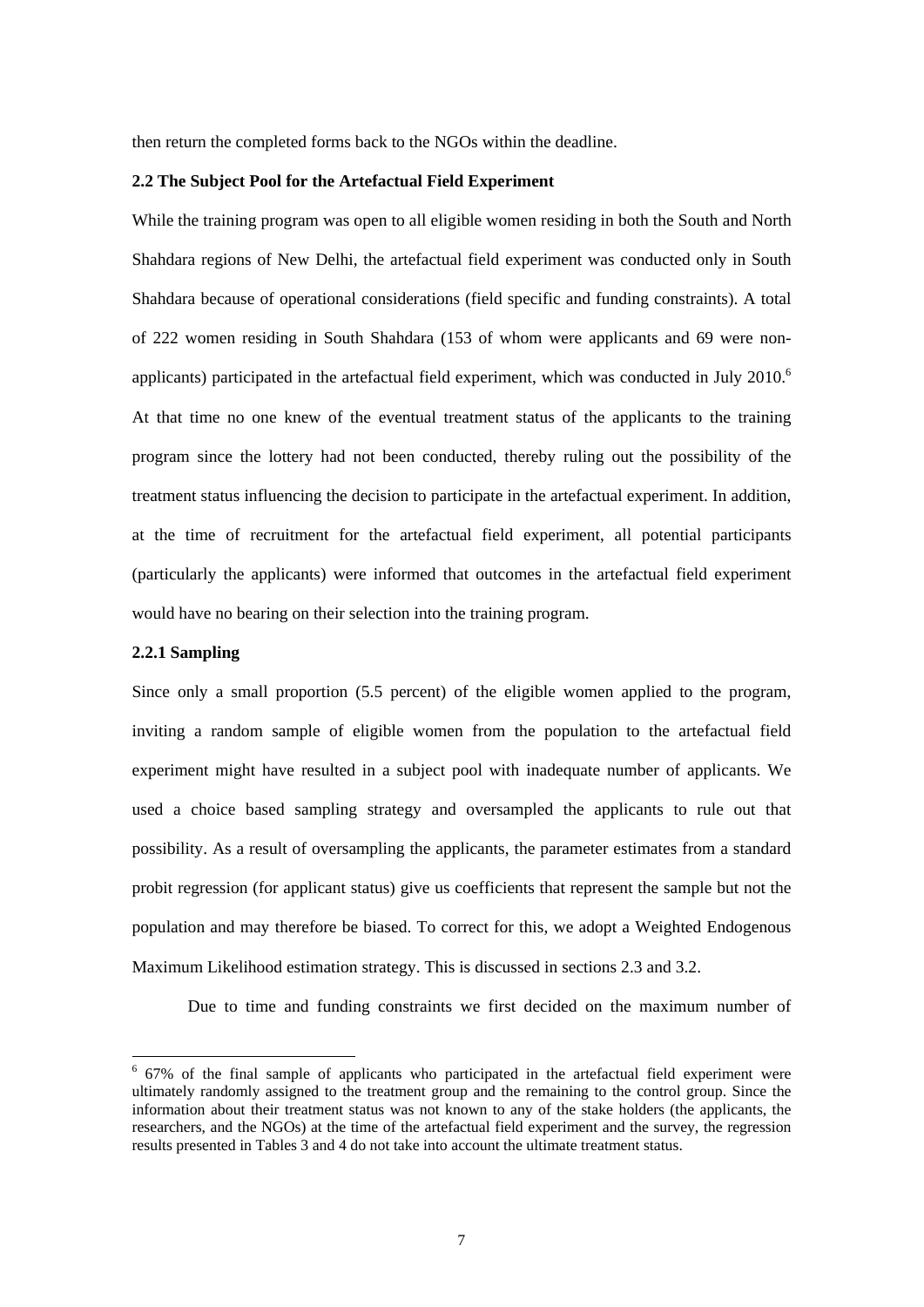invitations (300) for the 12 experimental sessions. Next, we used the addresses of the applicants and randomly drew 200 women, who were then invited to participate in the artefactual field experiment. For the non-applicants, we followed a similar strategy and randomly invited 100 women who satisfied the eligibility criterion (5 or more grades of schooling, between the ages of 18 and 39 years, and residing in South Shahdara). 153 applicants out of the 200 invited, and 69 non-applicants out of the 100 invited showed up to participate in the artefactual field experiment.<sup>7</sup> A more detailed discussion of this issue is presented in section 2.3.

Subjects who participated in the artefactual field experiment were also requested to complete a household survey that collected detailed information on household demographic characteristics, schooling outcomes, assets, employment, and quality of life. Due to the length of the household survey, it was not possible to administer the survey during the experiment. The survey was therefore conducted at the participants' homes at a later date but before the women knew their treatment status. We were unable to collect survey data from 18 (7 applicants and 11 non-applicants) of the 222 women who participated in the experiment – either they could not be traced or they did not want to participate in the survey. Selection-related concerns arising from non-response in the household survey are further discussed in section 2.3.

Our final sample for which we have both data from the artefactual field experiment and the household survey consists of 204 women – 146 applicants to the training program and 58 non-applicants. See Table 1 for a complete distribution of applicants and non-applicants at different stages. We conducted 12 sessions with  $16 - 20$  subjects in each session. Each session lasted approximately 2 hours and each subject participated in only one session. The average payment received from participation was Rs. 203.<sup>8</sup>

<sup>&</sup>lt;sup>7</sup> The difference between the two groups of participants (76.5% of the invited applicants and 69% of the invited non-applicants participated) is not statistically significant ( $p-value = 0.16$  using a two-sided t-test).  $8$  The official minimum wages for unskilled workers in Delhi was Rs 203 per day at the time of running these experiments (in 2010). However, the minimum wage legislations are rarely imposed in India, and most women in our sample would be receiving less than this stipulated amount. Cardenas and Carpenter (2008) in their survey of field experiments in developing countries argue that paying on average one to two days wage for a half-day session creates the necessary salience for participants in the field (page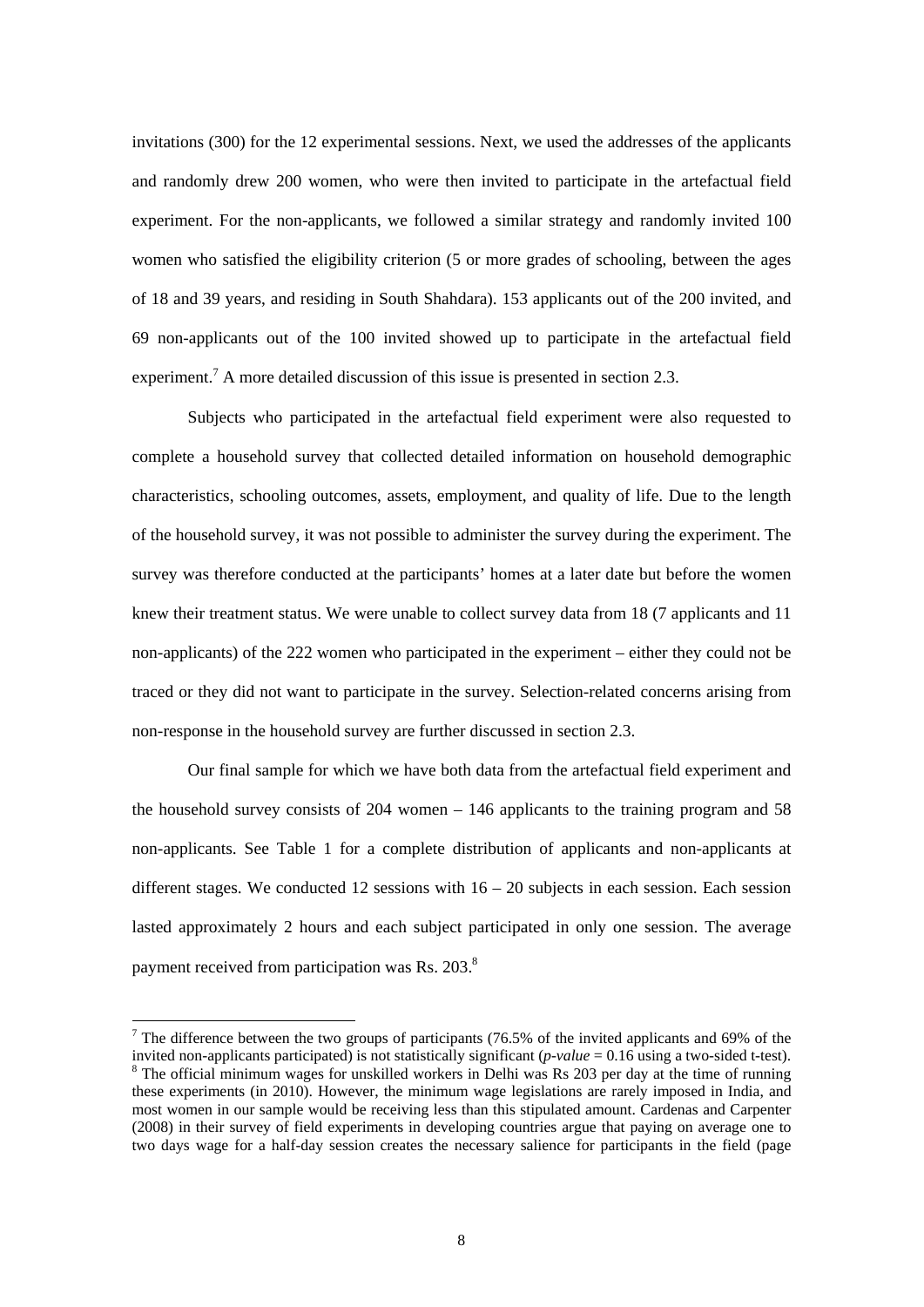#### **2.2.2. Recruitment process**

Two weeks after the deadline for applying to the program, 200 women from the pool of all eligible applicants and 100 women from the pool of eligible non-applicants to the vocational training program were randomly selected and invited to participate in one randomly chosen session of the artefactual field experiment. Consequently, the group composition was randomly determined. Although we did not collect data on how many other group members each participant knew, given the high density of population in South Shahdara it is unlikely that participants knew many of the other participants in the session they participated in. The sessions were conducted at the South Shahdara Pratham office, a prominent and convenient location for all South Shahdara residents. Pratham employees were hired as recruiters for the artefactual field experiment. The team of recruiters had no information about the experiment and were instructed to say the following to both applicants and non-applicants: **"***Greetings, you are invited to participate in a game at Pratham's South Shahdara office (give the specific address and directions to the office). You will receive a fixed payment of Rs 150 for showing up on time for the games. In addition, you will be able to earn more money by participating in these games. If you are willing to participate in these games and or have further questions about the games, please visit our office at the designated date and time***".** As explained earlier, it was also stressed during the time of the recruitment that participation in the artefactual experiment will have no influence on the placement into the treatment group of the training program.

#### **2.3. Exploring Sample Bias**

The research question we aim to address, and the sampling techniques we use, can lead to three potential sources of sample selection: 1) Not all women who were invited to participate in the experiment actually showed up to participate. 2) Some women who participated in the experiment did not participate in the household survey. 3) The proportion of applicants and non-

<sup>&</sup>lt;u> Andrewski politika (za obrazu pod obrazu pod obrazu pod obrazu pod obrazu pod obrazu pod obrazu pod obrazu p</u> 331). For a two-hour session that we conducted, a day's worth of wages satisfies this criterion. The exchange rate at the time of running these experiments was  $$1 (US) = Rs 46$ .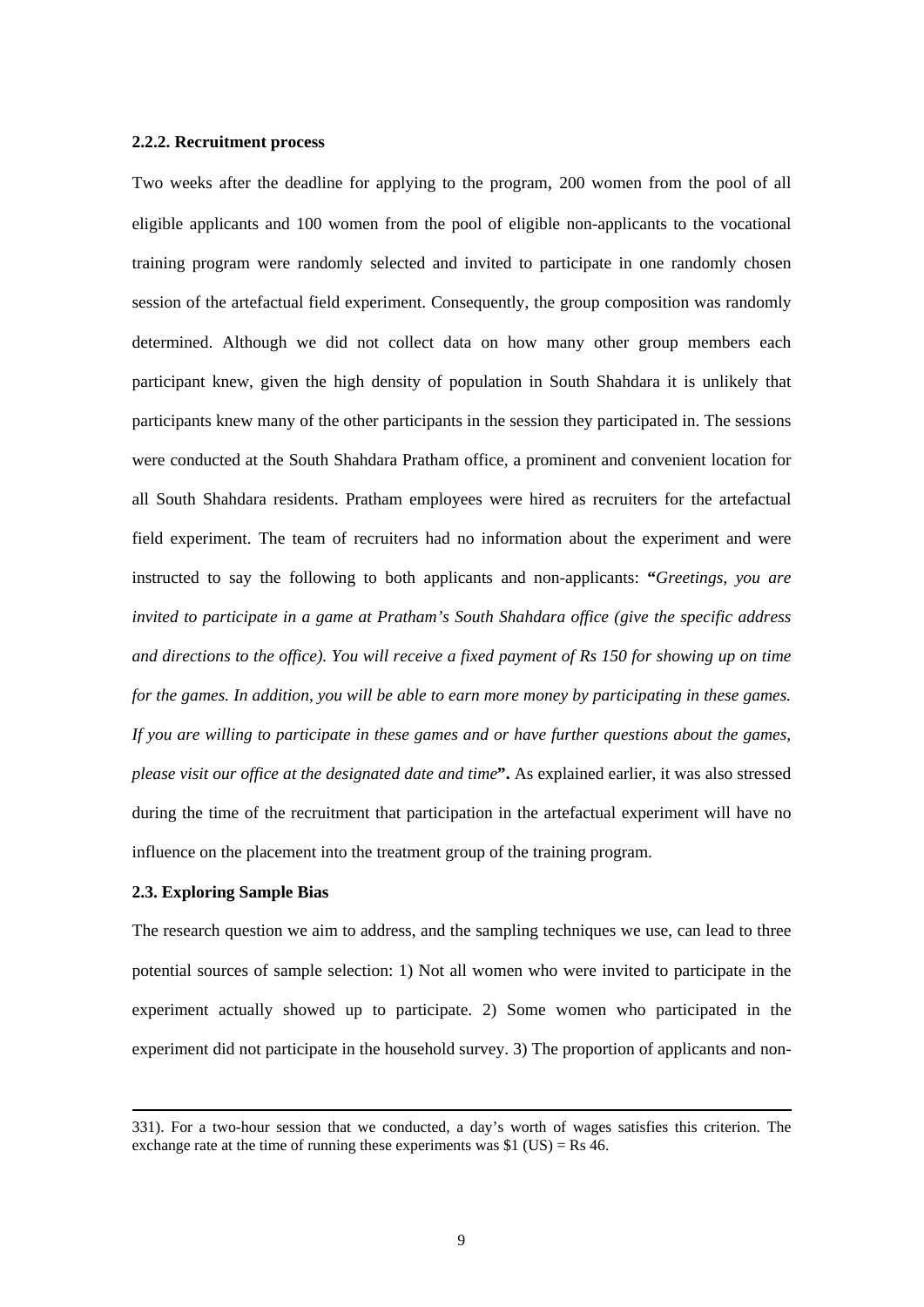applicants in our final sample is different from the population proportions. We rule out all three of these sample selection concerns below.

First, to rule out bias arising from non-response/selection into the artefactual field experiment, we show that (i) women who were invited and participated in the experiment are no different to the women who were invited and did not participate in the artefactual field experiment; and (ii) that applicants and non-applicants who participated in the experiment are representative of the applicant and non-applicant population in South Shahdara. To address point (i) we compare age and completed grades of schooling of women who were invited and showed-up with that of women who were invited but did not show-up, separately for the applicants and non-applicants. We are able to make these comparisons using information on two demographic characteristics – age and completed grades of schooling – that were collected as part of the pre-baseline census of eligibility in the region. These comparisons are reported in Panel A, Table A1 in Appendix 1, columns 3 and 6. We find no significant difference in age and completed grades of schooling between subjects who were invited and showed up, and subjects who were invited but did not show-up in the two groups: applicants and non-applicants. To address point (ii) we compare the average age and completed grades of schooling of all applicants and non-applicants in the census who did not participate in the artefactual field experiment with that of the applicants and non-applicants who participated in the artefactual field experiment. The results presented in columns 3 and 6, Panel B of Table A1 shows that both the applicant and the non-applicant sample is representative of the respective population along these two demographic characteristics.

 Second, we need to ensure that non-response in the survey (after participating in the experiment) is not systematically related to observed behavioral characteristics, leading to a potential bias in our results. To do this, we compare the behavioral characteristics of subjects who participated in the artefactual field experiment and completed the survey, with subjects who only participated in the artefactual field experiment but did not complete the survey (see Table A2 in Appendix 1). This Table shows that there are no significant differences between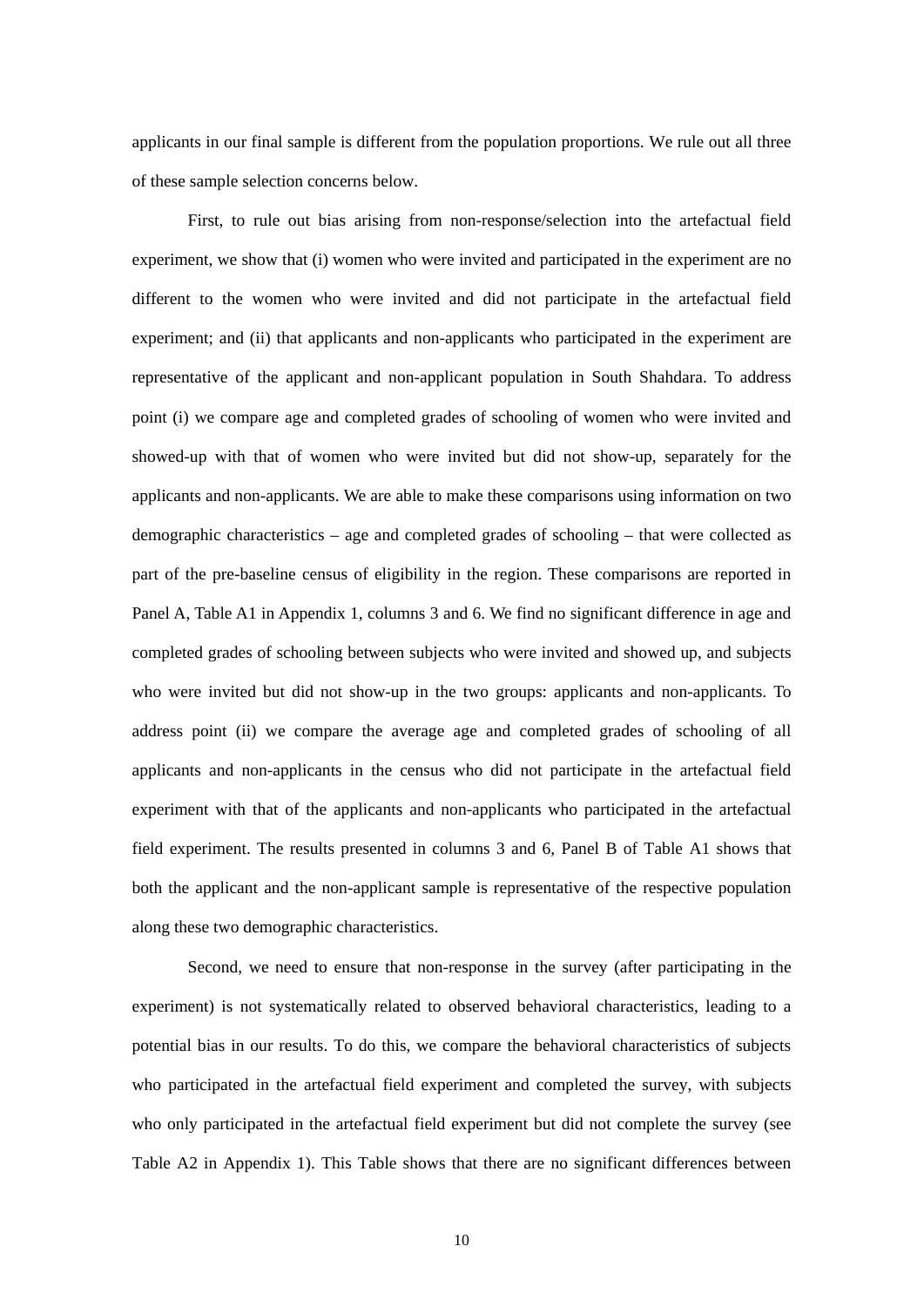these two groups of participants. We also estimate a probit regression where the dependent variable (*non-response*) is a dummy that takes a value of 1 if household survey data is missing and 0 otherwise. The explanatory variables in this regression include the set of behavioral traits included in specification 3 in Table 3 (see below) and the interaction of these variables with applicant status. The results are presented in Table A3 in Appendix 1. None of the variables included in the set of explanatory variables (interacted or not) are statistically significant and the interaction terms are also not jointly statistically significant. This implies that *non-response* is not systematically related to behavioral differences between applicants and non-applicants. Additionally, we compare the age and completed grades of schooling available for the two groups (available from the pre-baseline census) and do not find a significant difference in these two characteristics between survey responders and non-responders in the applicant and nonapplicant groups (see columns 3 and 6, Panel C, Table A1). $^{9}$ 

 Finally, the results presented in section 3 could have been biased because of the fact that the sample proportion of the applicants and non-applications were not representative of the population proportions. Any concern that the sample is skewed in favor of the applicants and does not represent the true population is addressed by using the weighted endogenous sampling maximum likelihood (WESML) estimation technique proposed by Manski and Lerman (1977). See Section 3.2 for more details.

 In summary, our analysis allows us to rule out any systematic bias in the sample and concludes that our subject pool is representative of the population.<sup>10</sup>

 $9^9$  To improve the power of the tests presented in Panels A, B, and C in Table A1, we conducted two additional comparisons. First, Panel D in Table A1 shows that there is no statistically significant difference in age and completed grades of schooling between the 222 women who were invited and participated in the artefactual field experiment and the 78 who were invited but did not participate. Second, Panel E of Table A1 shows that there is no statistically significant difference in the completed grades of schooling between the 204 women who participated in both the artefactual field experiment and the household survey and the 96 who were invited but did not participate in either. The average age of women in the latter group is however marginally greater than that in the former. This is not surprising as a greater proportion of women who are included in the sample in column 1 of Panel E belong to the set of applicants who are younger than the non-applicants (as we observe in Table 2).<br><sup>10</sup> An alternative sampling strategy (suggested by an anonymous referee) would have been to conduct the

artefactual field experiment and the survey before the training program was advertised. While this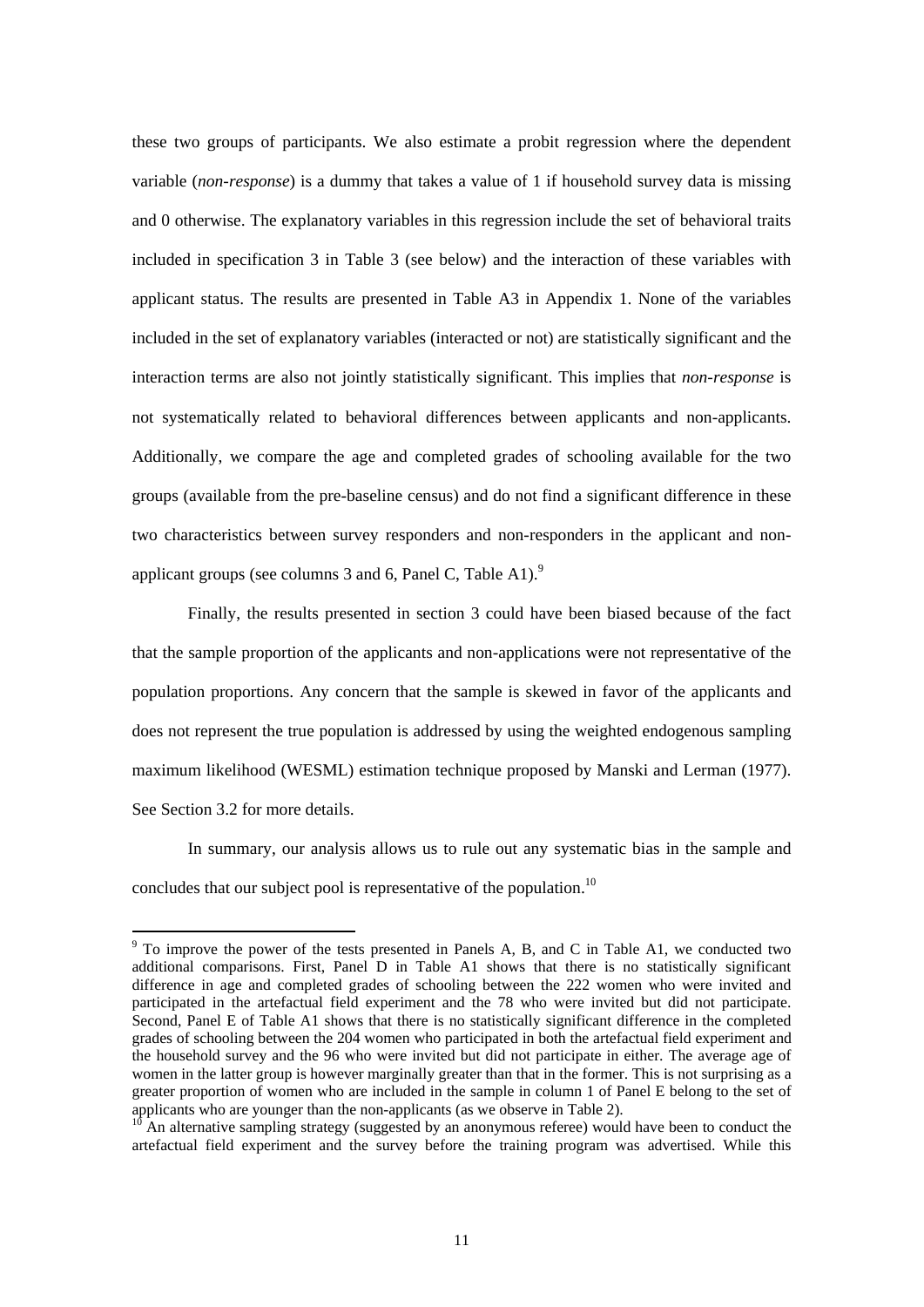#### **2.4 Design**

Each subject participated in two games (the games are similar to those reported in Gneezy *et al.* (2009)). The first game was designed to evaluate subjects' attitudes towards risk (*investment game*). Each subject was endowed with Rs 50 and had the option of allocating any portion of her endowment to a risky asset that had a 50% chance of quadrupling the amount invested. The invested amount could also be lost with a 50% probability. The subject retained any amount that she chose not to invest. If the *investment game* was chosen for payment purposes, each subject tossed a coin that determined whether her investment succeeded or not.

The second game was designed to investigate the inherent competitiveness of subjects (*competition game*). Each subject participated in a real-effort task, which consisted of filling up 1.5 fl oz. zip lock bags in a minute with kidney beans (locally known as *rajma*). Prior to the task a subject had to privately choose one of two methods of compensation. She could choose a piece-rate compensation method, which depended solely on her own performance, and she would receive Rs 4 for each correctly filled bag. Alternatively, she could choose a competitionrate compensation method where her earnings would depend on how she performed relative to another randomly chosen subject in the same session. A subject received Rs 16 per bag if she filled equal number of bags or more bags than her matched opponent. If she filled fewer bags than her opponent, she received nothing. If the *competition game* was chosen for payment purposes and if the participant had chosen the competition rate payment method, she was matched with one other person in the session for payment. The matching was done as follows.

<u> Alexandria de la contrada de la contrada de la contrada de la contrada de la contrada de la contrada de la c</u>

approach could potentially help participants further disassociate the decisions in the experiment with selection into the program, it could create other critical problems. Specifically we would have then faced considerable sampling issues because at the time of the artefactual field experiment we would not know whether a particular participant would ultimately apply to the program or not. Since only a very small proportion of the eligible women actually applied to the program, inviting a random sample of eligible women from the population  $(N = 4417)$  to the artefactual field experiment might not have provided us with a subject pool with adequate number of applicants. This would potentially make this current study less robust and perhaps not even feasible and also lead to an ineffective evaluation of the training program conducted. We do note however that this is an interesting idea and a future research project could explore whether in such an environment, the timing of the artefactual field experiment would matter.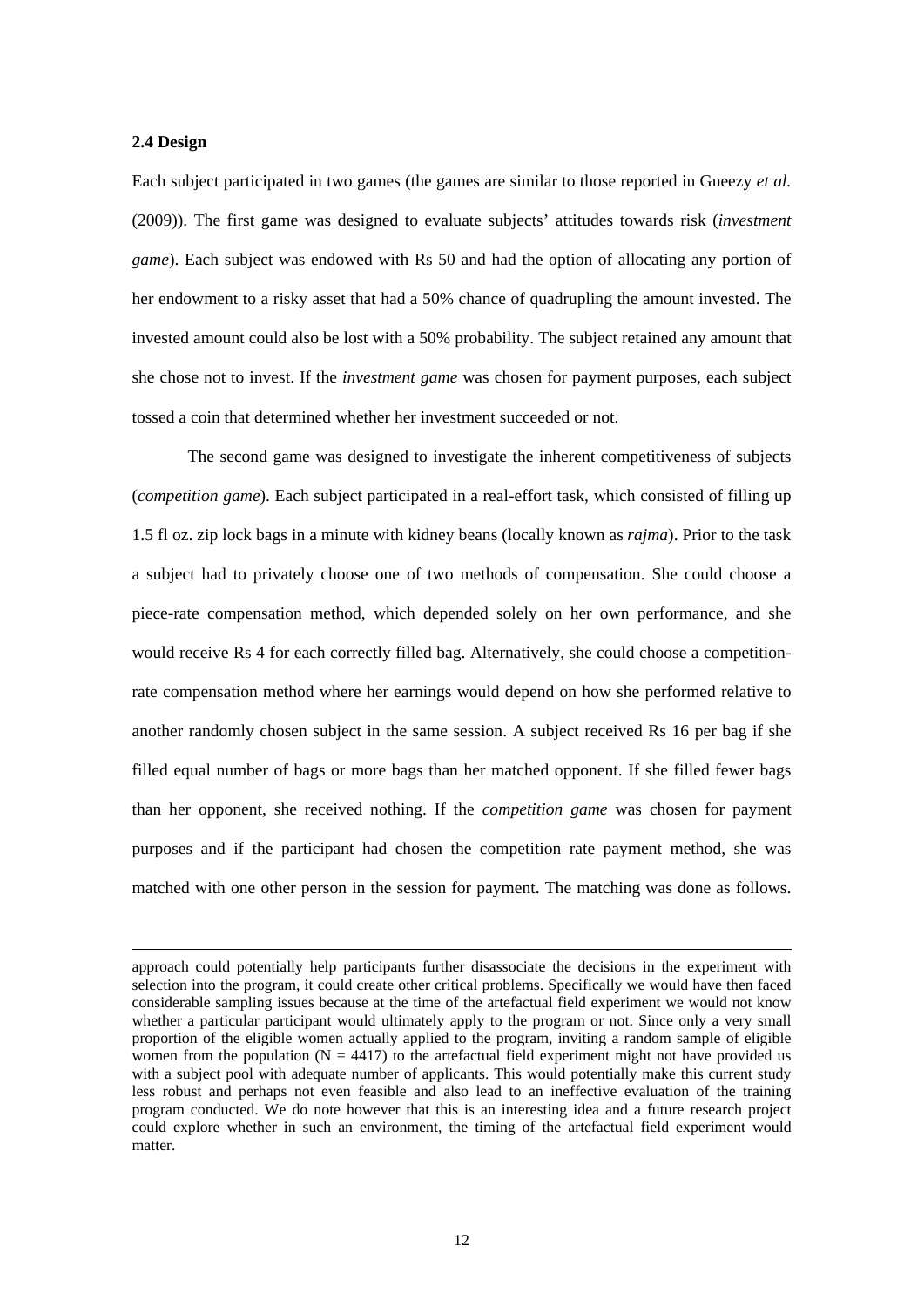The subject drew a chit from a box containing the IDs of the other participants in the session. Her performance was matched to that of the person whose ID was drawn. The matched participant's payoff remained unaffected. The participants were informed of this process beforehand and assured that all parts of the decision-making will be in private.

Our design in this game was similar to Gneezy *et al.* (2009) and Cameron *et al.* (2013) and was necessitated due to cognitive characteristics of our subjects and time constraints in our field environment. Since the participants did not compete against a fixed past performance of others as in the Niederle and Vesterlund (2007) study, there was a possibility that the session composition could affect the decision to compete. However, as explained above, the composition of all sessions was randomly determined. Session composition and the expectations of subjects about who would compete should be therefore on an average similar across sessions<sup>11</sup>

When choosing their compensation method, the subjects were asked to guess their own performance in the game. More specifically, each subject was asked to provide an estimate of the number of bags she expected to fill in the real-effort task, and also her own performancebased relative rank. We use participant's guesses about her performance in the real effort task to construct three different measures of confidence: (a) an absolute measure of confidence (the subject's estimate about the number of bags she would be able to fill in one minute); (b) a relative measure of confidence (the subject's estimate about her relative standing (rank) vis-à-

<sup>&</sup>lt;sup>11</sup> We conducted several additional statistical tests to explore if there are systematic session level differences in the proportion of women choosing to compete. A chi-square test on equality of choices between sessions indicates no significant relationship between the type of compensation scheme chosen and the session (available on request from the authors) except in one specific session. We re-estimated the preferred specification reported in the paper excluding data from this particular session (thereby excluding 22 subjects), and obtain similar results. In addition, we decompose the variation in the choice of the competition-rate payment scheme in the competition game and find that 95% of the variation in the choice of the competition-rate payment scheme in the competition game comes from within session variation and only 5% of the variation in choices is explained by variation across sessions, i.e., substantial *homogeneity* in choices across sessions and substantial *heterogeneity* in choices within each session. We also ran a regression where the dependent variable is choice of competitive wage scheme in the competition game. We regress this variable on the set of session dummies. The overall test that the assignment to the session does not affect the choice of competitive wage scheme in the competition game cannot be rejected (*p-value* = 0.59).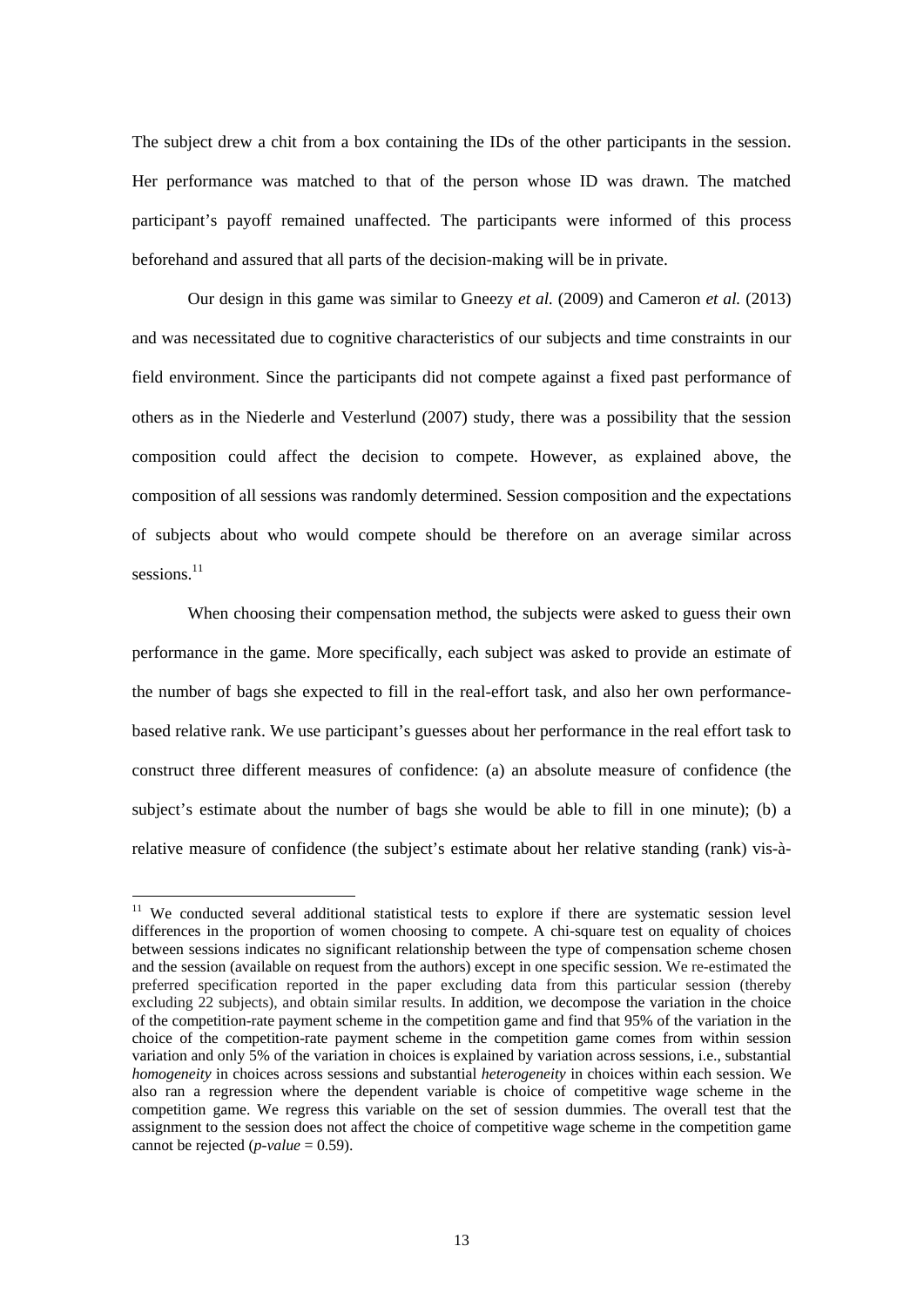vis other participants in the session); and (c) confidence ratio, (the ratio of the number of bags the subject expects to fill to the number of bags she actually fills).<sup>12</sup>

In each session, only one of the games was chosen for payment purposes. For the realeffort task in the experiment we wanted to avoid a task that was very familiar to a particular sub-section of our subjects as that could possibly bias their expectations about their performance in the game (See Gneezy *et al.* (2009) for a discussion). At the same time, we needed to choose a task that was feasible for our subject population, which ruled out many of the familiar experimental tasks such as computing sums, or word tasks since our participants (and indeed the population they are drawn from) are weak in these skills. Kidney beans comprise a staple diet in the region; women are used to handling the beans regularly – they take them out in bowls, clean and cook them, and all our participants are likely to be equally familiar with this particular task.

No communication was allowed during the session. The instructions were read out in Hindi.<sup>13</sup> We also displayed visual descriptions of the tasks while reading out the instructions, (see Figures A1 and A2 in Appendix 2). To enhance comprehension and minimize anchoringbias, the instructions contained examples different from the ones displayed in the charts. In addition, to ensure comprehension of the game, each subject was asked a few questions prior to making choices in each game.<sup>14</sup> While the same female experimenter read the instructions out

 $12$  We define this ratio to be 1, if the participant has realistic expectations about her performance, greater than 1 if she is overconfident, and less than 1 if she is under-confident.

 $13$  The instructions were first prepared in English, and then translated into Hindi by a native Hindi speaker. The English and Hindi versions were compared and verified for consistency by a person fluent in both Hindi and English. The English version of the instructions are presented in Appendix 2.

<sup>&</sup>lt;sup>14</sup> These questions were not used to screen subjects. Instead, they were used to gauge the subject's level of comprehension related to the games. All subjects were allowed to continue irrespective of whether they correctly answered these questions in their first attempt. However, if the subject could not answer the question or answered it incorrectly, the experimenter explained the problem to the subject in more detail and helped the subject to work out the answer to the questions. The purpose of this exercise was to minimize noise from lack of comprehension given our "non-standard" subject pool (the average subject has only nine completed grades of schooling). 12 subjects across all our sessions initially had problems comprehending the instructions (5 in the investment game, 4 in the competition game, and 3 in both games). Eliminating these 12 subjects from our regression analysis does not change our results. These are available from the authors on request.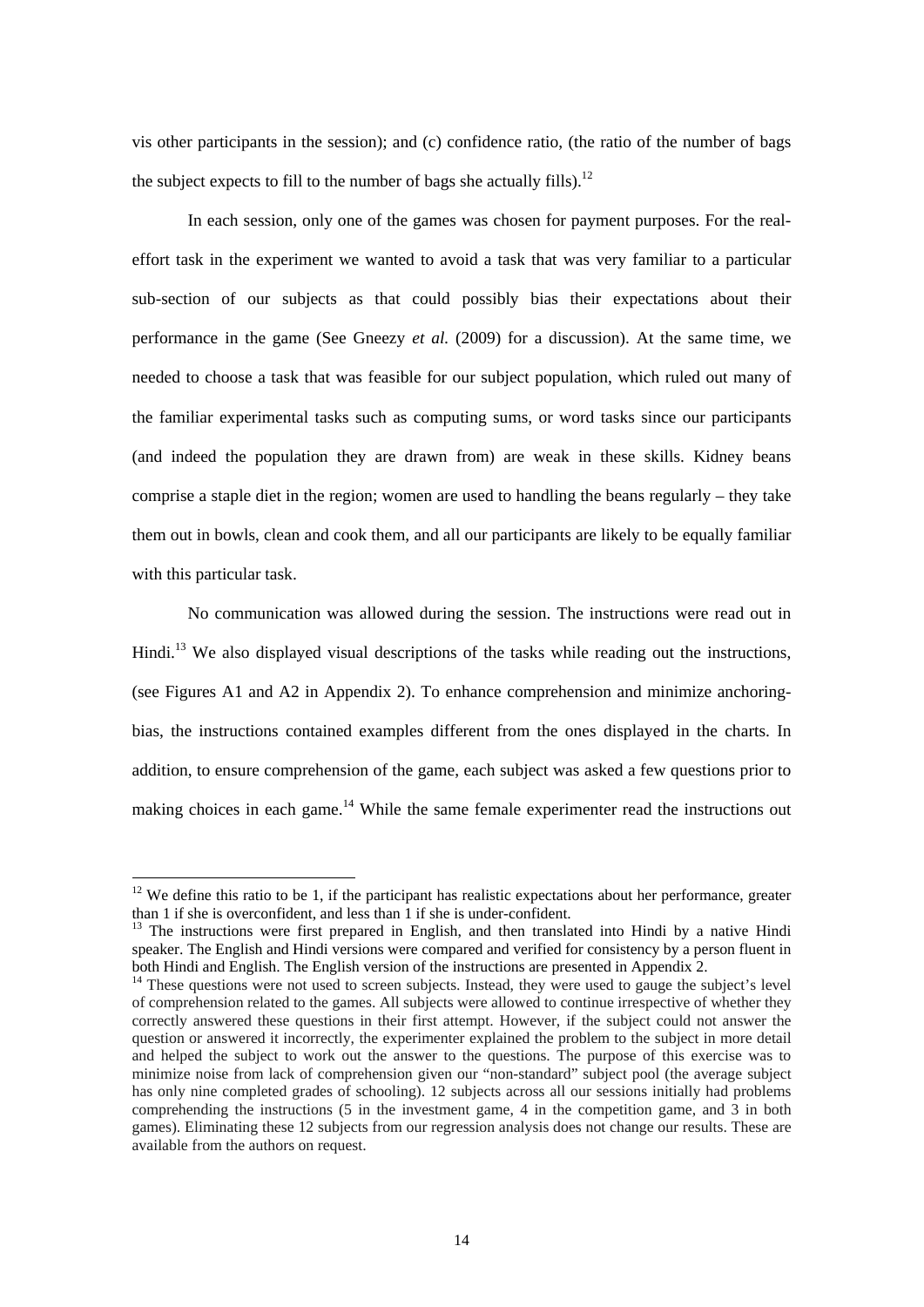aloud in every session, the questions were administered by two or three experimenters, depending on availability.<sup>15</sup>

Several of our subjects, despite having completed 5 or more grades of schooling, had poor reading and writing skills.<sup>16</sup> The experimenters were therefore required to be actively involved in administering the questions and noting down the responses. Such a protocol could reduce the social distance between the subject and the experimenter, and potentially create scrutiny effects. Our main interest lies in the differences in the responses of applicants and nonapplicants, and as long as any one of the groups is not systematically more affected by the scrutiny effect, any potential bias arising from the scrutiny effect will be differenced out. The fact that the decisions taken in the games were not hypothetical and influenced by non-trivial monetary amounts, reinforces the contention that subject choices can be viewed as real investment decisions, and are minimally affected by any lack of social distance. We think that our method is particularly relevant for field experiments run in developing countries where participating subjects might not have sufficient reading and writing skills.

The experimental protocol remained the same in every session: the experimenter read the general instructions aloud first; she then read out the instructions for the *investment game*; subjects made allocation decisions privately for the *investment game*; the experimenter read out the instructions for the *competition game*, and then administered questions about the choice of the compensation method and the confidence level of subjects in private. The real effort task was conducted last, and finally a coin was tossed to decide the game that would be used for payment. At the conclusion of the experiment each subject was called and paid their earnings in cash privately.<sup>17</sup>

<sup>&</sup>lt;sup>15</sup> An analysis of responses indicates that there are no differences depending on the gender of the experimenter administering the questions.

<sup>&</sup>lt;sup>16</sup> Even with recent advances in overall educational attainment in India, as of 2005 half the children enrolled in grade five could not read (and write) grade two level text (see Pratham (2006)). Levels of educational attainment were only worse when our participant pool attended school.

<sup>&</sup>lt;sup>17</sup> Note that in the *competition game* the subjects chose their preferred payment scheme after the instructions had been read out and after it was clearly demonstrated to them what we mean by a correctly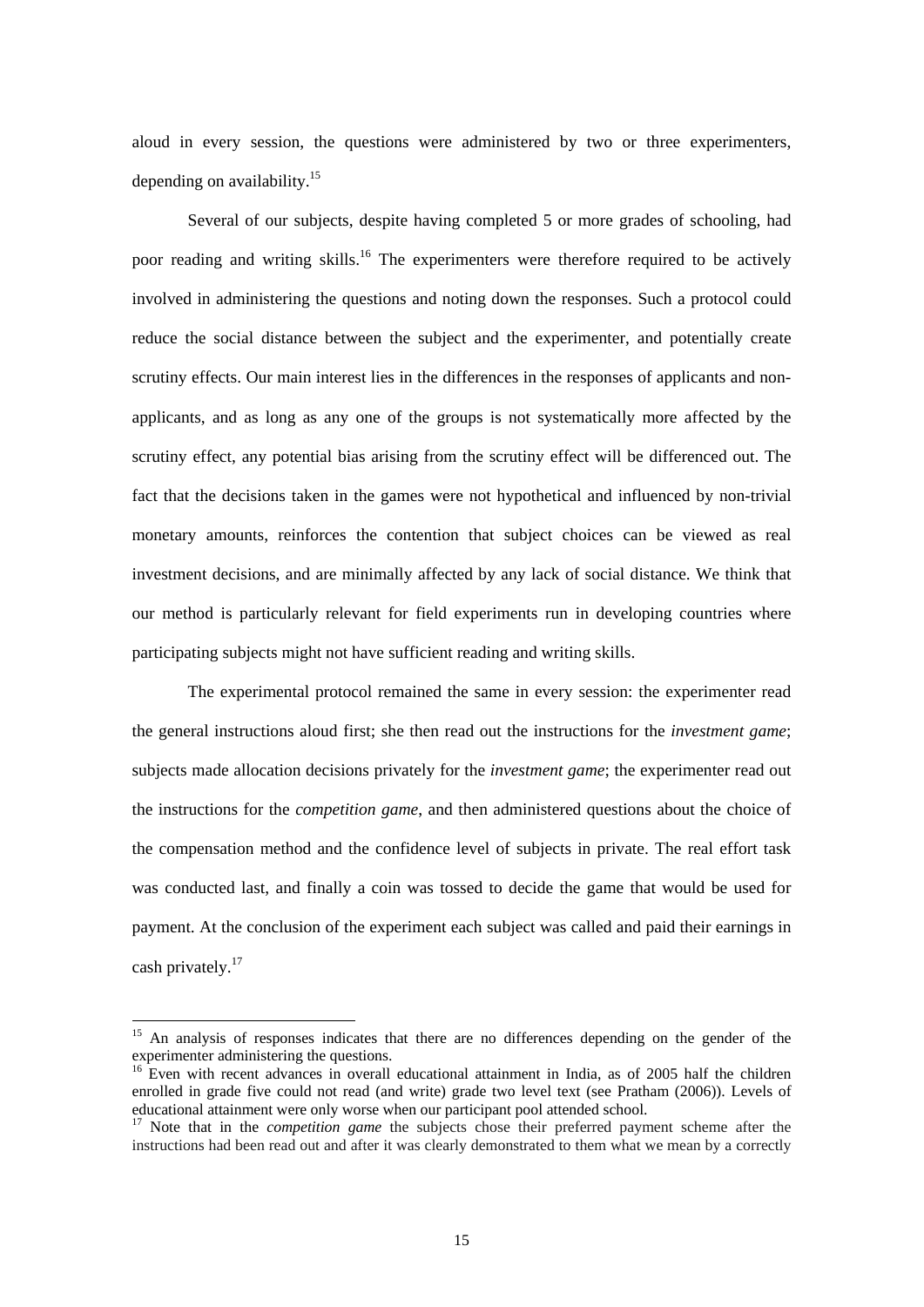The games were always run in the same order (i.e., the *investment game*, followed by the *competition game*), no feedback was provided to the subjects in between the two games and subjects were paid on the basis of the outcomes in one of the two tasks, randomly determined after all participants had finished participating in both games. The only task that a subject received any feedback for was the one for which she was paid. Due to our chosen experimental design we cannot explicitly test for order effects; however, paying for one game with no feedback between games, minimizes such a concern. Paying for one game also helps reduce wealth effects.

#### **3. Results**

#### **3.1 Descriptive Statistics**

We start our analysis by discussing sample descriptives. Panel A in Table 2 presents average socio-economic characteristics for our sample. The average participant in our experiment is 24 years old and about 50% of them are married. The likelihood of secondary school completion is low with only 43% of women completing ten grades of schooling. Our sample is primarily Hindu (97%) and more than one-third (37%) of the women in our sample have some prior experience in tailoring and stitching. Approximately 10% of the women in our sample belong to the Other Backward Caste (OBC) group. Our subjects reside in households where average household monthly income is approximately Rs 7000 and when compared to average income reported in the 2005 Indian Human Development Survey, these households would lie between

<u> Andrewski politika (za obrazu pod obrazu pod obrazu pod obrazu pod obrazu pod obrazu pod obrazu pod obrazu p</u>

filled bag. In particular, a Research Assistant filled up a bag in front of the subjects to provide an example of a correctly filled bag. He also demonstrated examples of unacceptable performances, that is, when bags are half filled, or are filled but have not been zipped, or are half filled and not zipped. Participants were encouraged to ask any questions they might have on the task and on what constitutes a properly filled bag.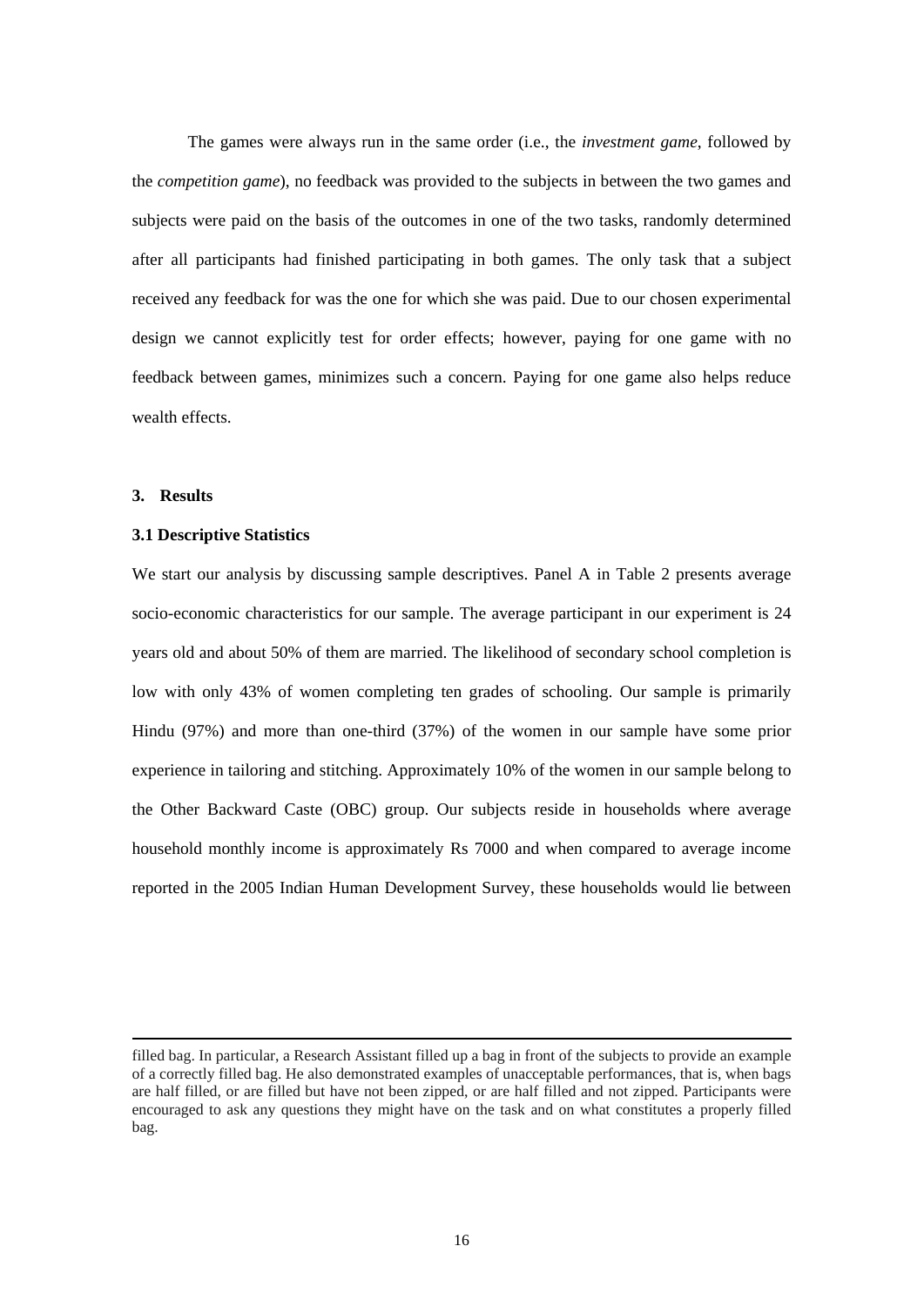the 1*st* and the 5*th* percentile of the income distribution in urban India and would be identified as poor.18

Panel B in Table 2 presents the descriptive statistics for the behavioral traits. Participants on an average allocate Rs 25 (50% of their endowment) to the risky option in the *investment game* (indicator of risk tolerance of participants). On an average 36% of the participants choose to be paid according to the competition rate (indicator of competitive behavior) in the *competition game*. As in Niederle and Vesterlund (2007), we find participants in our sample to be overconfident (as measured by the confidence ratio). Their ex-ante assessment of number of bags filled is much more than the actual number of bags filled in the real effort task. This is consistent with other experimental research (Croson and Gneezy (2009); Camerer and Lovallo (1999); Merkle and Weber (2011)) and psychological studies (Weinstein (1980); Taylor and Brown (1988); Koellinger *et al.* (2007)), which find that subjects are often irrationally overconfident about their own abilities.

In Table 2 we also present the averages (and standard deviations) for the sample of applicants and non-applicants and a test of significance of the difference between the two groups. Non-applicants are older, more likely to belong to a backward caste (OBC), less likely to have prior experience in stitching and tailoring, belong to poorer families, and are less happy at home (see column 4 in Panel A) as compared to applicants. Non-applicants also fill more bags in the allotted one-minute and are more impatient (see column 4 in Panel B).

Several other points are worth noting about our sample. First, women who choose the competition-rate compensation method are significantly more likely to place themselves at a higher rank within the group (correlation coefficient is 0.18 with a *p-value* = 0.007). This is not surprising, since in the competition-rate compensation method they will earn a positive amount only if they fill more bags than their competitor, it seems logical to observe that a woman is

 $18$  Only about 4.9% of the women in the sample are employed (in causal work or permanent wage employment) and 2.7% are self-employed. Due to the really low rates of labour force participation among our participants, we find no significant correlation between pre-intervention employment status and measured behavioral traits.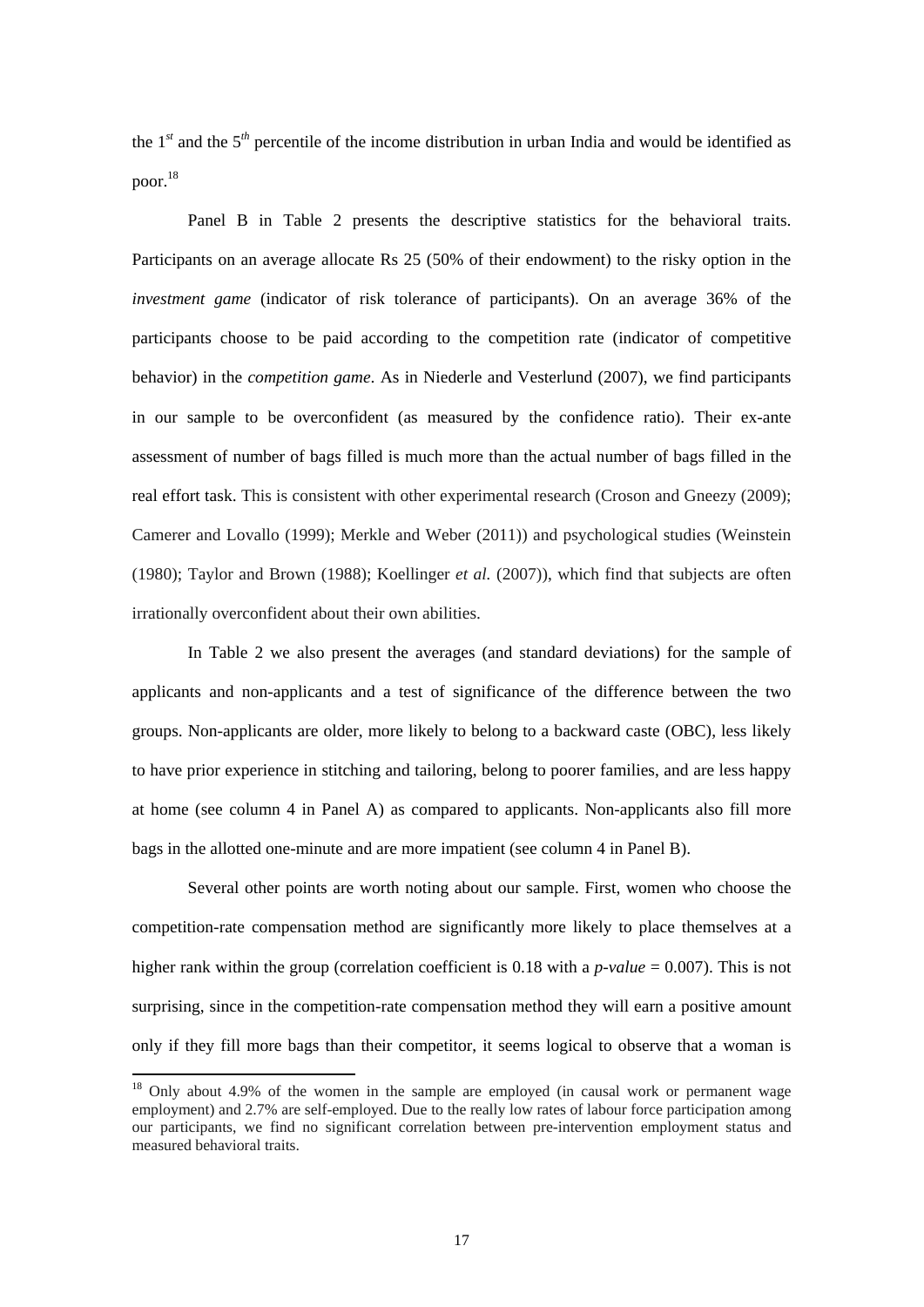likely to choose this method of compensation only if she believes herself to be better than others in the group. The choice of the compensation method is however not affected by their expectation of the number of bags they are likely to fill in the allotted one minute (the measure of absolute confidence).

Second, while the average number of bags filled in one minute is significantly higher for women choosing the competition-rate compensation method (2.06 compared to 1.81, *p* $value = 0.015$ , two-sided t-test), there is no difference in the between-subject variance in the number of bags filled in the allotted one minute depending on the compensation method chosen. Therefore there is no evidence that sorting based on choice of the payment mechanism is efficiency increasing unlike in Eriksson *et al.* (2009), where the mean of effort is higher and the variance lower with a competitive wage scheme.

Finally, while the two games we chose have some similar characteristics they measure distinct behavioral traits. In terms of similarities it can be argued that there is an element of risk in the competition game as well. Choosing the competition rate as opposed to the piece-rate payment scheme can potentially be a risky alternative since the payoff in this case depends on relative performance and not absolute performance. One could view this as a reflection of participants' attitude towards strategic risk. Competitive women would have invested more in the risky asset if strategic risk were to be positively correlated with exogenous risk, that is, the kind of risk the subject faces in the *investment game*. To examine this, we test for differences in the amount allocated to the risky asset in the *investment game* by type of wage scheme chosen in the *competition game* and find that on an average women chose to invest 50% of their endowment in the *investment game* and this does not differ by their decision (piece rate or competitive rate) in the *competition game* (difference in risk amount = 0.69 and *p-value* = 0.65, two-sided t-test). In terms of different features, the choice in the *investment game* is in response to an endowment, while the choice in the *competition game* is in response to earnings from a real effort task. Recent research suggests that individuals behave differently depending on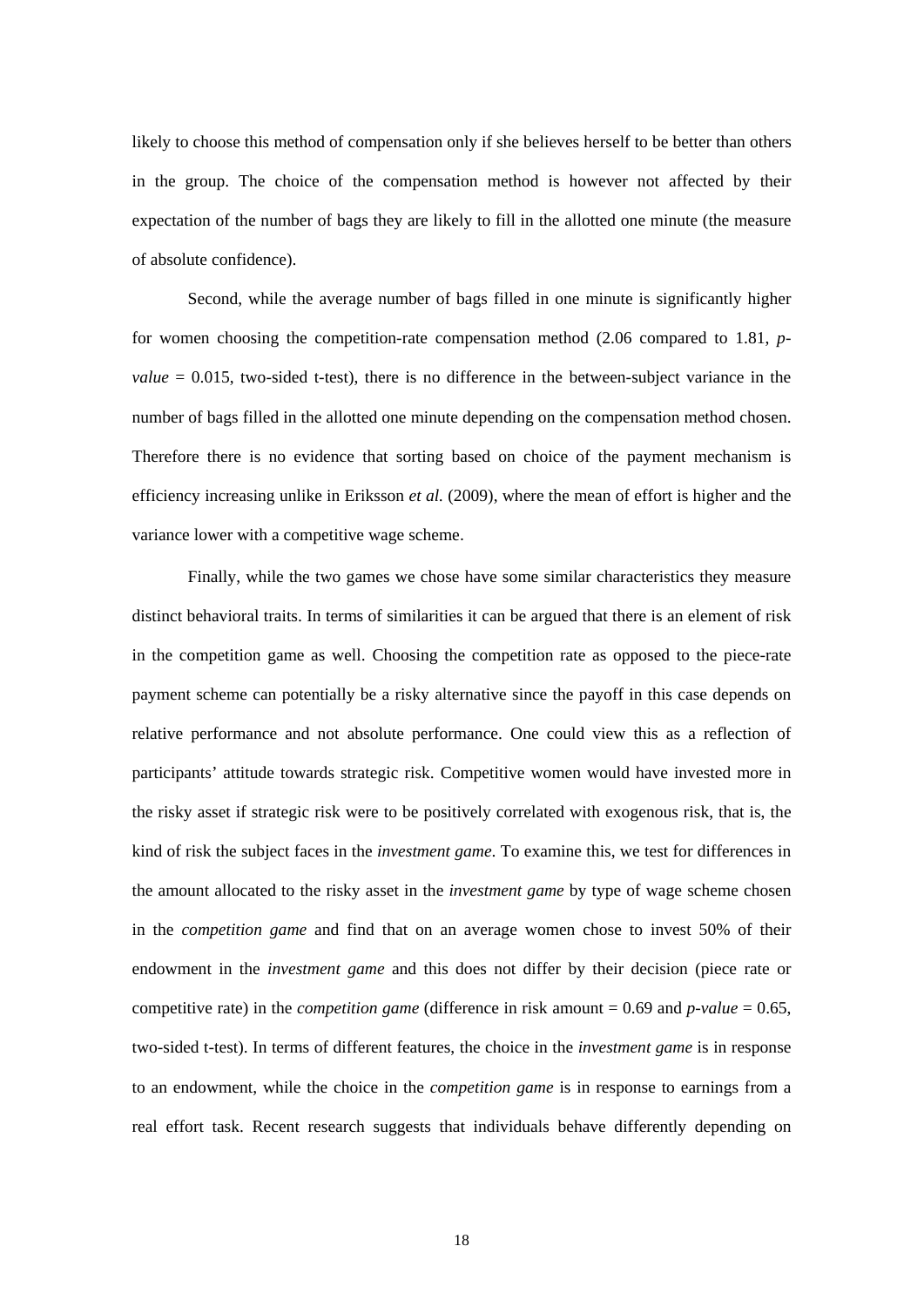whether the money is allocated to them or whether they earn it (see, for example, Cherry *et al.* (2002), Dasgupta (2011), Erkal *et al.* (2011)). Further, although the relative returns from choosing the riskier alternative were identical in the two games, the expected payoffs across games are different. While there is positive correlation between decisions in the *investment game* and the *competition game*, this is not statistically significant (*p-value* = 0.65). The lack of significant correlation between the two games therefore suggests that behavior is game specific in the experiment.

#### **3.2 Regression Results**

The sample is deliberately skewed in favor of the applicants and does not represent the true population. To address this bias, we follow the weighted endogenous sampling maximum likelihood (WESML) estimation technique proposed by Manski and Lerman (1977). This estimation strategy requires that the true population proportions be known for both the applicants and the non-applicants. Fortunately, we have data on both the sample and the population proportion of applicants and non-applicants. Using these proportions, the WESML estimator applies weight  $= 0.077$  for applicants and weight  $= 3.32$  for non-applicants.

The weighted probit estimates reported in Table 3 capture the effect of the socioeconomic and behavioral variables on the decision to apply to the program. The marginal effects and robust standard errors are reported in Table 3. Results corresponding to different specifications are presented in columns  $(1) - (3)$  in Table 3. In column  $(1)$ , we include only socio-economic characteristics obtained from the survey. In column (2) we include the proportion of endowment allocated to the risky option in the *investment game*, choice of the competitive wage scheme in the *competition game,* and actual performance in the real effort task (number of bags actually filled in the allotted one minute) as additional controls. In column (3) we also control for the confidence ratio. Hence this specification includes the full set of socio-economic characteristics and behavioral traits, and is our preferred specification. Additional specifications to examine the robustness of our results are discussed in Section 3.3.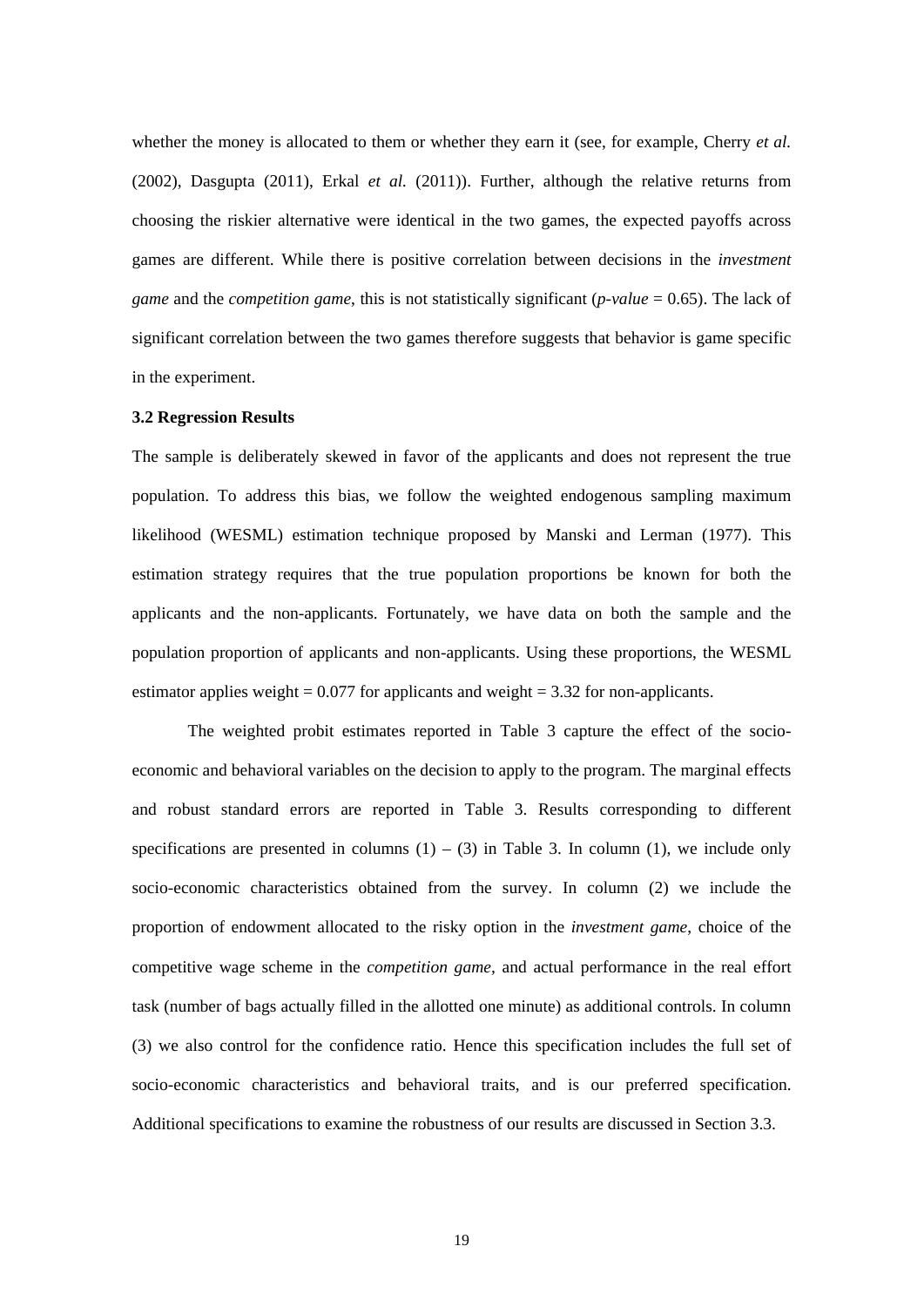The results from the full specification in column (3) of Table 3 show that applicants and non-applicants differ in terms of a number of socio-economic and demographic characteristics. Younger women are more likely to apply to the program. An additional year in age is associated with a 0.3 percentage point reduction in the probability of applying to the program. Women belonging to backward castes are 2 percentage points less likely to apply for the program.<sup>19</sup> Women with some prior experience in tailoring and stitching are almost 30-percentage points more likely to apply to the program.

Applicant status is affected by household income and dependency ratio (defined as the ratio of the number of children under 5 in a household and the number of adult females in the household). In our sample, a 10,000 Rupee increase in household income, net of the participant's own income, increases the probability of applying to the program by 3-percentage points. Applicants therefore were from relatively richer households (the targeted sample are all disadvantaged, so *richer* is only defined in a relative sense). Dependency ratio can influence choice in two different ways. First, since women are typically the primary care-givers for children, a woman belonging to a household that has relatively more children compared to the available adult women faces a substantially higher time-cost of participating in the training program. In this case an increase in the dependency ratio might result in a participant substituting away from the training program, and hence reduce the probability of applying to the program. On the other hand, it is often the case that in our subject-pool, it is the woman's responsibility to find the resources required to send children to school or take them to a doctor/hospital when they are sick. Most applicants report that the primary reason for applying to the program is to increase future income. An increase in dependency ratio would put more pressure on the adult woman to seek out additional ways to enhance household income. We would then expect a positive relation between the increase in the dependency ratio and the probability of applying to the program due to the underlying income-earning motive. Which of

 $19$  In the Indian context caste is often a major constraint in applying for training programs and choosing entrepreneurship. See Field *et al.* (2010).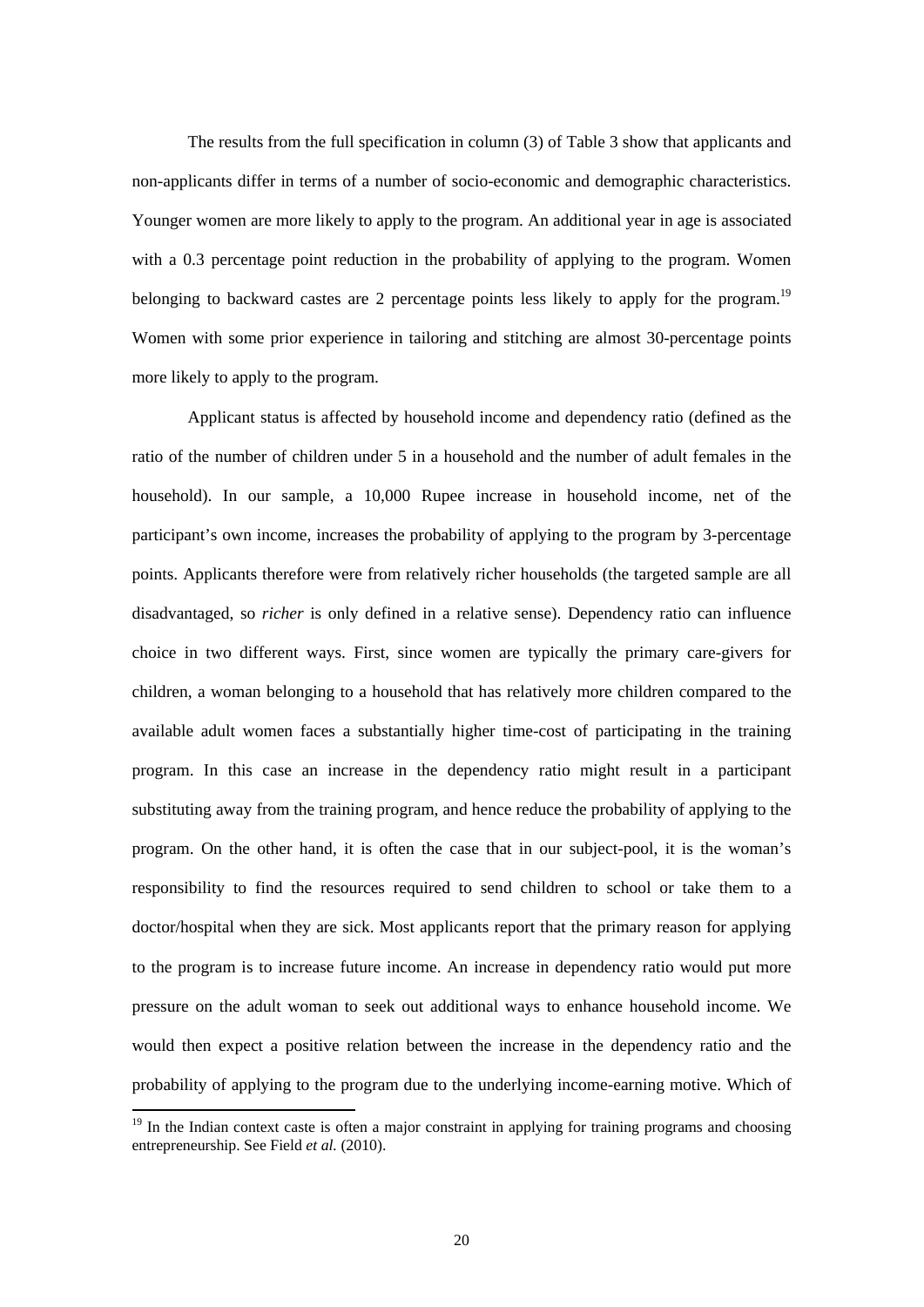the two effects is stronger is an empirical question. In our sample, we find that the income earning effect dominates the substitution effect.<sup>20</sup>

Turning to the effects of the behavioral traits, we find that women who have a greater tolerance for risk, i.e., those who choose to invest more in the risky option in the *investment game*, and prefer a competitive wage scheme are more likely to apply to the vocational training program. A one-percent increase in the proportion of the endowment allocated to the risky option in the *investment game* is associated with a 6-percentage point increase in the probability of applying to the program (see column (3), Table 3). Women who choose the competitive wage scheme in the *competition game* are 3-percentage points more likely to apply to the program. A unit increase in the confidence ratio is associated with a 0.3-percentage point increase in the probability of applying to the program, though this effect is not statistically significant. The effects of risk tolerance and competitiveness persist even when we control for participants' confidence levels. These are large conditional effects, controlling for a rich set of socioeconomic characteristics. The behavioral variables are also always jointly significant in explaining applicant status.

#### **3.3. Robustness**

We estimate several alternative specifications to ensure that the findings presented in Table 3 are robust. We discuss these robustness tests in this section and Table 4 reports the corresponding results, as before, using the WESML estimation technique. First, in columns (1) and (2) in Table 4 we include alternative measures of confidence: self-assessment of the number of bags they could fill in the real effort task (column (1)) and perceived rank within the group (column (2)). In these two specifications we do not include confidence ratio in the set of

<sup>&</sup>lt;sup>20</sup> We included membership in a Rotating Savings and Credit Association (ROSCA) as an additional explanatory variable in all our regressions. Anderson and Baland (2002) argue that membership in a ROSCA could be viewed as a measure of bargaining power of the woman. Additionally ROSCA participation could also indicate credit or savings constraints or the need to shield earnings from family members. Finally ROSCA participation can be interpreted as a measure of social capital as it is membership in a community organisation. However in none of the regressions, ROSCA membership has a statistically significant effect on the decision to apply to the program.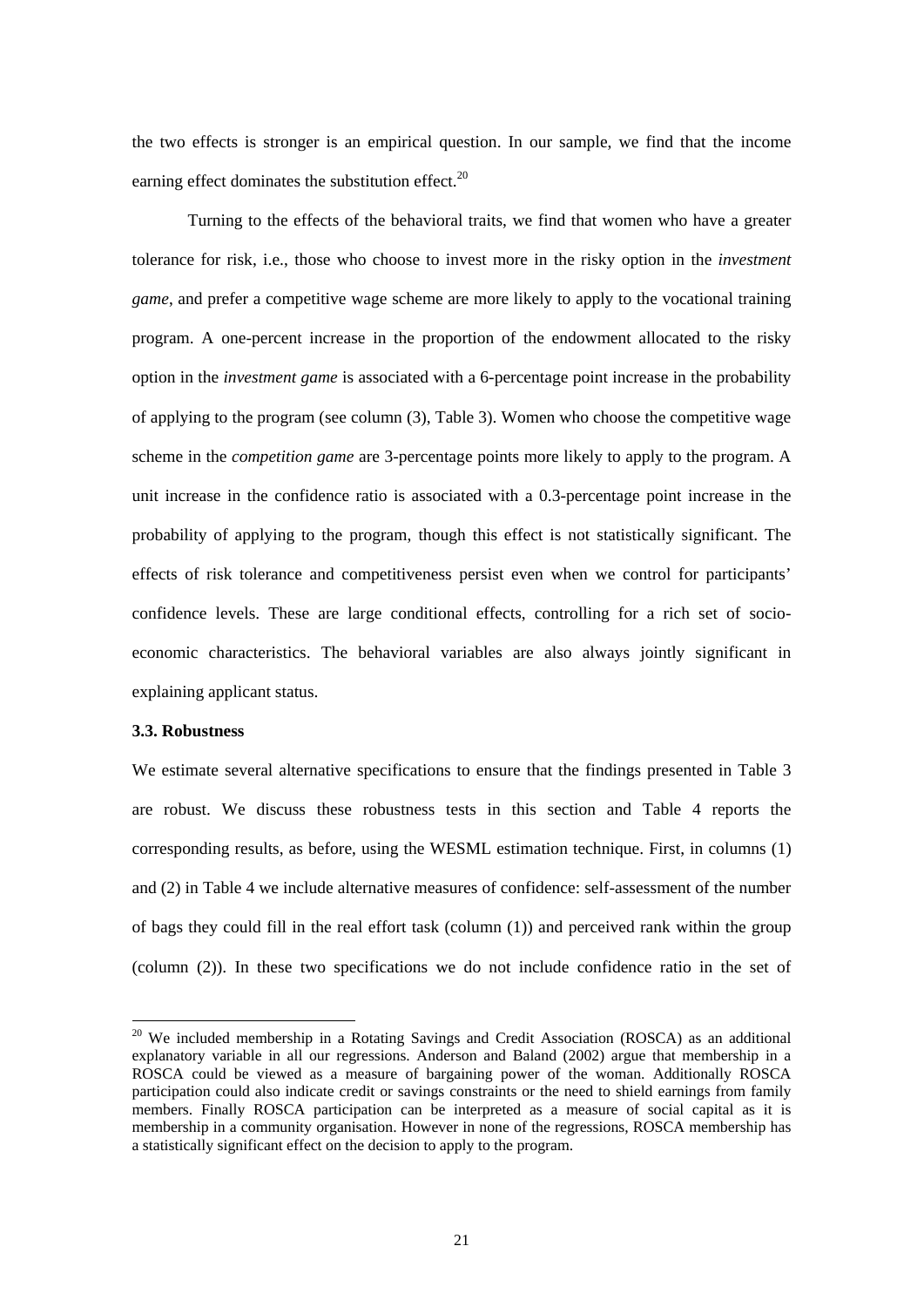explanatory variables. A unit increase in the number of bags the woman expects to be able to fill is associated with a 0.2 percentage points increase in the probability of applying for the program. Similarly a unit increase in the perceived rank within the group is associated with a 0.7 percentage point increase in the probability of applying for the program. Though in neither case is the effect statistically significant. The rest of the results remain qualitatively similar.

Second, in column (3) we include an indicator of impatience as an additional control (the rest of the explanatory variables are as in column (3) in Table 3). The rate at which an individual discounts future pay-offs can influence the decision to be an applicant to the program. Returns from a training program (and indeed from all educational programs) require a gestation lag to bear fruit (see for example Mullainathan (2005) for a discussion on how time preference can shape schooling decisions). It is possible that women who have a higher discount rate for future utility might tend to discount the future returns from the program more heavily (i.e., are more impatient) and choose not to apply. To understand patterns of time preference we included a hypothetical question in our household survey where the respondent is asked to choose between a sure prize of Rs 100 today versus Rs 150 one month from today. The variable *impatience* takes the value of 1 if the respondent chooses Rs 100 today. The results from specification 3 in Table 4 show that consistent with Table 1, the coefficient of the *impatience*  dummy is in the expected direction though it is not statistically significant. The inclusion of this variable does not have any effect on the other explanatory variables (compare column (3) in Tables 3 and 4).  $21$ 

In addition to the specifications reported in Table 4, we conducted a number of other sensitivity checks, which are not reported here given space constraints. First, we investigated whether the effects of the behavioral characteristics are different in economically better-off

<sup>21</sup> There are different ways of capturing this *impatience*. Our measure of *impatience* is based on hypothetical choices as it was difficult to operationalize the later payments in the field. This hypothetical feature could be the cause of the less significant results for this variable in the regression. Measuring *impatience* using monetary incentives (see for example Harrison *et al.* (2002)) would be useful in future research.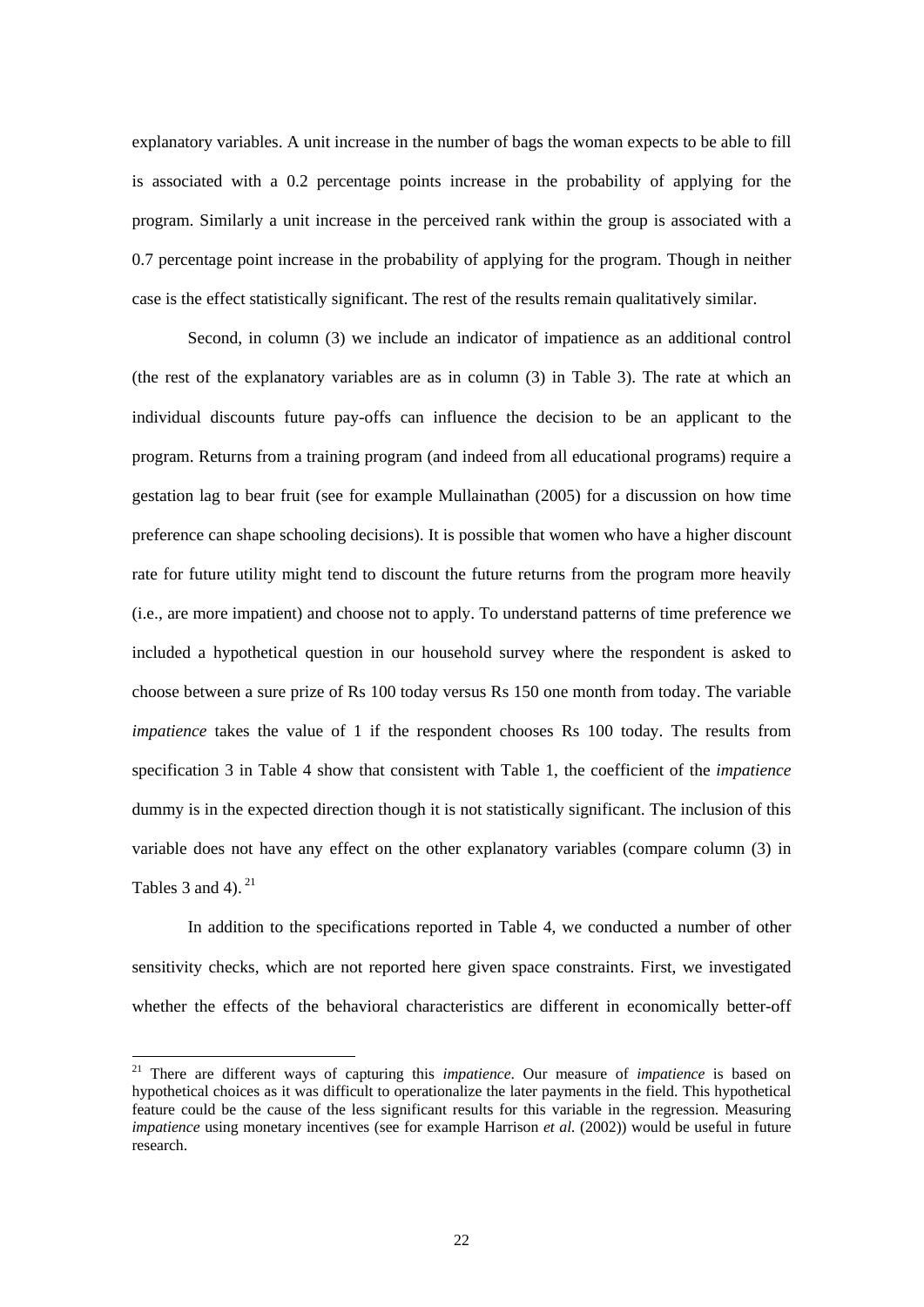households? To examine this we constructed a dummy variable (*rich households*), which takes the value 1 if the household income is greater than the mean household income for the sample and 0 otherwise. We interacted the three behavioral characteristics with this *rich household* dummy and included these interaction terms as additional controls. The difference estimate (given by the coefficient estimate of the interaction term) is never statistically significant, indicating that the behavioral characteristics do not have a differential impact on the likelihood of applying to the program across different income levels. Second, the coefficient estimate on risk is robust to the inclusion of variables that capture household wealth, measured by house ownership. We re-estimate our preferred specification in Table 3 including a dummy for house ownership, and find that our results continue to hold. Third, our key results are robust to the inclusion of participant's own income as an additional covariate in the main regression. Finally we explored locational cluster effects. Women in the sample reside in 12 different areas (within South Shahdara). To account for common area level unobservables we include area dummies with robust standard errors. We find that the magnitude and signs of all the coefficient estimates are very similar to those obtained from the estimates reported in column (3) in Table 3. These results are available on request.

#### **4. Discussion**

This paper uses a novel design that combines household survey data with unique experimental data to shed light on the determinants of self-selection into vocational training programs. Identifying the mechanisms underlying self-selection into training programs can be important for multiple reasons. First, it can enable us to determine which observable characteristics, individual or at the household-level, matter in encouraging the targeted population to apply for training programs. Identification of these determinants can help policy makers decide on the possible role of subsidies and transfers to promote participation (see Heckman (1992)), since low participation can potentially weaken the overall benefits of such programs. Second, very little is known about the individual-level behavioral characteristics such as differences in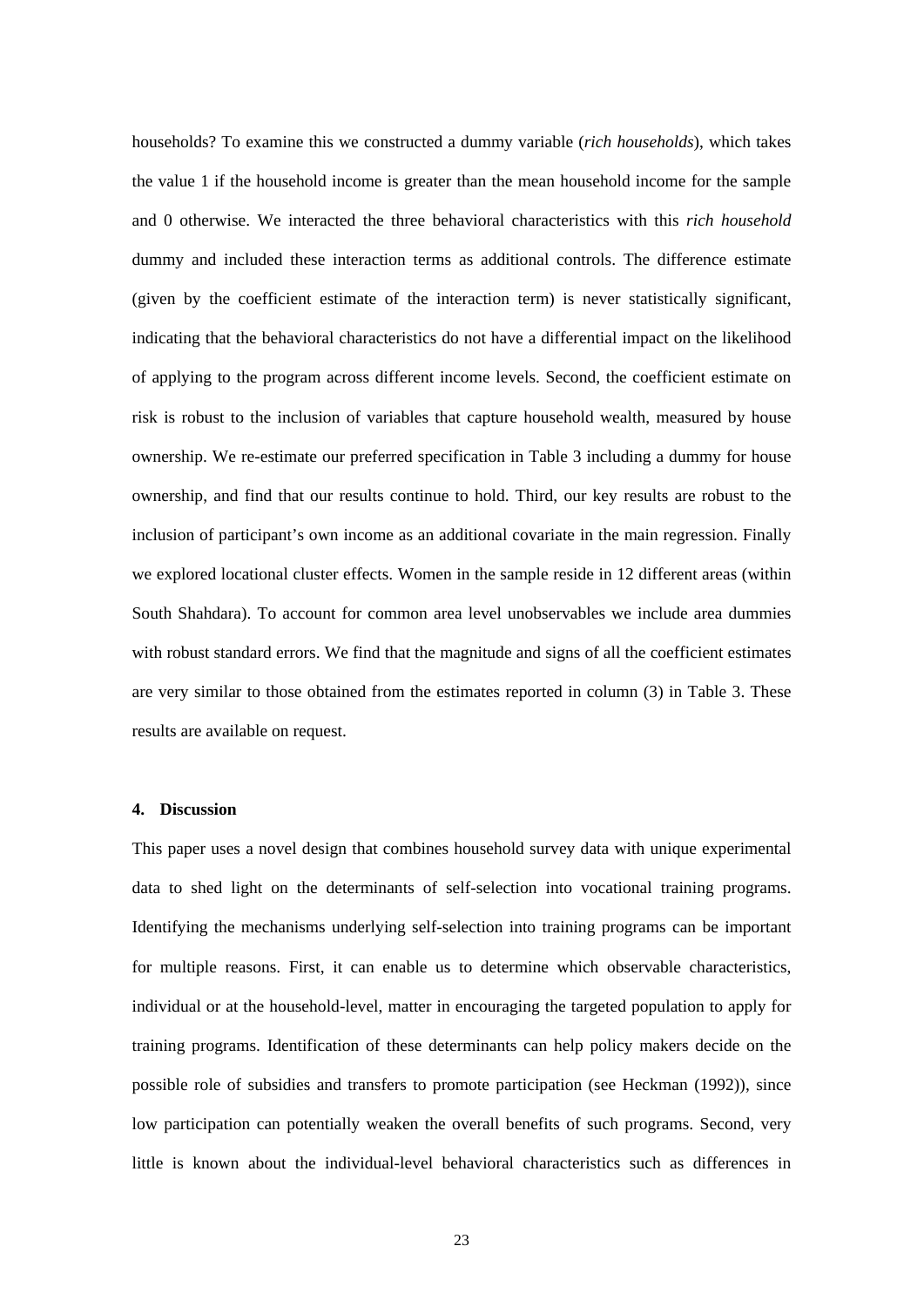preferences, inherent competitiveness, and other abilities that can potentially influence selfselection into programs. For example, individuals who choose to apply to training programs might be more competitive and confident than the average non-applicant, and ignoring such behavioral characteristics can result in biased program effects.

Using our approach to identify behavioral characteristics along with the demographic and socio-economic characteristics, we find that women who have a greater preference for risk and are more competitive have a higher propensity to apply for the specific training program. The results from our surveys reveal in addition that younger women with prior experience in stitching and tailoring and belonging to households with higher income and dependency ratio, have a significantly higher probability of applying to the stitching and tailoring training program.

Although our analysis focuses on identifying factors that affect self-selection into a specific program for a specific population, we believe that this population is of considerable interest and insights gained from this population can be applied elsewhere. First, the young population in our sample is reflective of the population structure in the majority of developing countries. Second, more than a third of the urban population in developing countries reside in slums and improving the condition of these slum dwellers by providing them marketable skills is of crucial importance to governments and policy makers. Third, in developing countries around the world, women typically have low rates of skill accumulation, and labor force participation. Increasing skills and labor force participation rates of women therefore, can have significant effects on aggregate productivity in these countries (See UNESCO (2012) and Census (2011) for more on these issues). The first step however is to get women to apply to such programs. Lessons from this study are therefore applicable to many other countries facing similar challenges involving demographics, growth, skill accumulation, and development.

The behavioral characteristics we chose to study can influence self-selection decisions of a broader target population into many other skill building programs meant for improving wage and self-employment opportunities. In future, research insights from this project can be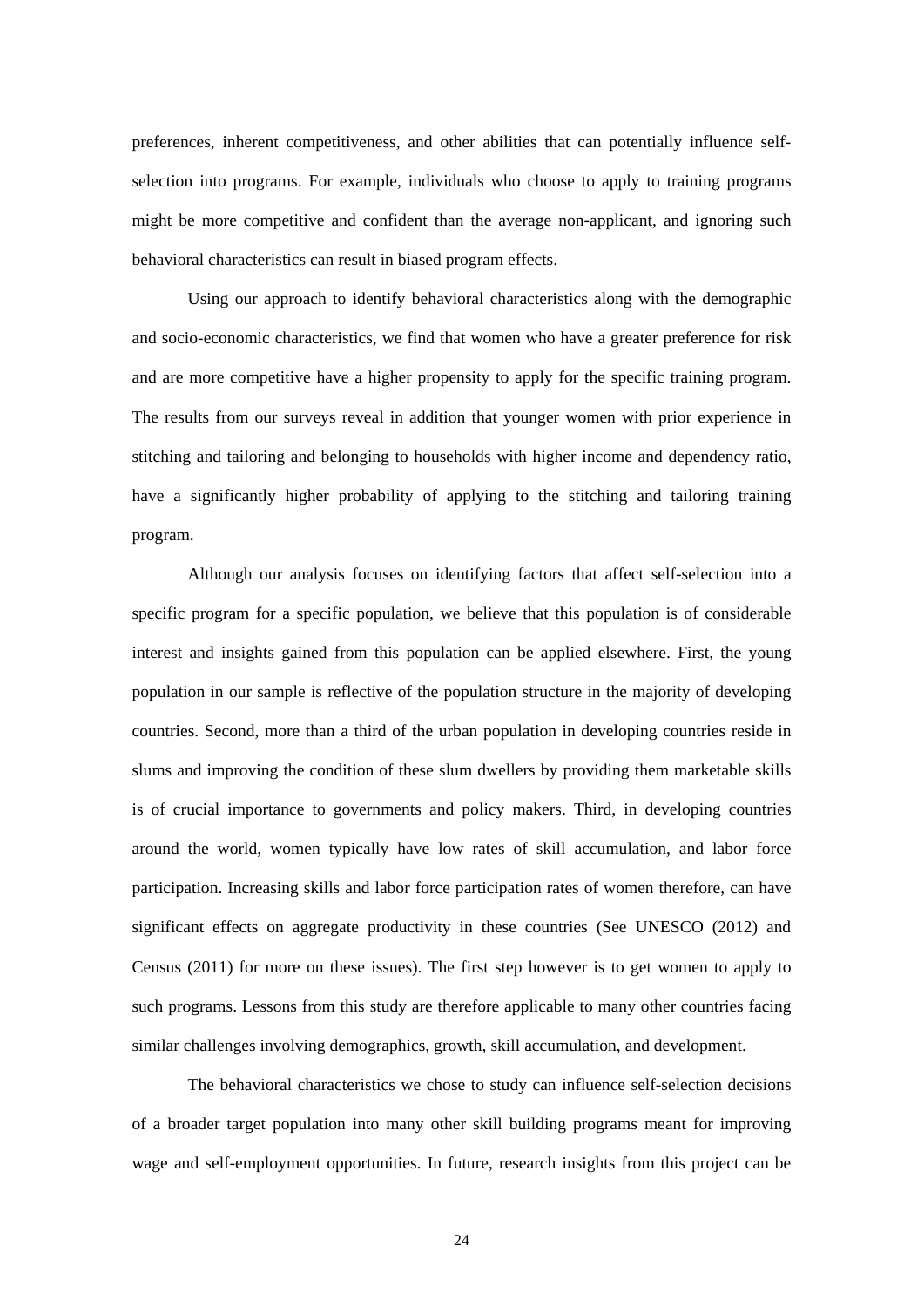used to explore additional programs and how differences in measured behavioral traits can potentially explain the heterogeneous policy outcomes often observed in the field: for example, why a program succeeds in certain neighborhoods and not in others, even after controlling for a range of observable characteristics.

The inclusion and better measurement of these behavioral traits can inform policy makers how to devise and advertise new policies aimed at improving participation rates. For example, for an observed level of risk attitudes, a policy can be promoted such that the risk associated with its returns are better articulated, thereby influencing the probability weights used by individuals to calculate their expected payoffs. It is important to note here that there might be other behavioral traits as well, that can differ between applicants and non-applicants. Examining them are beyond the scope of this paper and is left for future research. However, using our approach one can envision policy-makers designing perfectly targeted individualspecific programs where a large set of identified behavioral determinants and their effects are incorporated in the implementation stages of the programs. Although identifying and uncovering behavioural traits using incentivised methods would require resources, they might not be that substantial since these traits could be elicited as part of household surveys (as in Bartling *et al.* (2009)). Further, identifying the specific sources of behavioral traits can help researchers address the selection issue better by specifically controlling for these characteristics instead of including them in the black box called unobservables.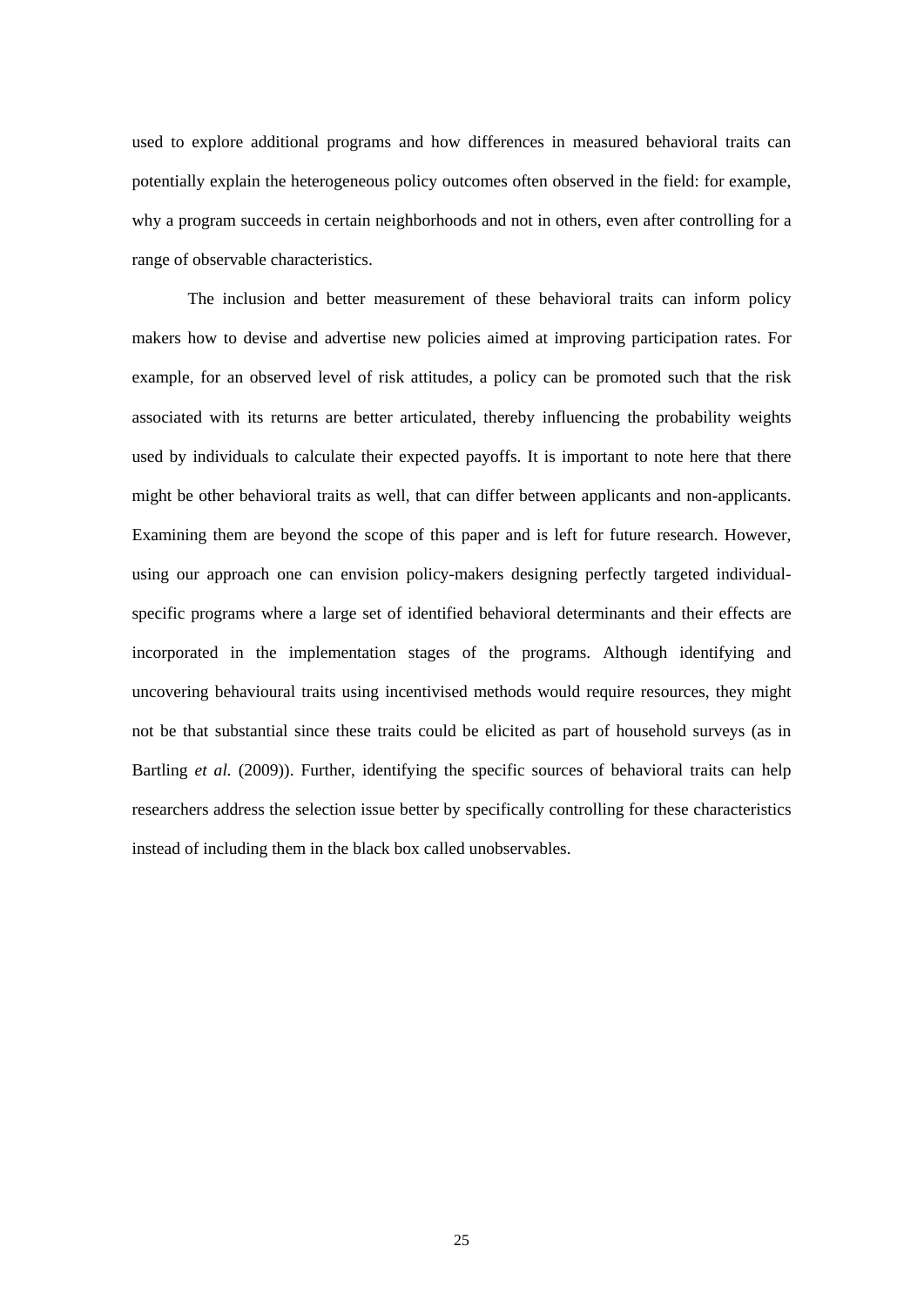|                                                                                                                                | <b>Sample Size</b><br><b>Total</b> | Sample size<br><b>Applicants</b> | <b>Sample</b><br>size<br>Non-<br>applicants |
|--------------------------------------------------------------------------------------------------------------------------------|------------------------------------|----------------------------------|---------------------------------------------|
| Census/population                                                                                                              | 4417                               | 244                              | 4173                                        |
| participate in the artefactual<br>Invited<br>field<br>to<br>experiment                                                         | 300                                | 200                              | 100                                         |
| Participated in the artefactual field experiment                                                                               | 222                                | 153                              | 69                                          |
| Participated in the artefactual field experiment and<br>the household survey (sample used in the final<br>regression analysis) | 204                                | 146                              | 58                                          |

## **Table 1: Distribution of the Sample for the Applicants and Non-Applicants**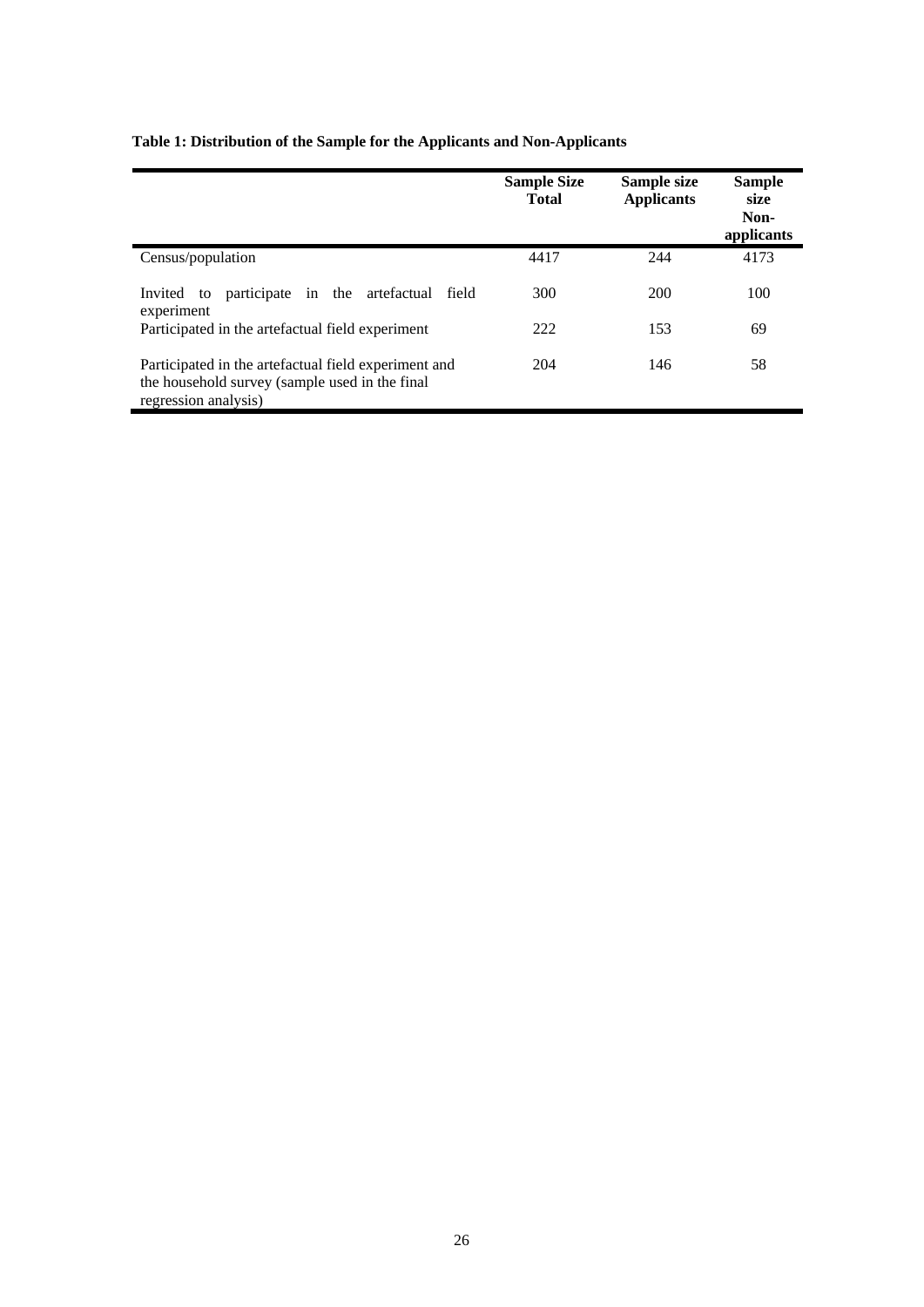| <b>Variables</b>                                                        | Full<br>sample | <b>Applicants</b> | Non-              | <b>Difference</b>   |
|-------------------------------------------------------------------------|----------------|-------------------|-------------------|---------------------|
|                                                                         | (1)            | (2)               | applicants<br>(3) | $(4) = (2)$<br>(3)  |
|                                                                         |                |                   |                   | [Standard<br>error] |
| Panel A: Socio-economic characteristics                                 |                |                   |                   |                     |
| Age (in years)                                                          | 24.57          | 23.74             | 26.66             | $-2.91***$          |
|                                                                         | (6.69)         | (5.93)            | (7.99)            | [1.02]              |
| Married                                                                 | 0.49           | 0.47              | 0.55              | $-0.08$             |
|                                                                         | (0.50)         | (0.50)            | (0.50)            | [0.07]              |
| Completed secondary school                                              | 0.43           | 0.45              | 0.42              | 0.03                |
|                                                                         | (0.49)         | (0.50)            | (0.49)            | [0.07]              |
| OBC                                                                     | 0.10           | 0.07              | 0.17              | $-0.10**$           |
|                                                                         | (0.30)         | (0.26)            | (0.38)            | [0.046]             |
| Hindu                                                                   | 0.97           | 0.98              | 0.95              | 0.03                |
|                                                                         | (0.16)         | (0.14)            | (0.22)            | [0.026]             |
| Experienced in stitching/tailoring                                      | 0.37           | 0.48              | 0.08              | $0.40***$           |
|                                                                         | (0.48)         | (0.50)            | (0.28)            | [0.07]              |
| Happy at home                                                           | 0.83           | 0.87              | 0.74              | $0.13**$            |
|                                                                         | (0.37)         | (0.34)            | (0.44)            | [0.06]              |
| Family income excluding own income (in                                  | 6970.29        | 7506.442          | 5620.69           | 1885.73*            |
| Rupees)                                                                 | (6624.57)      | (6947.04)         | (5561.70)         | [1022.18]           |
| Dependency ratio                                                        | 0.31           | 0.35              | 0.22              | $-0.13$             |
|                                                                         | (0.51)         | (0.55)            | (0.38)            | [0.08]              |
| Member of a ROSCA (Rotating Savings and                                 | 0.10           | 0.13              | 0.05              | 0.08                |
| Credit Association)                                                     | (0.31)         | (0.33)            | (0.22)            | [0.05]              |
| <b>Panel B: Behavioral characteristics</b>                              |                |                   |                   |                     |
| Proportion allocated to the risky option in the                         | 49.73          | 50.75             | 47.13             | 3.61                |
| <b>Investment Game</b>                                                  | (21.39)        | (20.44)           | (23.60)           | [3.32]              |
| Self-assessment of number of bags they could                            | 4.35           | 4.31              | 4.45              | 0.14                |
| fill in the Competition Game                                            | (2.36)         | (2.00)            | (3.10)            | [0.36]              |
| Perceived rank within the group                                         | 4.05           | 4.08              | 3.96              | 0.12                |
|                                                                         | (1.01)         | (1.00)            | (1.02)            | [0.15]              |
| Choice of the competitive wage scheme in the<br><b>Competition Game</b> | 0.36           | 0.363             | 0.362             | 0.001               |
|                                                                         | (0.48)         | (0.48)            | (0.48)            | [0.07]              |
| Number of bags actually filled                                          | 1.89           | 1.82              | 2.06              | $0.25**$            |
|                                                                         | (0.71)         | (0.70)            | (0.72)            | [0.11]              |
| Confidence ratio                                                        | 2.65           | 2.77              | 2.33              | 0.44                |
|                                                                         | (1.96)<br>0.67 | (2.06)            | (1.67)            | [0.31]<br>$-0.17**$ |
| Impatience                                                              |                | 0.62              | 0.79              |                     |
|                                                                         | (0.47)         | (0.48)            | (0.41)            | [0.07]              |
| Sample Size                                                             | 204            | 146               | 58                | 204                 |

**Table 2: Summary Statistics on Socio-economic and Behavioral Characteristics** 

**Notes:** Standard deviations are reported in parentheses. Standard errors are reported in brackets. Completed secondary school is a dummy for women with at least 10 grades of schooling. OBC is a dummy for *Other Backward Castes* (a classification used by the government of India to classify economically and socially disadvantaged groups). The reference caste categories are households that belong to scheduled caste, scheduled tribe, or general caste. Dependency ratio is defined as the number of children in the household under 5 divided by the number of adult females in the household. Happy at home is a dummy that takes a value 1 if the respondent is very satisfied or moderately satisfied at home, 0 otherwise. Confidence ratio is defined as the ratio of the number of bags the subject expects to fill to the number of bags she actually fills. Perceived rank = 1 if lowest, = 5 if highest. Variables included in this Table correspond to those included as explanatory variables in the regression results reported in Tables 3 and 4. \*\*\* p<0.01, \*\* p<0.05, \* p<0.1.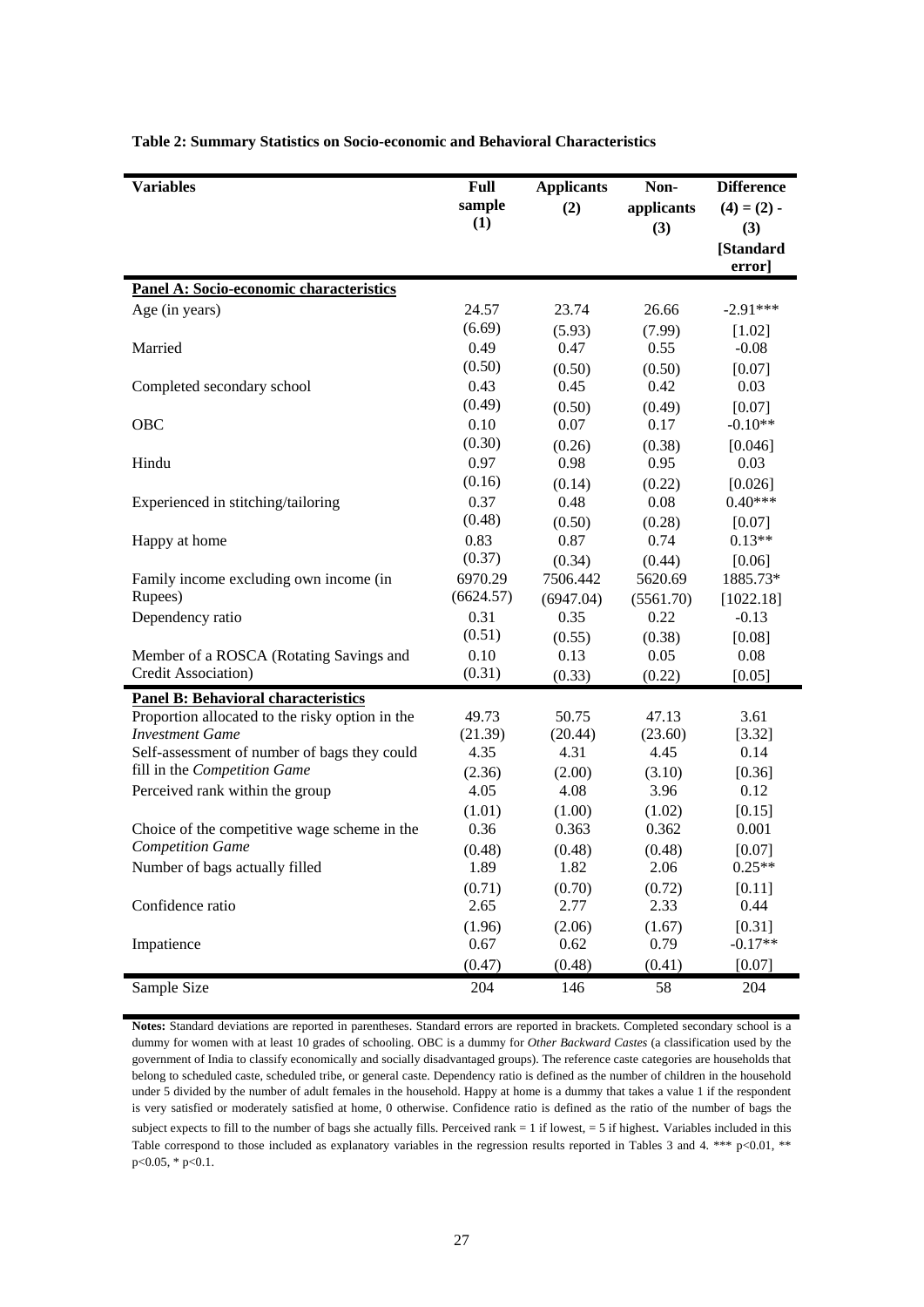|                                                 | (1)        | (2)         | (3)         |
|-------------------------------------------------|------------|-------------|-------------|
| Socio-economic characteristics                  |            |             |             |
| Age (in years)                                  | $-0.003**$ | $-0.003**$  | $-0.003***$ |
|                                                 | (0.001)    | (0.001)     | (0.001)     |
| Completed secondary school                      | $-0.015$   | $-0.013$    | $-0.014$    |
|                                                 | (0.012)    | (0.010)     | (0.010)     |
| OBC                                             | $-0.023**$ | $-0.021***$ | $-0.021***$ |
|                                                 | (0.009)    | (0.008)     | (0.007)     |
| Hindu                                           | $0.018*$   | $-0.001$    | $-0.005$    |
|                                                 | (0.011)    | (0.017)     | (0.019)     |
| Experienced in stitching/tailoring              | $0.190**$  | $0.284***$  | $0.288***$  |
|                                                 | (0.074)    | (0.079)     | (0.078)     |
| Family income excluding own income (in          | $0.029***$ | $0.030***$  | $0.029***$  |
| 0000 Rupees)                                    | (0.010)    | (0.009)     | (0.009)     |
| Married                                         | $-0.009$   | $-0.004$    | $-0.002$    |
|                                                 | (0.019)    | (0.014)     | (0.013)     |
| Dependency ratio                                | $0.034**$  | $0.027**$   | $0.025*$    |
|                                                 | (0.015)    | (0.013)     | (0.013)     |
| Happy at home                                   | $0.024**$  | 0.014       | 0.014       |
|                                                 | (0.011)    | (0.009)     | (0.009)     |
| Member of a ROSCA                               | 0.016      | 0.033       | 0.036       |
|                                                 | (0.042)    | (0.047)     | (0.050)     |
| Number of bags actually filled                  |            | $-0.022***$ | $-0.019**$  |
|                                                 |            | (0.008)     | (0.008)     |
| <b>Behavioral Characteristics</b>               |            |             |             |
| Proportion allocated to the risky option in the |            | $0.055**$   | $0.059**$   |
| Investment Game $\times 10^{-2}$                |            | (0.024)     | (0.025)     |
| Choice of the competitive wage scheme in the    |            | $0.031**$   | $0.030**$   |
| <b>Competition Game</b>                         |            | (0.016)     | (0.015)     |
| Confidence ratio                                |            |             | 0.003       |
|                                                 |            |             | (0.002)     |
| Joint Significance (Behavioral variables)       |            | 17.60***    | 19.26***    |
| Sample Size                                     | 204        | 204         | 204         |
| Predicted Probability                           | 0.024      | 0.018       | 0.018       |
| Pseudo R-squared                                | 0.22       | 0.29        | 0.29        |
| Log Likelihood                                  | $-33.74$   | $-30.93$    | $-30.72$    |

**Table 3: Determinants of Applicant Status: Marginal Effects from a Weighted Probit Regression** 

**Notes:** Marginal Effects from a weighted Probit regression are presented. The dependent variable is a binary variable – whether the woman applied for the training program. Robust standard errors in parentheses. \*\*\* p<0.01, \*\* p<0.05, \* p<0.1. See notes in Table 2 for variable definitions.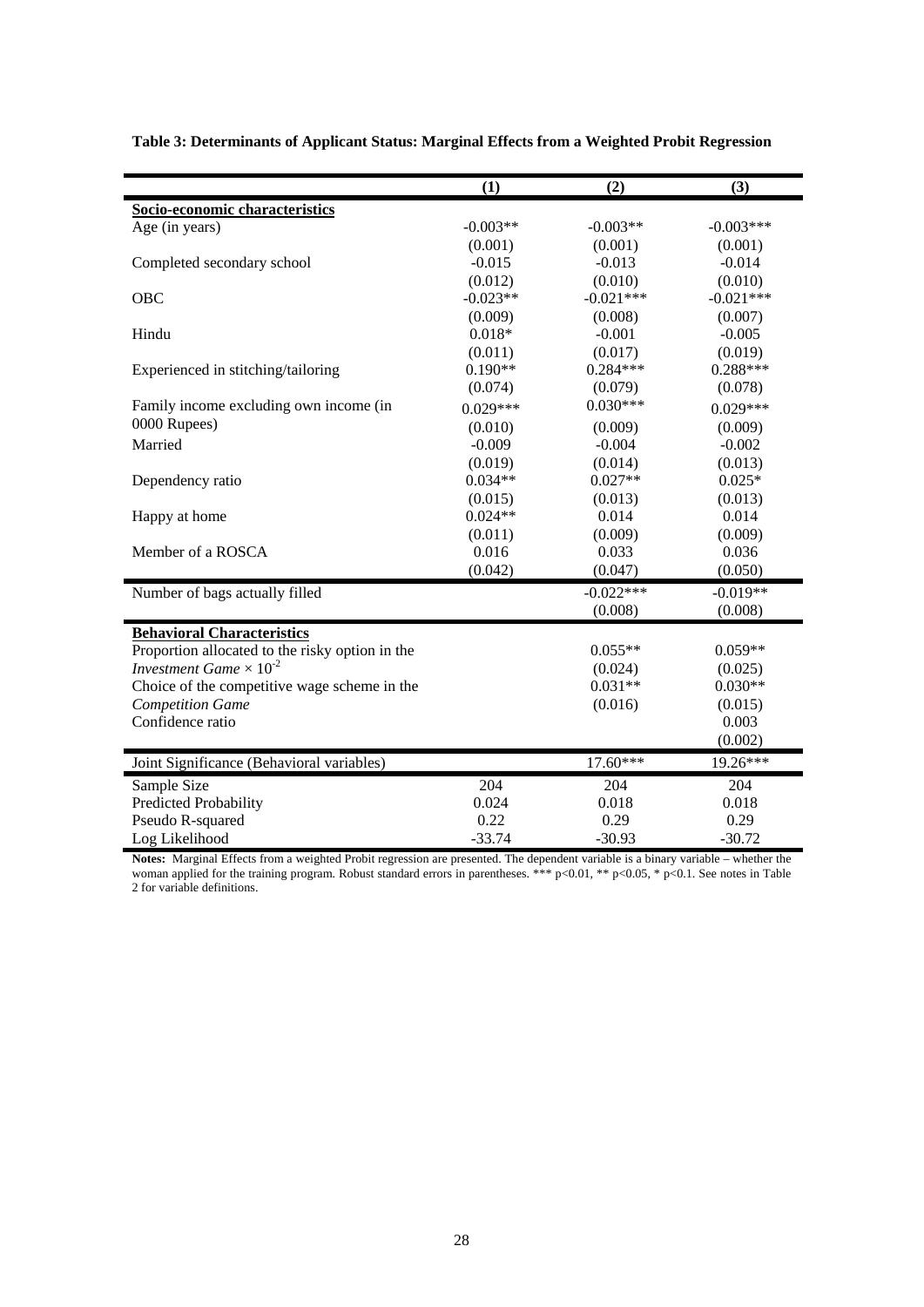|                                                 | (1)         | (2)         | (3)         |
|-------------------------------------------------|-------------|-------------|-------------|
| Socio-economic characteristics                  |             |             |             |
| Age (in years)                                  | $-0.003***$ | $-0.003***$ | $-0.003***$ |
|                                                 | (0.001)     | (0.001)     | (0.001)     |
| Completed secondary school                      | $-0.014$    | $-0.015$    | $-0.015$    |
|                                                 | (0.010)     | (0.010)     | (0.010)     |
| <b>OBC</b>                                      | $-0.021***$ | $-0.020***$ | $-0.021***$ |
|                                                 | (0.007)     | (0.007)     | (0.007)     |
| Hindu                                           | $-0.004$    | 0.004       | $-0.012$    |
|                                                 | (0.019)     | (0.014)     | (0.023)     |
| Experienced in stitching/tailoring              | $0.295***$  | $0.287***$  | $0.268***$  |
|                                                 | (0.078)     | (0.081)     | (0.078)     |
| Family income excluding own income (in          | $0.030***$  | $0.032***$  | $0.029***$  |
| 0000 Rupees)                                    | (0.009)     | (0.009)     | (0.008)     |
| Married                                         | $-0.002$    | $-0.005$    | 0.004       |
|                                                 | (0.014)     | (0.014)     | (0.013)     |
| Dependency ratio                                | $0.026**$   | $0.028**$   | $0.021*$    |
|                                                 | (0.013)     | (0.013)     | (0.012)     |
| Happy at home                                   | 0.013       | 0.011       | 0.013       |
|                                                 | (0.010)     | (0.010)     | (0.009)     |
| Member of a ROSCA                               | 0.033       | 0.043       | 0.048       |
|                                                 | (0.048)     | (0.054)     | (0.055)     |
| Number of bags actually filled                  | $-0.023***$ | $-0.023***$ | $-0.019**$  |
|                                                 | (0.008)     | (0.008)     | (0.008)     |
| <b>Behavioral Characteristics</b>               |             |             |             |
| Proportion allocated to the risky option in the | $0.060**$   | $0.050**$   | $0.060**$   |
| Investment Game $\times 10^{-2}$                | (0.025)     | (0.023)     | (0.024)     |
| Choice of the competitive wage scheme in the    | $0.030**$   | $0.028*$    | $0.030**$   |
| <b>Competition Game</b>                         | (0.015)     | (0.015)     | (0.015)     |
| Self-assessment of number of bags they could    | 0.001       |             |             |
| fill in the Competition Game                    | (0.001)     |             |             |
| Perceived rank within the group $(1 =$ Lowest,  |             | 0.007       |             |
| $5 =$ Highest)                                  |             | (0.005)     |             |
| Impatience                                      |             |             | $-0.021$    |
|                                                 |             |             | (0.015)     |
| Confidence ratio                                |             |             | 0.003       |
|                                                 |             |             | (0.002)     |
| Joint Significance (Behavioral variables)       | 18.38***    | 19.56***    | 21.47***    |
| Sample Size                                     | 204         | 204         | 204         |
| Predicted Probability                           | 0.018       | 0.018       | 0.017       |
| Pseudo R-squared                                | 0.29        | 0.29        | 0.30        |
| Log Likelihood                                  | $-30.81$    | $-30.53$    | $-30.30$    |

**Table 4: Determinants of Applicant Status: Robustness (Marginal Effects from a Weighted Probit Regression)** 

**Notes:** Marginal Effects from a Weighted Probit regression are presented. The dependent variable is a binary variable – whether the woman applied for the training program. Robust standard errors in parentheses. \*\*\* p<0.01, \*\* p<0.05, \* p<0.1. See notes in Table 2 for variable definitions.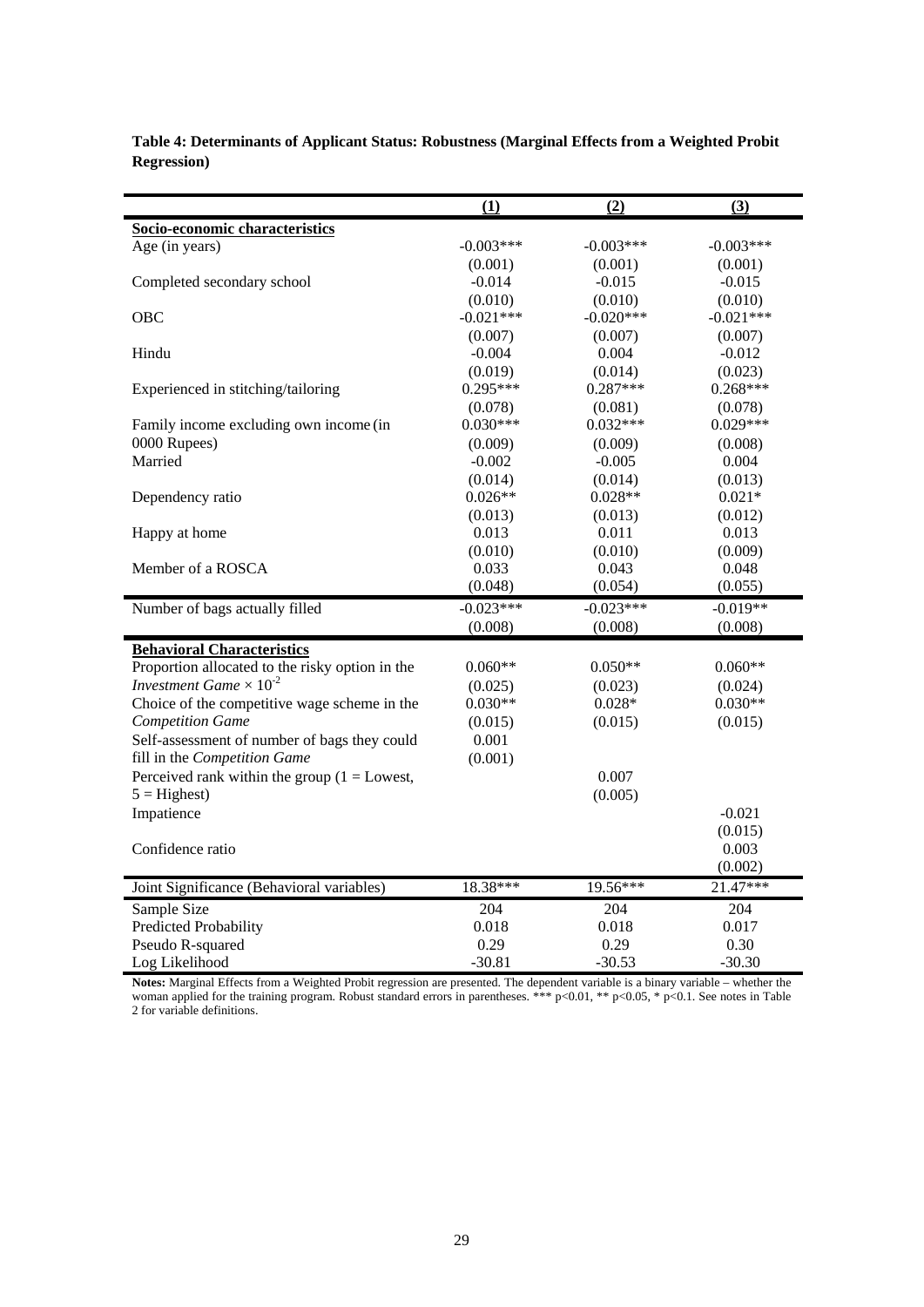#### **Figure 1: Advertisement Pamphlet for the Training Program**



Free Stitching and Tailoring Course for Women Conducted by Social Awakening through youth Action (SATYA)

Social Awakening through youth Action (SATYA) is organizing free stitching and Tailoring Course for Women in Your Neighbourhood.

Training will be provided by reputable women trained in the modern techniques of stitching and tailoring

So take advantage of the program.

Duration of the Program: 6 months Age: 18 - 39 years Educational Qualification: Completed Grade 5 or Higher

#### **Main Attractions:**

- . Training will be provided by reputable women trained in the modern techniques of stitching and tailoring
- . New sewing machine and other materials
- \* Certificate on completion (only after 6 months)
- \* Free (SATYA will keep a deposit of Rs 50 per month and return Rs 350 at the completion of the program)

Time: 10 am - 6 pm. Each class is of 2 hours duration.

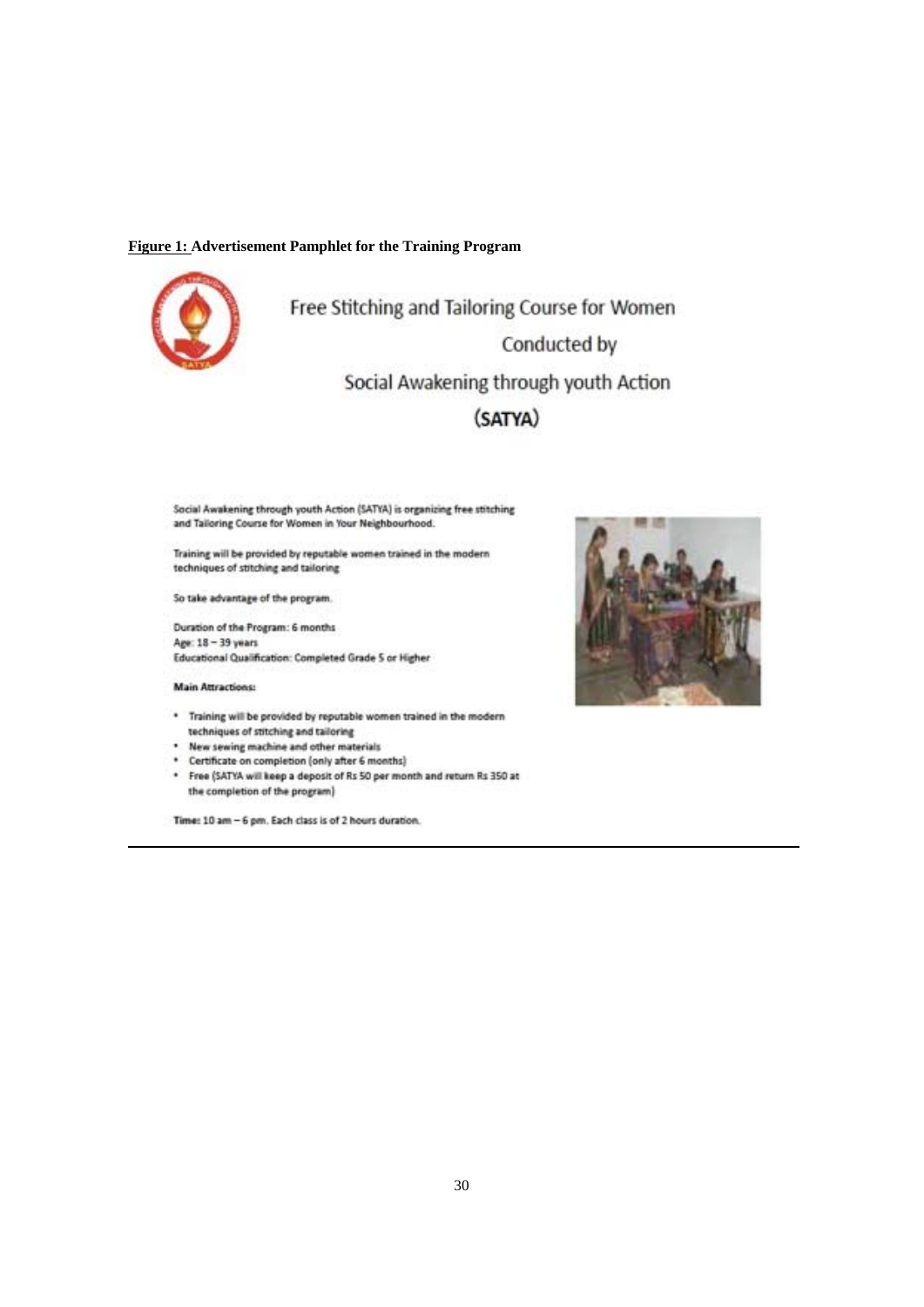#### References

Andersen, S., S. Ertac, U. Gneezy, J. List and S. Maximiano (2010). Gender, Competitiveness and Socialization at a Young Age: Evidence from a Matrilineal and a Patriarchal Society, . Mimeo University of Chicago.

Anderson, S. and J.-M. Baland (2002): "The Economics of Roscas and Intrahousehold Resource Allocation", *Quarterly Journal of Economics*, **117**(3), 963 - 995.

Attanasio, P. O., A. D. Kugler and C. Meghir (2011): "Subsidizing Vocational Training for Disadvantaged Youth in Colombia: Evidence from a Randomized Trial", *American Economic Journal: Applied Economics*, **3**(3), 188 - 220.

Bandiera, O., N. Buehren, R. Burgess, M. Goldstein, S. Gulesci, I. Rasul and M. Sulaiman (2012). Empowering adolescent girls: Evidence from a randomized control trial in Uganda. Mimeo, LSE.

Barnhardt, S., D. Karlan and S. Khemani (2009): "Participation in a School Incentive Programme in India", *Journal of Development Studies*, **45**(3), 369 - 390.

Bartling, B., E. Fehr, M. A. Marechal and D. Schunk (2009): "Egalitarianism and Competitiveness", *American Economic Review: Papers and Proceedings*, **99**(2), 93 - 98.

Bauernschuster, S., O. Falck and S. Heblich (2010): "Social capital access and entrepreneurship", *Journal of Economic Behavior & Organization*, **76**(3), 821 - 833.

Belzil, C. and M. Leonardi (2009). Risk Aversion and Schooling Decisions. Ecole Polytechnique, Working Paper # 2009-028. .

Bénabou, R. and J. Tirole (2002): "Self Confidence and Personal Motivation", *Quarterly Journal of Economics*, **117**(3), 871 - 915.

Bernardo, A. E. and I. Welch (2001): "On the Evolution of Overconfidence and Entrepreneurs", *Journal of Economics and Management Strategy*, **10**(3), 301 - 330.

Biais, B., D. Hilton, K. Mazurier and S. Pouget (2005): "Judgemental Overconfidence, Self-Monitoring, and Trading Performance in an Experimental Financial Market", *Review of Economic Studies*, **72**(2), 287 - 312.

Blattman, C., N. Fiala and S. Martinez (2014): "Generating Skilled Self-Employment in Developing Countries: Experimental Evidence from Uganga", *Quarterly Journal of Economics*, **129**(2), 287 - 312.

Bonin, H., T. Dohmen, A. Falk, D. Huffman and U. Sunde (2007): "Cross-sectional earnings risk and occupational sorting: The role of risk attitudes", *Labour Economics*, **14**(6), 926 - 937.

Buser, T., M. Niederle and H. Oosterbeek (2012): "Gender, Competitiveness and Career Choices", NBER Working Paper, # 18576.

Camerer, C. F. and D. Lovallo (1999): "Overconfidence and Excess Entry: An Experimental Approach", *American Economic Review*, **89**, 306 - 318.

Cameron, L. A., N. Erkal, L. Gangadharan and X. Meng (2013): "Little Emperors: Behavioural Impacts of China's One-Child Policy", *Science*, **339**(6122), 953 - 957.

Cardenas, J. C. and J. Carpenter (2008): "Behavioural Development Economics: Lessons from the Field Labs in the Developing World", *Journal of Development Studies*, **44**(3), 311 - 338.

Castillo, M., R. Petrie and M. Torero (2010): "On the Preferences of Principals and Agents", *Economic Inquiry*, **48**(2), 266 - 273.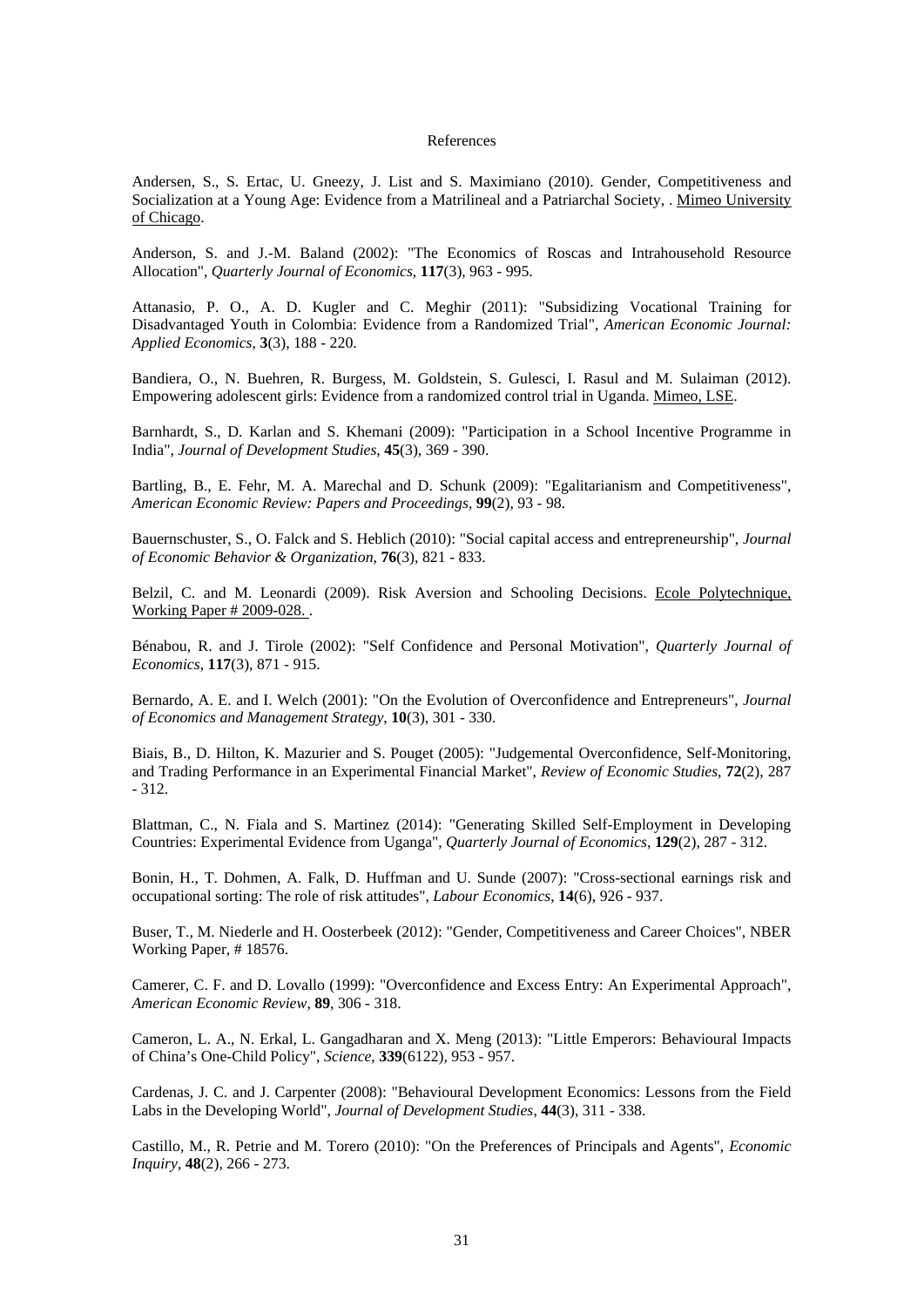Census (2011): "http://censusindia.gov.in/2011-prov-results/data\_files/mp/07Literacy.pdf, Registrar General of India.

Charness, G., U. Gneezy and M. A. Kuhn (2013): "Experimental Methods: Extra-Laboratory Experiments-Extending the Reach of Experimental Economics", *Journal of Economic Behavior & Organization*, **91**, 93 - 100.

Chen, S. (2003). Risk Attitude and College Attendance. Mimeo, SUNY Albany.

Cherry, T. L., P. Frykblom and J. F. Shogren (2002): "Hardnose the Dictator", *American Economic Review*, **92**(4), 1218-1221.

Cooper, A. C., C. A. Woo and W. Dunkelberg (1988): "Entrepreneurs Perceived Chances for Success", *Journal of Business Venturing*, **3**, 97 - 108.

Cramer, J. S., J. Hartog, N. Jonker and C. M. Van Praag (2002): "Low risk aversion encourages the choice for entrepreneurship: an empirical test of a truism", *Journal of Economic Behavior & Organization*, **48**(1), 29 - 36.

Croson, R. and U. Gneezy (2009): "Gender Differences in Preferences", *Journal of Economic Literature*, **47**(2), 448 - 474.

Dasgupta, U. (2011): "Do Procedures matter in fairness allocations? Experimental evidence in mixed gender pairings", *Economics Bulletin*, **31**, 820 - 829.

Eriksson, T., S. Teyssier and M. C. Villeval (2009): "Self-Selection and the Efficiency of Tournaments", *Economic Inquiry*, **47**(3), 530 - 548.

Erkal, N., L. Gangadharan and N. Nikoforakis (2011): "Relative Earnings and Giving in a Real-Effort Experiment", *American Economic Review*, **101**(7), 3330 - 3348.

Fang, H. and G. Moscarini (2005): "Morale hazard", *Journal of Monetary Economics*, **52**(4), 749 - 777.

Field, E., S. Jayachandran and R. Pande (2010): "Do Traditional Institutions Constrain Female Entrepreneurship? A Field Experiment on

Business Training in India", *American Economic Review: Papers and Proceedings*, **100**(2), 125 - 129.

Filippin, A. and M. Paccagnella (2009). Family Background, Self-Confidence and Economic Outcomes. Mimeo.

Flory, J. A., A. Leibbrandt and J. A. List (2010): "Do competitive work places deter female wokers? A large scale natural field experiemnt on gender differences in job entry decisions", NBER working paper # 16546.

Gneezy, U., K. L. Leonard and J. List (2009): "Gender Differences in Competition: Evidence from a Matrilineal and Patriarchal Society", *Econometrica*, **77**(5), 1637 - 1664.

Harrison, G. W., W. M. Lau and M. B. Williams (2002): "Estimating Individual Discount Rates in Denmark: A Field Experiment", *American Economic Review*, **92**(5), 1606 - 1617.

Harrison, G. W. and J. List (2004): "Field Experiments", *Journal of Economic Literature*, 1009 – 1055.

Heckman, J. J. (1992). Randomization and Social Policy Evaluation. NBER Technical Working Paper Series # 107.

Heckman, J. J. and J. A. Smith (2004): "The Determinants of Participation in a Social Program: Evidence from a Prototypical Job Training Program", *Journal of Labor Economics*, **22**(2), 243 - 298.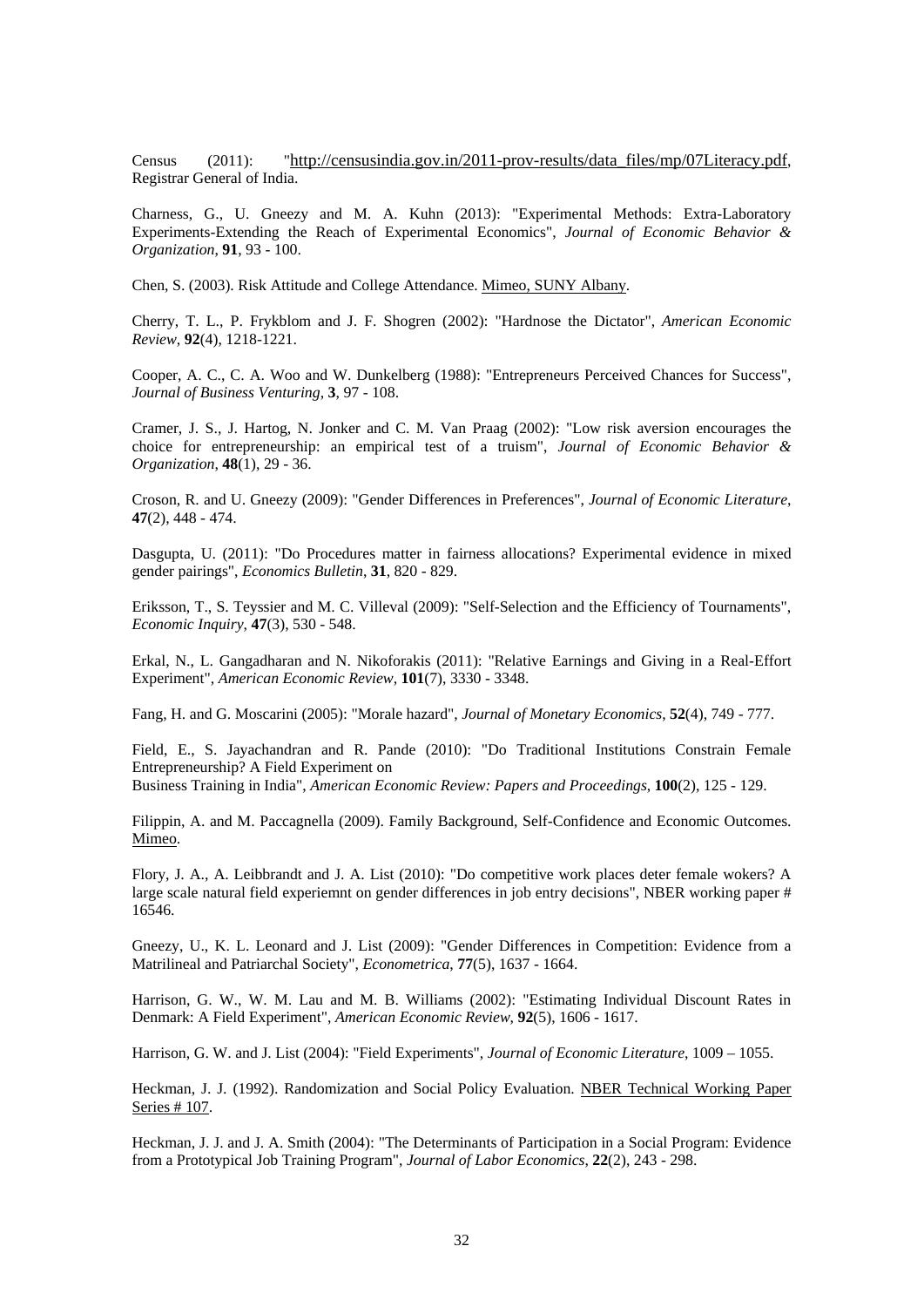Koellinger, P., M. Minniti and C. Schade (2007): "'I think I can, I think I can': Overconfidence and Entrepreneurial Behavior", *Journal of Economic Psychology*, **28**, 502 - 527.

Koszegi, B. (2006): "EgoUtility, Overconfidence, and Task Choice", *Journal of the European Economic Association*, **4**(4), 673 - 707.

Liu, E. M. (2008). Time to Change What to Sow: Risk Preferences and Technology Adoption Decisions of Cotton Farmers in China. Working Paper #1064, Princeton University, Department of Economics, Industrial Relations Section.

Maitra, P. and S. Mani (2013). Learning and Earning: Evidence from a Randomized Evaluation in India. Mimeo Fordham University.

Manski, C. and S. Lerman (1977): "The Estimation of Choice Probabilities from Choice Based Samples", *Econometrica*, **45**, 1977 - 1988.

McKenzie, D., J. Gibson and S. Stillman (2010): "How Important is Selection? Experimental vs. Non-Experimental Measures of the Income Gains from Migration", *Journal of the European Economic Association*, **8**(4), 913 - 945.

Merkle, C. and M. Weber (2011): "True overconfidence: The inability of rational information processing to account for apparent overconfidence", *Organizational Behavior and Human Decision Processes*, **116**(2), 262 - 271.

Mullainathan, S. (2005). Development Economics through the Lens of Psychology Annual World Bank Conference on Development Economics.

Niederle, M. and L. Vesterlund (2007): "Do Women Shy away from Competition? Do Men Compete too Much?", *Quarterly Journal of Economics*, **122**(3), 1067 - 1101.

Pfeifer, C. (2011): "Risk Aversion and Sorting into Public Sector Employment", *German Economic Review*, **12**, 85 - 99.

Pratham (2006): "Annual Status of Education Report.", *Pratham Delhi Education Initiative, New Delhi*.

Taylor, S. E. and J. D. Brown (1988): "Illusion and Well-Being: A Social Psychological Perspective on Mental Health", *Psychological Bulletin*, **103**(2), 193 - 210.

UNESCO (2012): "Youth and Skills: Putting Education to Work", UNESCO Education for all Global Monitoring Report.

Weinstein, N. D. (1980): "Unrealistic Optimism About Future Life Events", *Journal of Personality and Social Psychology*, **39**(5), 806 - 820.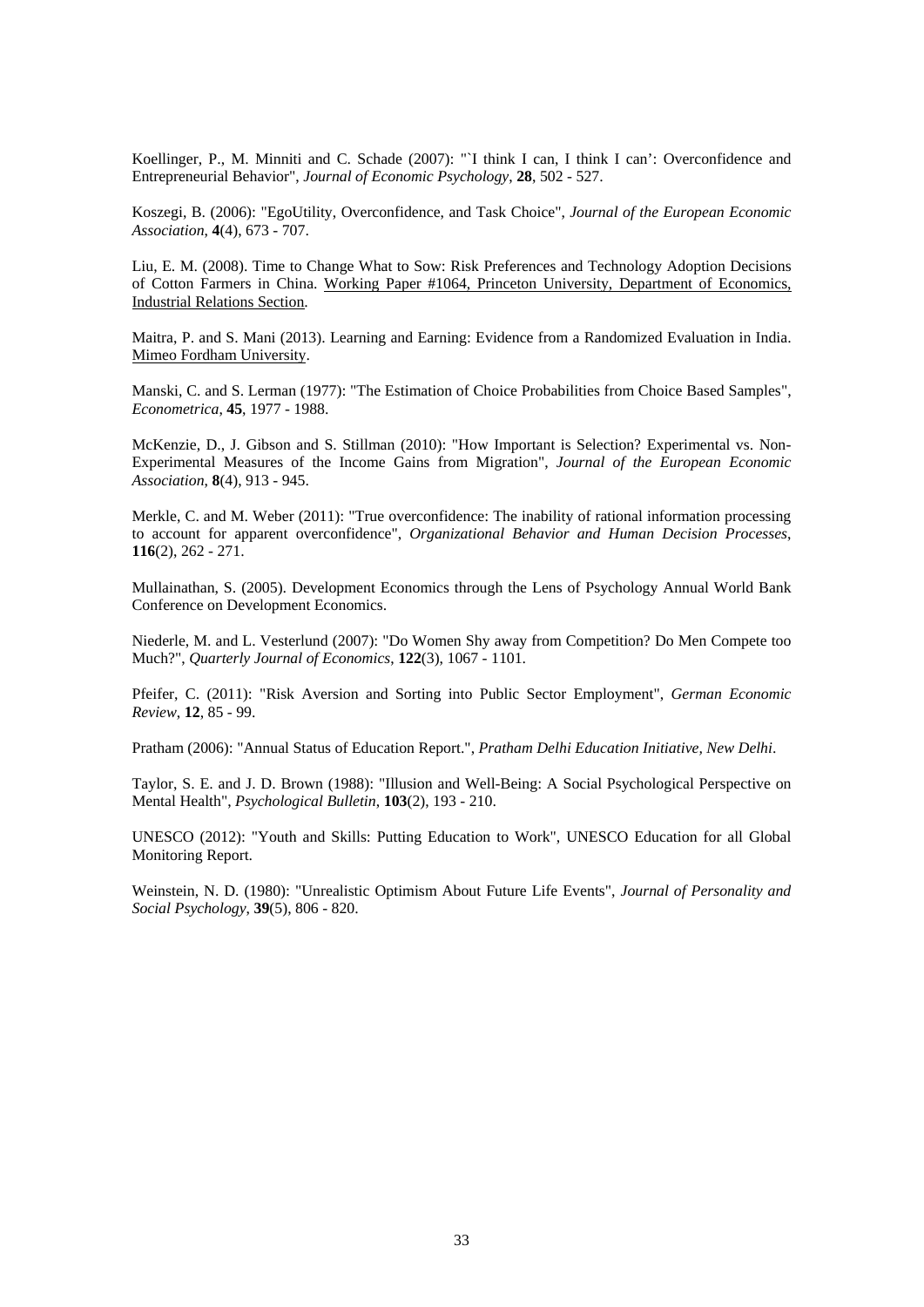#### **Appendix 1:**

**Table A1: Non-response in the artefactual field experiment, survey representativeness, and non-response in the household survey** 

|                                     |                                                                  | <b>Applicant</b>                                                  | <b>Non-Applicant</b> |                                                          |                                                            |                   |
|-------------------------------------|------------------------------------------------------------------|-------------------------------------------------------------------|----------------------|----------------------------------------------------------|------------------------------------------------------------|-------------------|
|                                     | <b>Invited</b><br>and<br>showed-<br>up in the<br>experime<br>nts | <b>Invited and</b><br>did not<br>show up in<br>the<br>experiments | <b>Difference</b>    | <b>Invited and</b><br>showed-up<br>in the<br>experiments | Invited and<br>did not<br>show up in<br>the<br>experiments | <b>Difference</b> |
|                                     | (1)                                                              | (2)                                                               | $(3 = 1 - 2)$        | (4)                                                      | (5)                                                        | $(6 = 4 - 5)$     |
| Age                                 | 23.83<br>(6.03)                                                  | 24.89<br>(6.81)                                                   | $-1.06$<br>[1.03]    | 26.14<br>(6.34)                                          | 26.58<br>(6.64)                                            | $-0.43$<br>[1.39] |
| Completed<br>grades of<br>schooling | 9.01<br>(2.49)                                                   | 9.17<br>(2.58)                                                    | $-0.16$<br>[0.42]    | 9.39<br>(2.63)                                           | 9.09<br>(2.72)                                             | 0.30<br>[0.57]    |
| Sample Size                         | 153                                                              | 47                                                                |                      | 69                                                       | 31                                                         |                   |

#### **Panel A: Determinants of non-response in the artefactual field experiment**

#### **Panel B: Sample representativeness in the artefactual field experiments**

|                                     |                                                                  | <b>Applicant</b>                              |                   |                                                     | <b>Non-Applicant</b>                                  |                   |
|-------------------------------------|------------------------------------------------------------------|-----------------------------------------------|-------------------|-----------------------------------------------------|-------------------------------------------------------|-------------------|
|                                     | <b>Invited</b><br>and<br>showed-<br>up in the<br>experime<br>nts | All other<br>applicants<br>from the<br>census | <b>Difference</b> | Invited<br>and<br>showed-up<br>in the<br>experiment | All other<br>non-<br>applicants<br>from the<br>census | <b>Difference</b> |
|                                     | (1)                                                              | (2)                                           | $(3 = 1 - 2)$     | (4)                                                 | (5)                                                   | $(6 = 4 - 5)$     |
| Age                                 | 23.83<br>(6.03)                                                  | 24.76<br>(7.17)                               | $-0.93$<br>[0.86] | 26.14<br>(6.35)                                     | 26.03<br>(6.17)                                       | 0.11<br>[0.75]    |
| Completed<br>grades of<br>schooling | 9.01<br>(2.50)                                                   | 9.53<br>(2.56)                                | $-0.52$<br>[0.33] | 9.39<br>(2.63)                                      | 9.18<br>(2.52)                                        | 0.21<br>[0.30]    |
| Sample Size                         | 153                                                              | 91                                            |                   | 69                                                  | 4104                                                  |                   |

#### **Panel C: Determinants of non-response in the household survey**

**Applicant Non-applicant**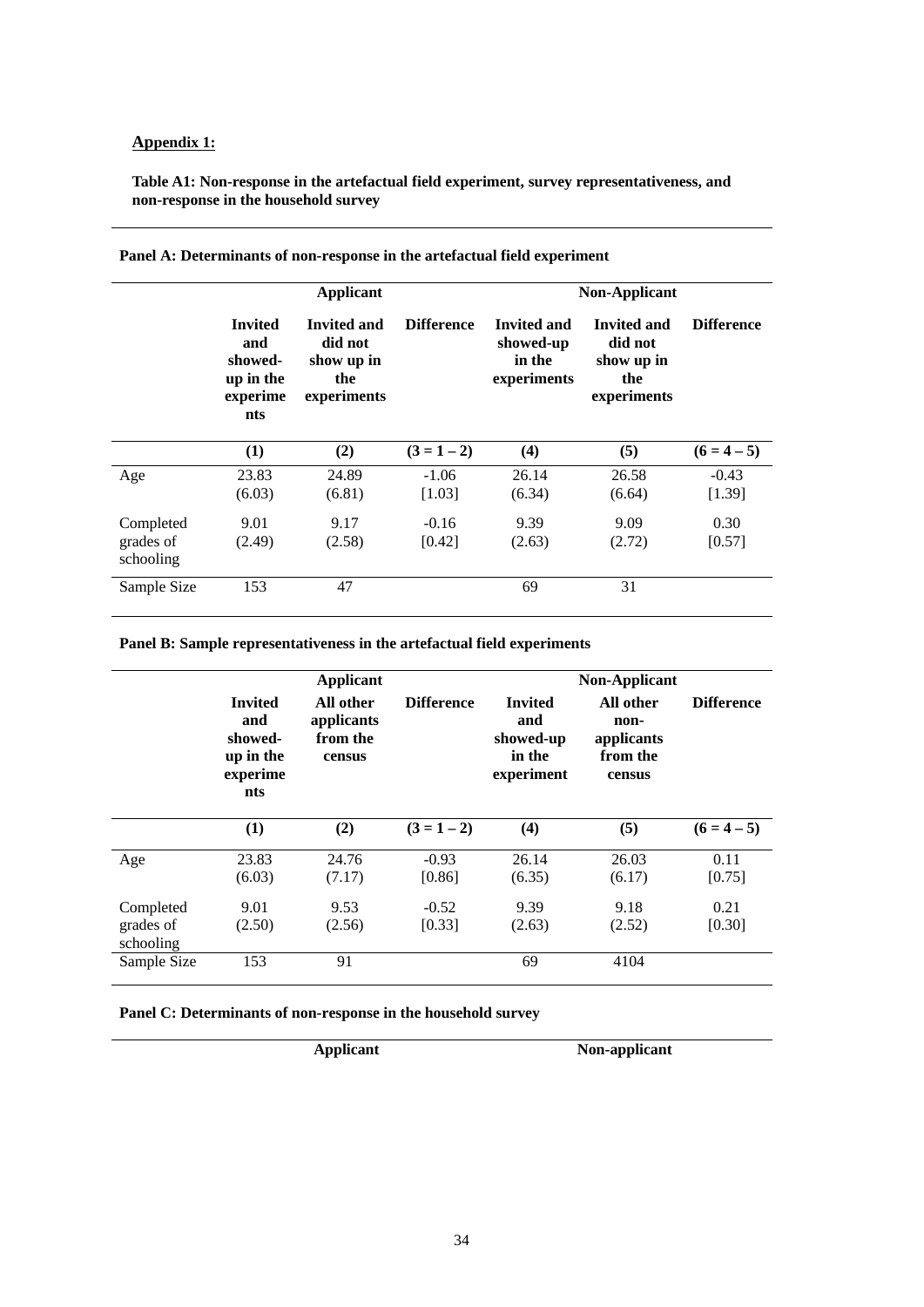|                                     | <b>Participa</b><br>ted in<br>the<br>experime<br>nt and<br>househol<br>d survey | <b>Participate</b><br>d in the<br>experiment<br>but not the<br>household<br>survey | <b>Difference</b> | <b>Participated</b><br>in the<br>experiment<br>and<br>household<br>survey | <b>Participated</b><br>in the<br>experiment<br>but not the<br>household<br>survey | <b>Difference</b> |
|-------------------------------------|---------------------------------------------------------------------------------|------------------------------------------------------------------------------------|-------------------|---------------------------------------------------------------------------|-----------------------------------------------------------------------------------|-------------------|
|                                     | (1)                                                                             | (2)                                                                                | $(3 = 1 - 2)$     | (4)                                                                       | (5)                                                                               | $(6 = 4 - 5)$     |
| Age                                 | 23.85<br>(6.06)                                                                 | 23.57<br>(5.80)                                                                    | 0.27<br>[2.34]    | 25.60<br>(6.36)                                                           | 29<br>(5.72)                                                                      | $-3.39$<br>[2.06] |
| Completed<br>grades of<br>schooling | 9.01<br>(2.48)                                                                  | 9.00<br>(2.88)                                                                     | 0.01<br>[0.96]    | 9.41<br>(2.61)                                                            | 9.27<br>(2.90)                                                                    | 0.14<br>[0.87]    |
| Sample Size                         | 146                                                                             | 7                                                                                  |                   | 58                                                                        | 11                                                                                |                   |

**Panel D: Determinants of non-response in the artefactual field experiment (pooled)** 

|                        | <b>Invited and</b><br>participated in the<br>artefactual field<br>experiment | Invited but did not<br>participate in the<br>artefactual field<br>experiment | <b>Difference</b> |
|------------------------|------------------------------------------------------------------------------|------------------------------------------------------------------------------|-------------------|
|                        | $\bf(1)$                                                                     | (2)                                                                          | $(3 = 1-2)$       |
| Age                    | 24.55                                                                        | 25.56                                                                        | $-1.01$           |
|                        | (6.20)                                                                       | (6.75)                                                                       | [0.83]            |
| Completed              | 9.13                                                                         | 9.14                                                                         | $-0.01$           |
| grades of<br>schooling | (2.54)                                                                       | (2.62)                                                                       | [0.33]            |
| Sample size            | 222                                                                          | 78                                                                           |                   |

**Panel E: Determinants of non-response in the artefactual field experiment and household survey (pooled)** 

|                        | <b>Invited and</b><br>participated in the<br>artefactual field<br>experiment and the<br>household survey | Invited but did not<br>participate in the<br>artefactual field<br>experiment or the<br>household survey | <b>Difference</b> |
|------------------------|----------------------------------------------------------------------------------------------------------|---------------------------------------------------------------------------------------------------------|-------------------|
|                        |                                                                                                          | (2)                                                                                                     | $(3 = 1-2)$       |
| Age                    | 24.34                                                                                                    | 25.81                                                                                                   | $-1.46*$          |
|                        | (6.18)                                                                                                   | (6.64)                                                                                                  | [0.78]            |
| Completed              | 9.12                                                                                                     | 9.14                                                                                                    | $-0.02$           |
| grades of<br>schooling | (2.52)                                                                                                   | (2.64)                                                                                                  | [0.31]            |
|                        |                                                                                                          |                                                                                                         |                   |
| Sample size            | 204                                                                                                      | 96                                                                                                      |                   |

Notes: Standard deviations are reported in parentheses and standard errors are reported in brackets. \*\*\* p<0.01, \*\* p<0.05, \*  $p<0.1$ .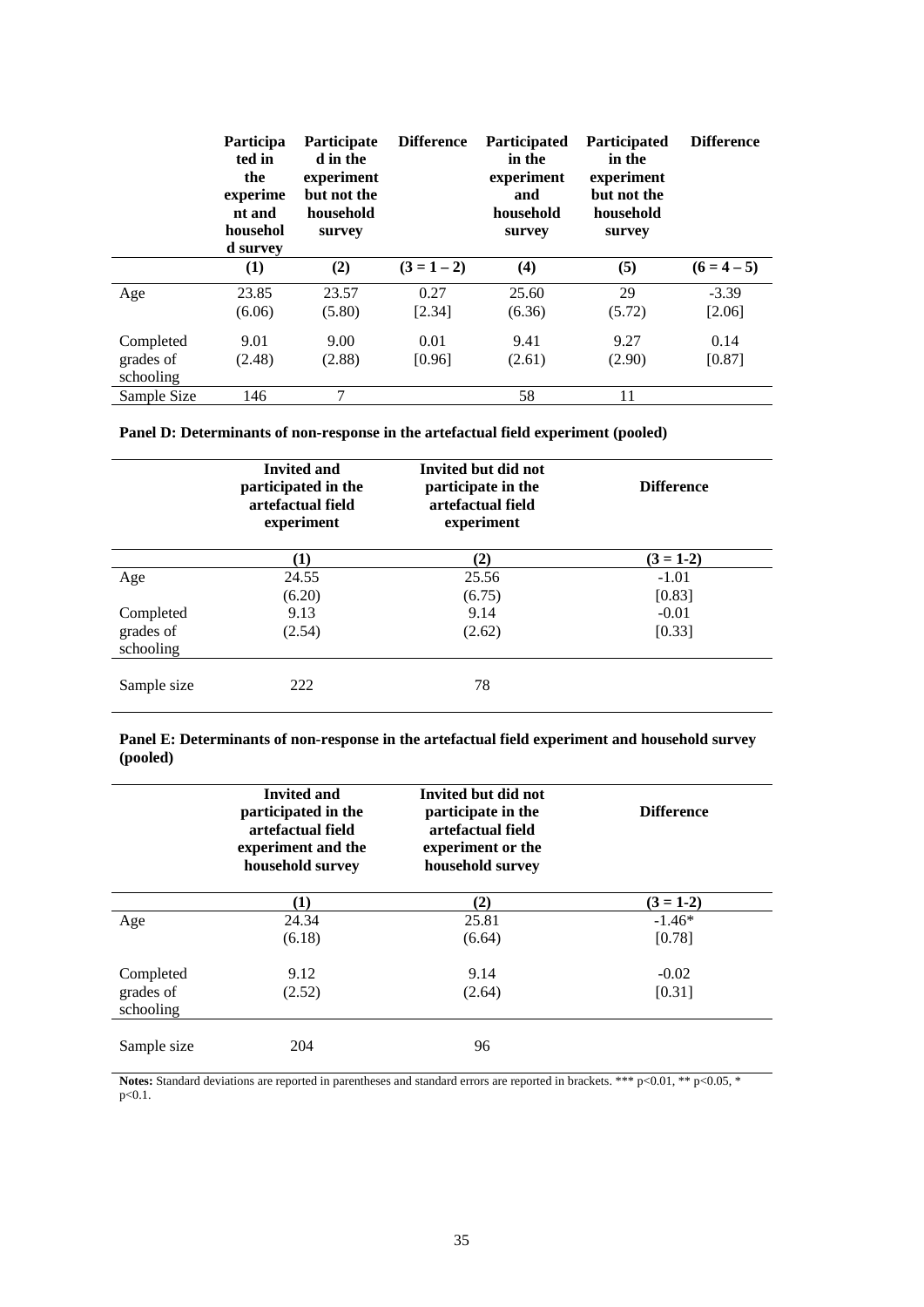|  | Table A2: Summary Statistics of Behavioral Outcomes by Missing and Non-missing Survey Data |  |  |  |
|--|--------------------------------------------------------------------------------------------|--|--|--|
|--|--------------------------------------------------------------------------------------------|--|--|--|

|                                                               | <b>Sample</b><br>without<br>missing<br>survey<br>data<br>(1) | <b>Sample</b><br>with<br>missing<br>survey<br>data<br>(2) | <b>Difference</b><br>$(3 = 1 - 2)$ |
|---------------------------------------------------------------|--------------------------------------------------------------|-----------------------------------------------------------|------------------------------------|
| Amount allocated to the risky option in the <i>Investment</i> | 24.86                                                        | 24.44                                                     | 0.42                               |
| Game                                                          | (10.69)                                                      | (10.56)                                                   | [2.63]                             |
| Proportion allocated to the risky option in the               | 49.73                                                        | 48.89                                                     | 0.84                               |
| <b>Investment Game</b>                                        | (21.39)                                                      | (21.11)                                                   | [5.25]                             |
| Self-assessment of number of bags they could fill in the      | 4.35                                                         | 4.33                                                      | 0.02                               |
| <b>Competition Game</b>                                       | (2.36)                                                       | (2.58)                                                    | [0.59]                             |
| Perceived rank within group $(1 =$ Lowest, $5 =$ Highest)     | 4.05                                                         | 3.89                                                      | 0.16                               |
|                                                               | (1.01)                                                       | (1.18)                                                    | [0.25]                             |
| Choice of the competitive wage scheme in the                  | 0.36                                                         | 0.28                                                      | 0.08                               |
| <b>Competition Game</b>                                       | (0.48)                                                       | (0.46)                                                    | [0.12]                             |
| Number of bags actually filled                                | 1.89                                                         | 2.00                                                      | $-0.11$                            |
|                                                               | (0.71)                                                       | (1.03)                                                    | [0.18]                             |
| Confidence ratio                                              | 2.64                                                         | 2.44                                                      | 0.20                               |
|                                                               | (1.96)                                                       | (1.39)                                                    | [0.47]                             |
| Sample Size                                                   | 204                                                          | 18                                                        |                                    |

**Notes:** Standard deviation reported in parentheses and standard errors reported in brackets.

\*\*\* p<0.01, \*\* p<0.05, \* p<0.1. None of the differences reported in column 3 are statistically significant.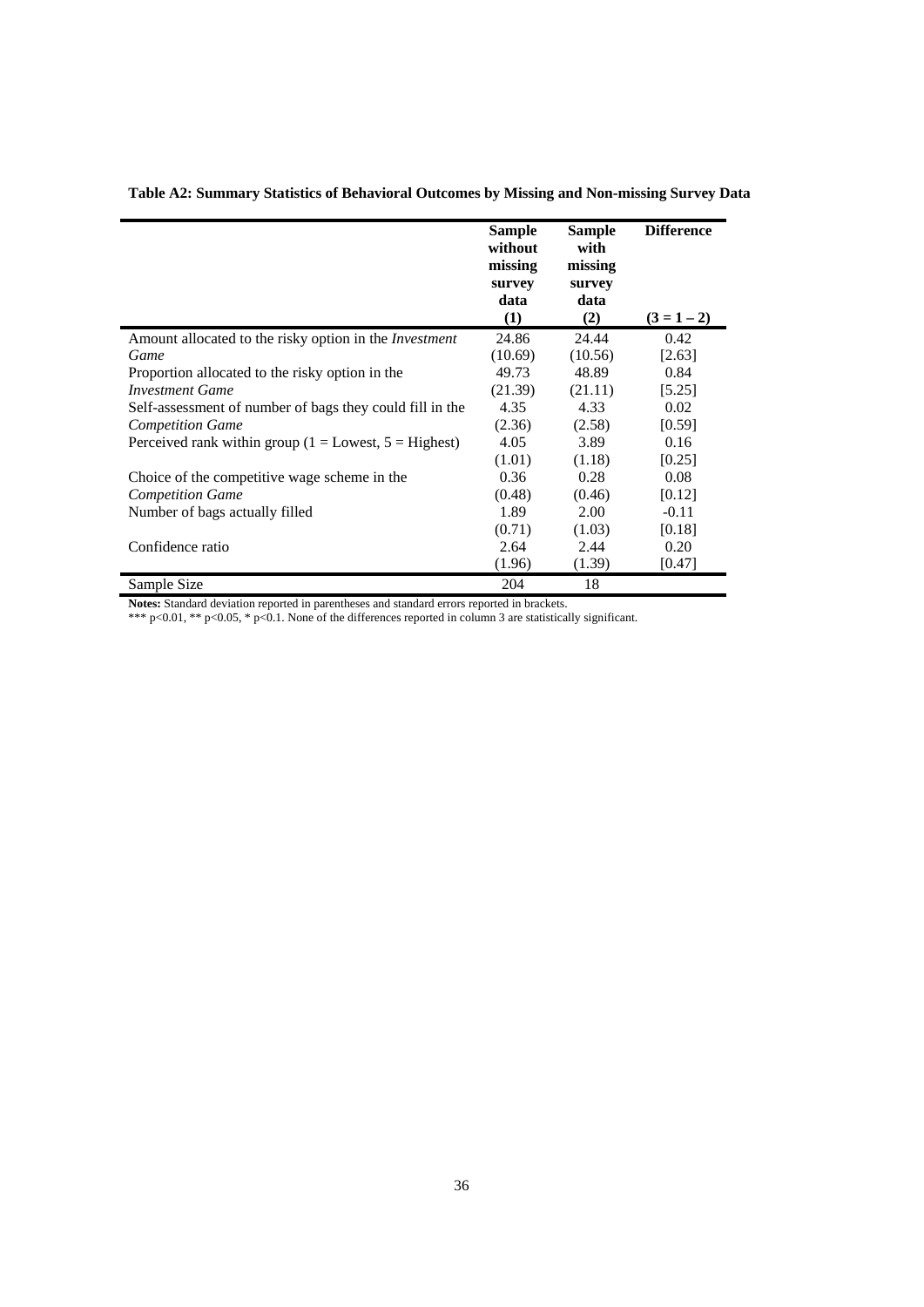| <b>Covariates</b>                                                                                    | Non-response |
|------------------------------------------------------------------------------------------------------|--------------|
| Proportion allocated to the risky option in the <i>Investment Game</i> ( $\times$ 10 <sup>-2</sup> ) | $-0.033$     |
|                                                                                                      | (0.099)      |
| Choice of the competitive wage scheme in the <i>Competition Game</i>                                 | $-0.024$     |
|                                                                                                      | (0.049)      |
| Number of bags actually filled                                                                       | $-0.011$     |
|                                                                                                      | (0.036)      |
| Confidence ratio                                                                                     | $-0.008$     |
|                                                                                                      | (0.012)      |
| Applicant status $(=1$ if applicant)                                                                 | $-0.425$     |
|                                                                                                      | (0.349)      |
| Proportion allocated to the risky option in the <i>Investment Game</i> $\times$                      | 0.081        |
| Applicant status                                                                                     | (0.147)      |
| Choice of the competitive wage scheme in the <i>Competition Game</i> $\times$                        | $-0.006$     |
| Applicant status                                                                                     |              |
|                                                                                                      | (0.066)      |
| Number of bags actually filled $\times$ Applicant status                                             | 0.046        |
|                                                                                                      | (0.058)      |
| Confidence ratio × Applicant status                                                                  | 0.015        |
|                                                                                                      | (0.018)      |
| Sample size                                                                                          | 222          |

#### **Table A3: Non-Response in Surveys: Marginal Effects from Probit Regressions**

**Notes:** Robust standard errors in parentheses.

\*\*\*  $p<0.01$ , \*\*  $p<0.05$ , \*  $p<0.1$ . None of the coefficients are statistically significant.

Non-response is defined as a dummy variable which takes a value 1 if missing information on household questionnaire data and zero otherwise.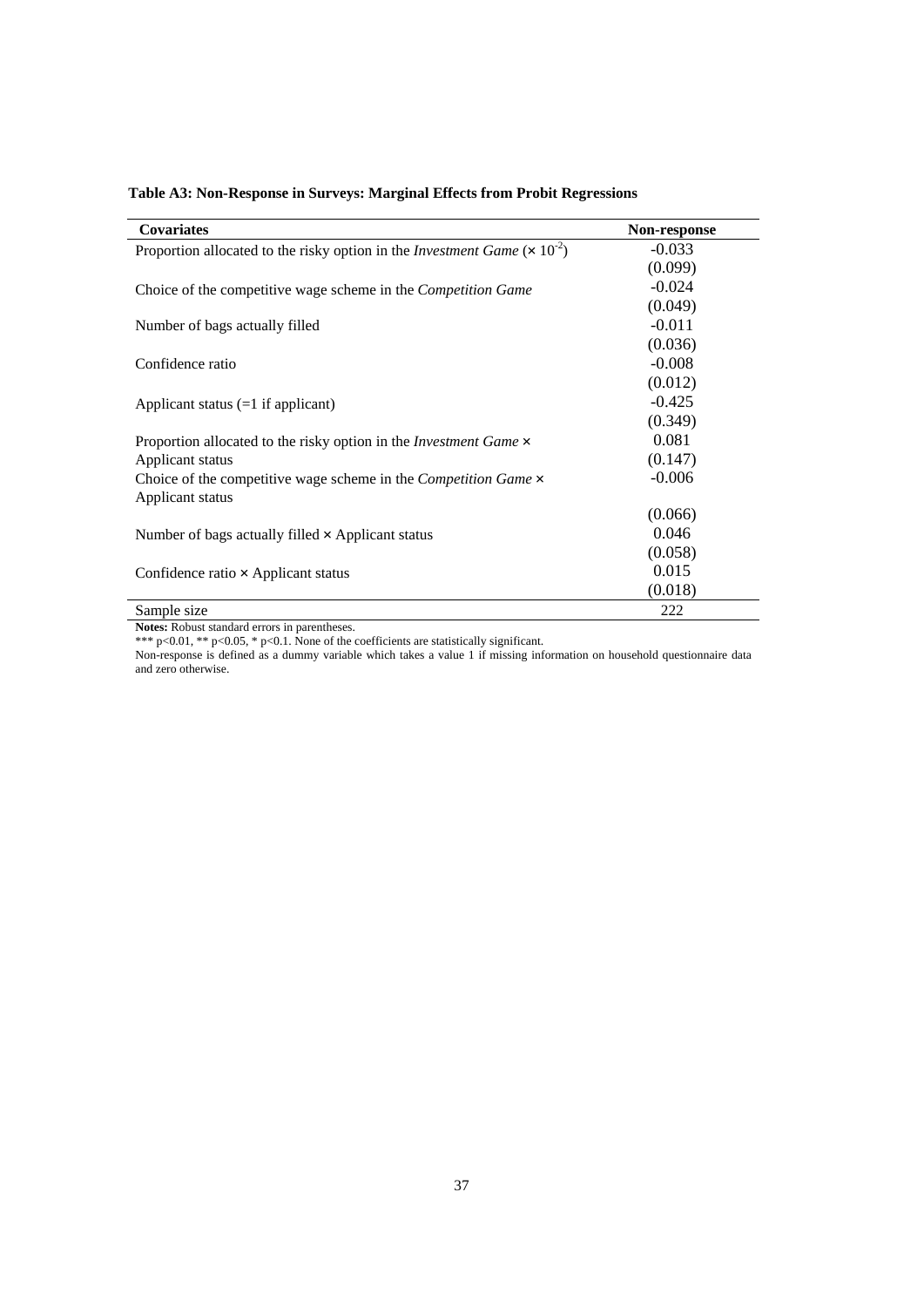#### **Appendix 2: English Version of the Subject Instructions**

### **General Instructions**

### **Player ID #:**

Thank you for your participation. You will be paid Rs. 150 for your participation. There are 2 tasks that we will ask you to participate in. Performing each task can win you more money in cash, in addition to the guaranteed Rs. 150.

Although, each of you will complete both the tasks, only one of them will be chosen for payments. I will toss a coin at the end of the two tasks in front of everyone to determine the task you will be paid for. Note that everyone will be paid according to their performances in the task determined by the coin toss.

We are about to begin the first task. Please listen carefully. It is important that you understand the rules of the task properly. If you do not understand, you will not be able to participate effectively. We will explain the task and go through some examples together. There is to be no talking or discussion of the task amongst you. There will be opportunities to ask questions to be sure that you understand how to perform each task. At any time whilst you are waiting during this experiment, please remain seated, and do not do anything unless instructed by the experimenter. Also do not look at others responses at any time during this experiment.

Finally, each page has an ID# on it. Do not show this ID# to any other participant or allow it to be visible to anyone during or after this experiment.

If you are ready, then we will proceed.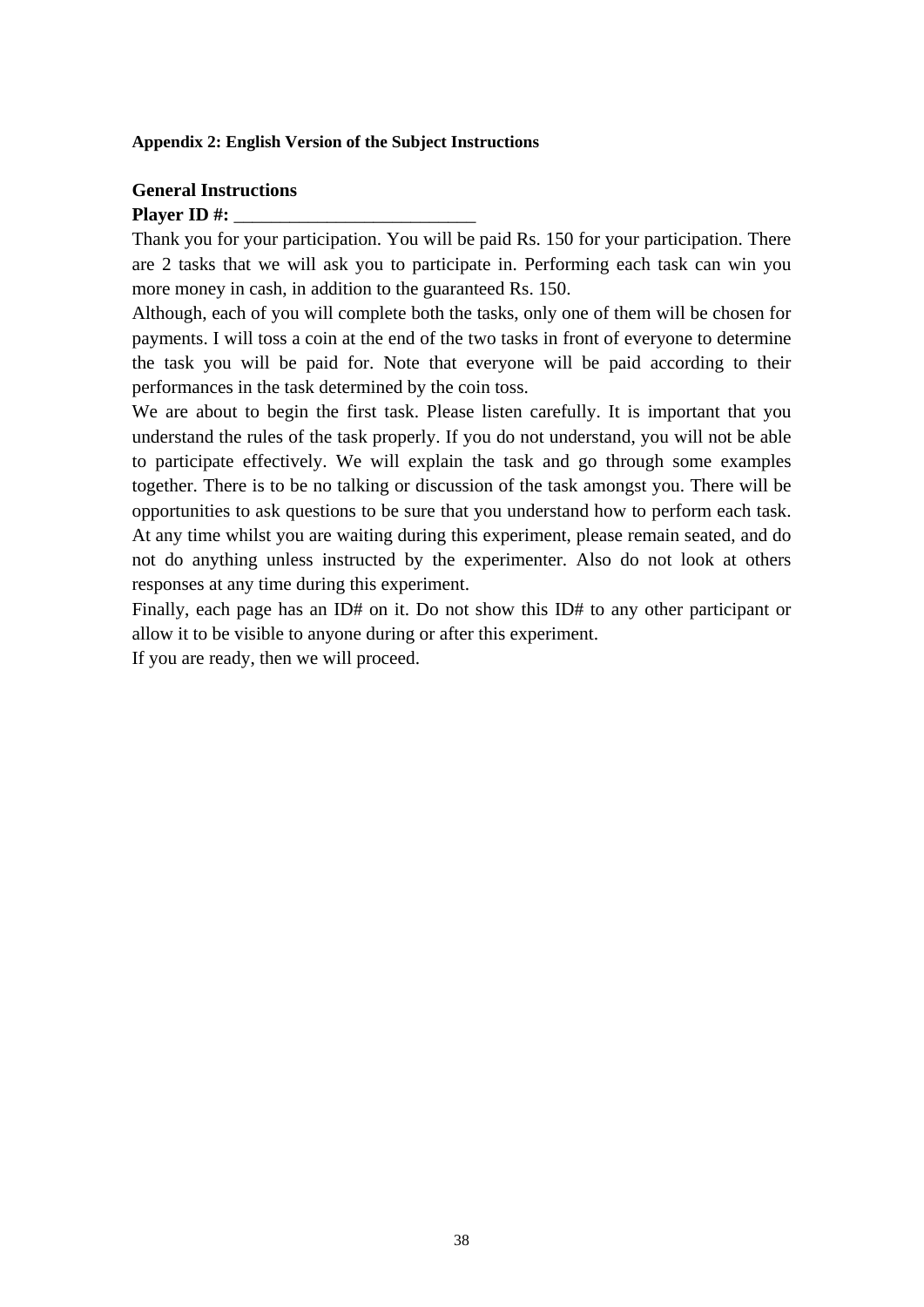## **Instructions for the Investment Game Player ID #:**

We are about to begin the first task. Please listen carefully to the instructions.

In this task, you are provided Rs.50. You have the opportunity to invest a portion of this amount (between Rs.0 and Rs.50). No money will be given at this point. All actual payments will be made at the end of the experiment if this task is chosen as the one that you will be paid for.

## The investment:

There is an equal chance that the investment will fail or succeed. If the investment fails, you lose the amount you invested. If the investment succeeds, you receive 4 times the amount invested.

## How do we determine the outcome of the investment:

After you have chosen how much you wish to invest, you will toss a coin to determine whether your investment has failed or succeeded, if this task is chosen for payment. If the coin comes up heads, you win four times the amount you chose to invest. If it comes up tails, you lose the amount invested. You will toss the coin at the end of the experiment, when you come to collect your payment.

Here are some examples:

- 1. You choose to invest nothing. You will get Rs.50 for sure if this task is chosen for payment.
- 2. You choose to invest all of the Rs.50. Then if the coin comes up heads, you get Rs.200. If the coin comes up tails, you get Rs.0.
- 3. You choose to invest Rs.30. Then if the coin comes up heads, you get  $30x4=120$ from your investment, plus Rs. 20 left from your initial amount. So you will receive a total of Rs.140. However, if the coin comes up tails, you will get nothing from the 30 rupees that you invested. So in this situation you will only get Rs.20 left from the initial amount that you chose not to invest.

Do you have any questions? If you are ready, we will proceed.

We will call each of you one at a time in the adjoining areas where you will be asked a few questions and participate in the described task.

Once you have finished the task, you will go back to your sitting area. Please make sure that you do not converse with anyone. If we find you conversing you will be disqualified from further participation and escorted out by one of the experimenters.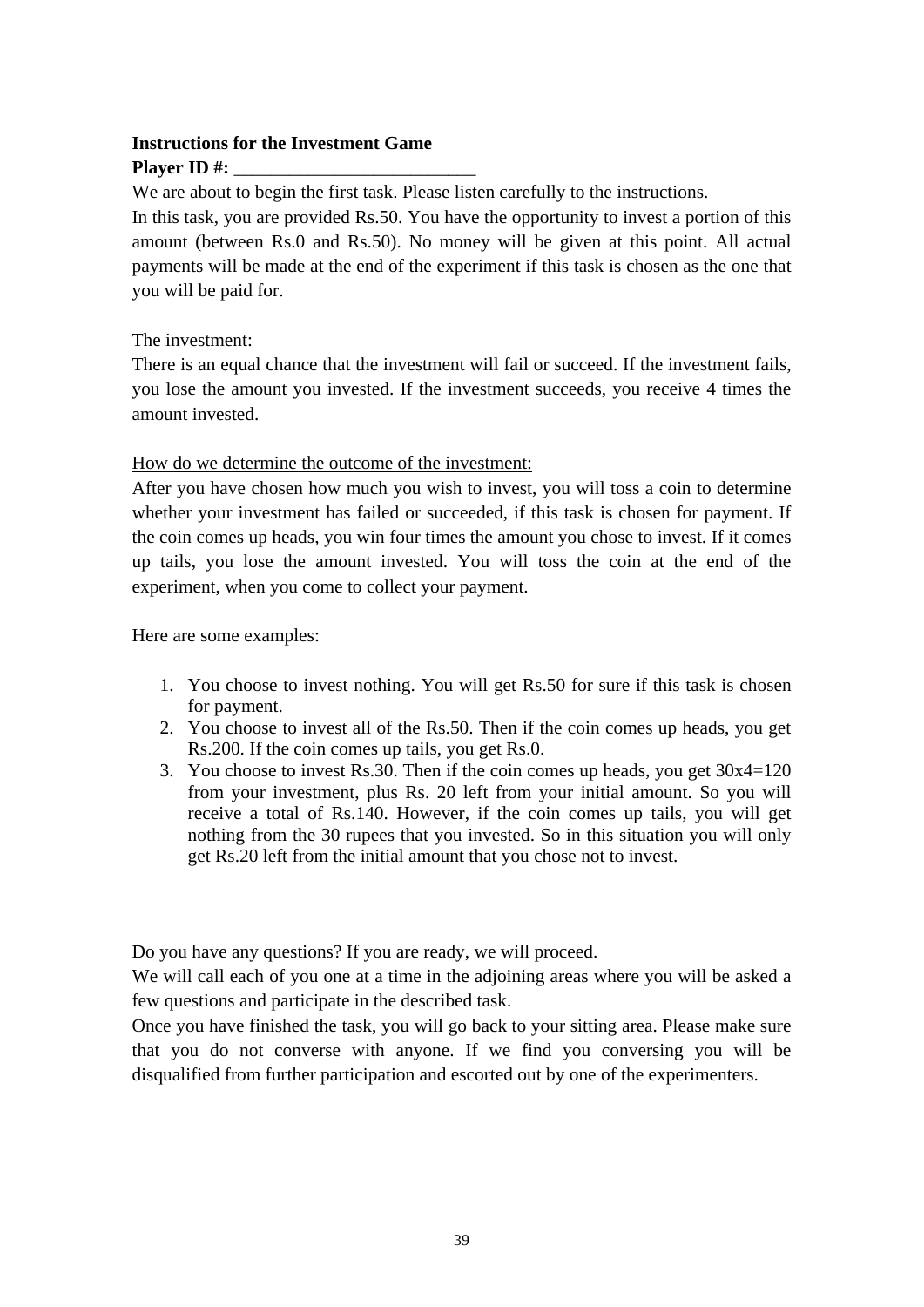#### **Decision Sheet for the Investment Game**

**Player ID #: \_\_\_\_\_\_\_\_\_\_\_\_\_\_\_\_\_\_\_\_\_\_\_\_\_\_\_\_\_\_\_** 

Please complete the example below:

**1.** If you choose to invest Rs 15 and the coin toss comes up heads, what will you receive?  $Rs$   $x$   $= Rs$   $=$ 

Actual Decision:

- **2.** Amount that I wish to invest: \_\_\_\_\_\_\_\_\_\_\_\_\_\_\_\_\_\_\_\_\_\_\_
- **3.** Reason for this decision: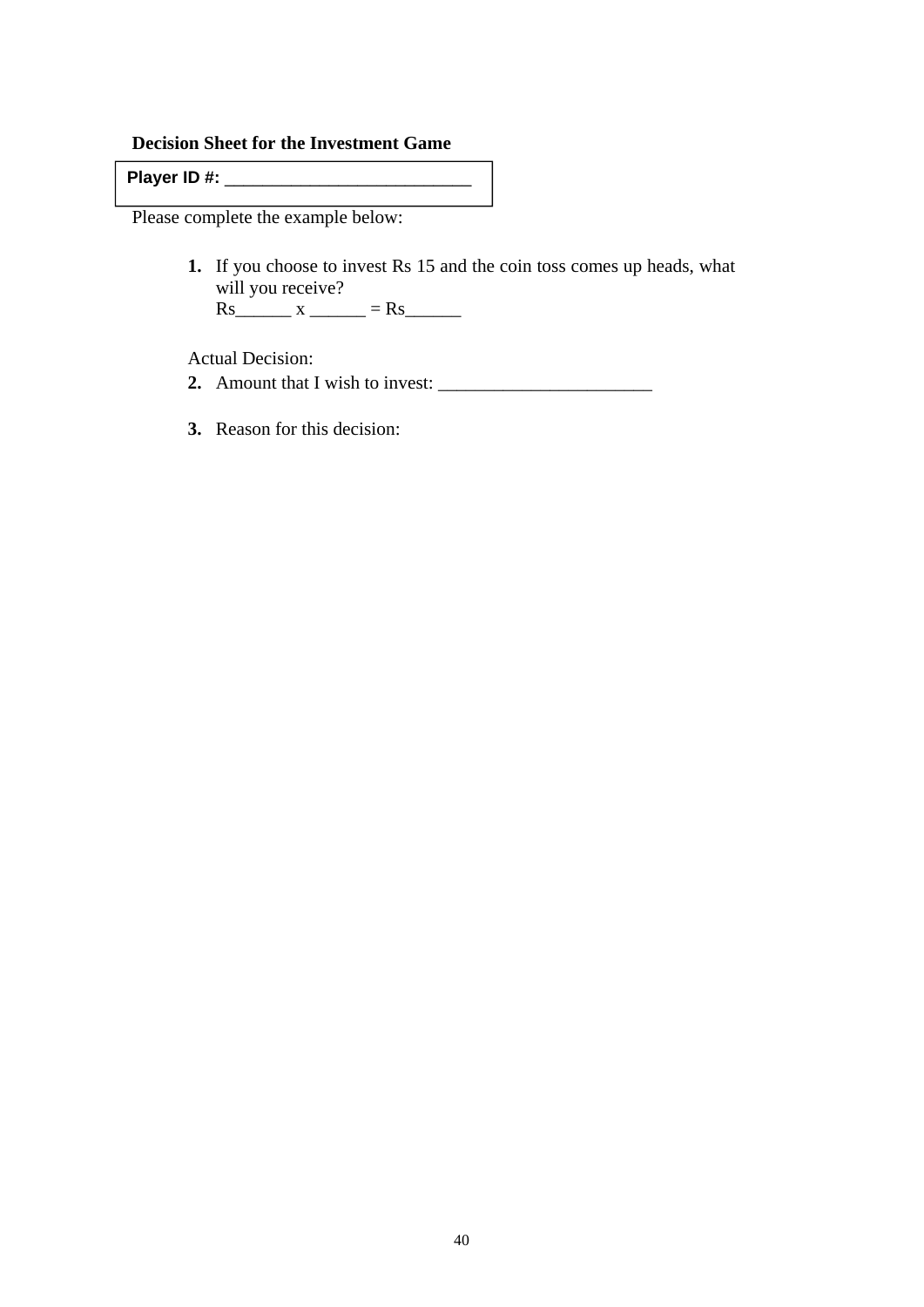## **Instructions for the Competition Game Player ID #:**

We are about to begin the next task. Please listen carefully to the instructions. All the money that you earn from this task is yours to keep and will be given to you at the end of this experiment if this task is chosen as the one that you will be paid for.

For this Task, you will be asked to fill bags with Rajma beans and seal it so its contents remain securely inside. We will give a demonstration before you start the task.

You will be given 1 minute to fill up as many bags as you can. Only bags filled and properly sealed will be counted towards your payments.

You can choose one of two payment options for this task.

## **Option 1:**

If you choose this option, you get Re. 4 for each bag that you fill properly in 1 minute.

## **Option 2:**

If you choose this option, you will be randomly paired with another person and your payment depends on your performance relative to that of the person that you are paired with. If you fill up more bags properly than the person you are paired with, you will receive Rs.16 per bag that you filled. If you both fill the same number of bags you will receive Rs. 16 per bag. If you fill up less number of bags than the person you are paired with, you will receive Rs. 0.

Note that what you will earn does not depend on the decision of the person that you are paired with; it only depends on your own choice of payment, your performance and their performance.

Here are some examples of what could happen:

- 1) You choose option 1. You fill 10 bags properly. You will receive  $10xRe. 4 = Rs$ . 40.
- 2) You choose option 2. You fill 3 bags properly. The person that you are paired with fills 2 bags properly. You will receive  $3xRs.16 = Rs.48$ .
- 3) You choose option 2. You fill 3 bags properly. The person that you are paired with fills 4 bags properly. You will receive  $3 \times 0 = \text{Rs. } 0$ .

Note that these are examples only. The actual decision is up to you.

The rest of the task will proceed as follows:

Next, we will call each of you one at a time in the adjoining area where you will be asked a few questions and choose your preferred option in the above described task. Once you have answered the questions and indicated your preferred option, you will come back to your sitting area. Please make sure that you do not converse with anyone at this time. If we find you conversing you will be disqualified from further participation and escorted out by one of the experimenters.

Once everyone is back to the seating area we will announce the start of the task and you can start filling up the bags. We will make an announcement when there are 30 seconds remaining. When time is up, we will say, "Stop the task now". You should **immediately**  stop filling the bags. Please make sure that your hands are in your lap now and not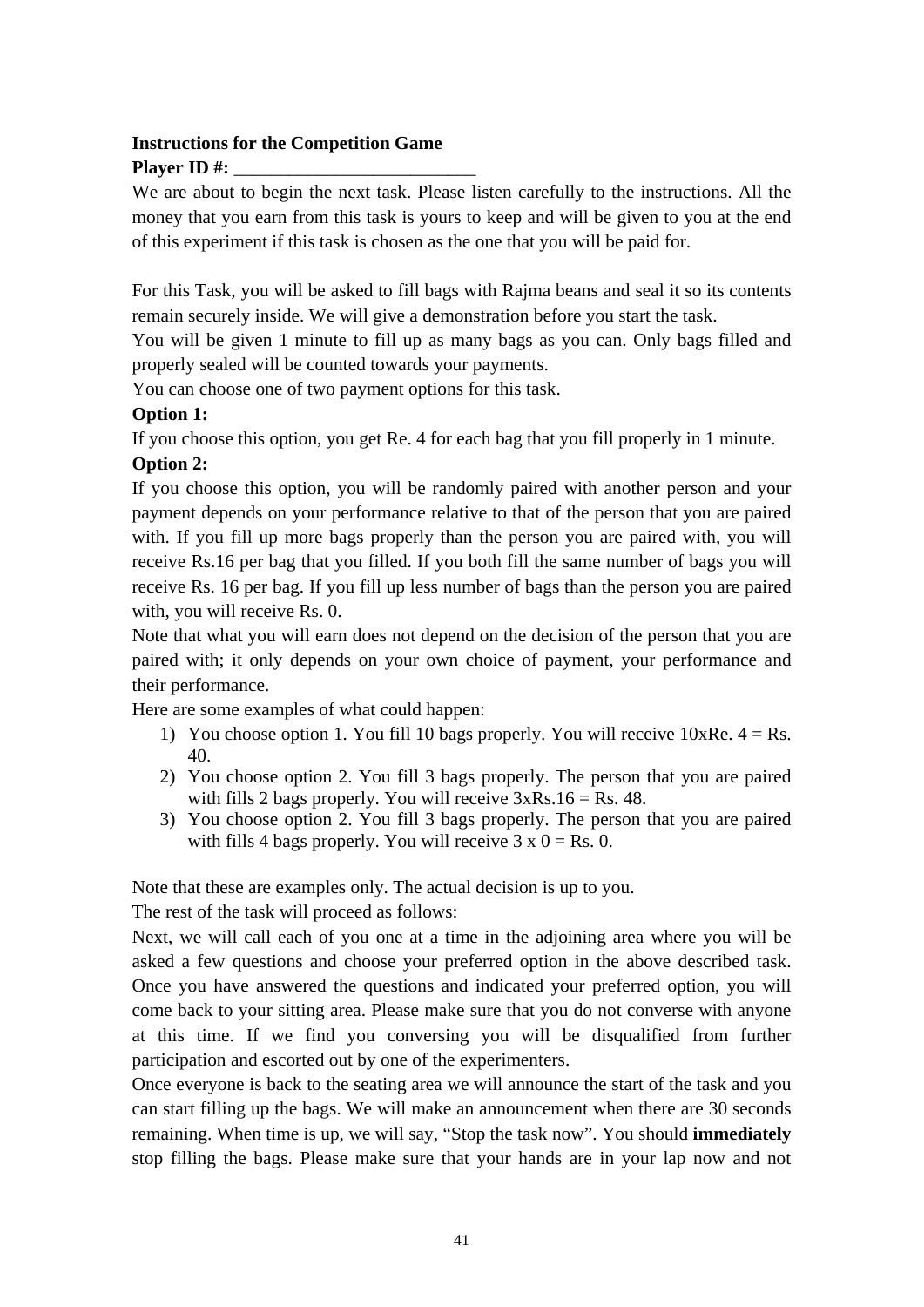touching any of the bags that you filled up. If you do not do this within 2 seconds, you will receive Rs. 0 for the entire experiment.

We will come around and inspect the bags and record the number of bags filled each of you managed to fill up.

Once all counting is done we will flip a coin to decide which of the two tasks will be chosen for payments.

After the coin toss, each of you will be again called one at a time to the adjoining area for the final payment procedures.

Are there any questions before we begin? If you are ready, we will proceed.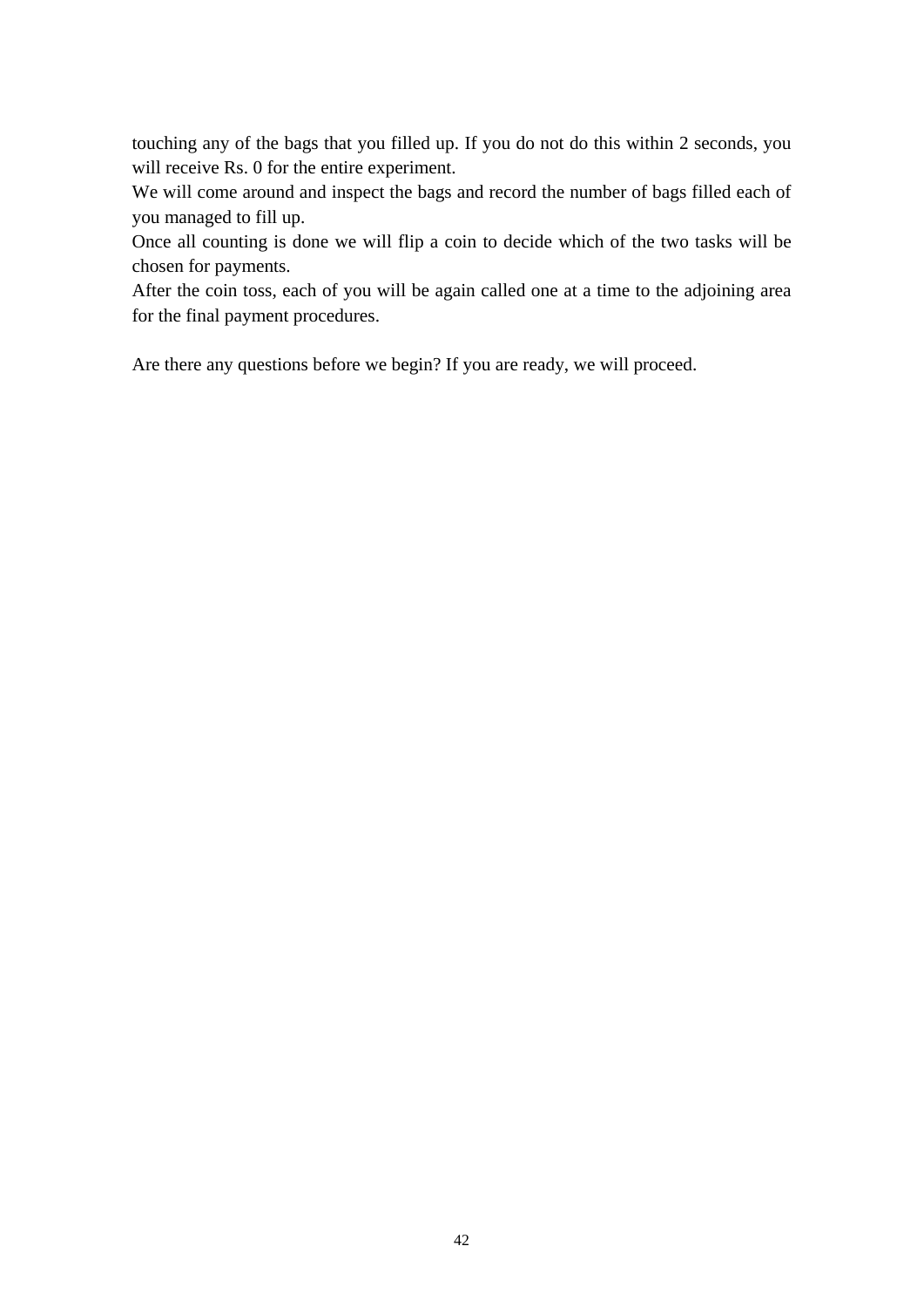**Pla ayer ID #:**

**Decision Sheet for the Competition Game** 

For experimenter use only

**Paired Player ID #:** 

|    | <b>Questions for Task #2</b>                                                                                                                                     |
|----|------------------------------------------------------------------------------------------------------------------------------------------------------------------|
|    | Please answer the following questions:                                                                                                                           |
|    |                                                                                                                                                                  |
| 1. | Suppose you choose Option 1. You complete 11 bags correctly at the end of 1<br>minute. How much money do you receive?                                            |
|    | $\frac{1}{1}$ x Rs $\frac{1}{1}$ = $\frac{1}{1}$ = $\frac{1}{1}$                                                                                                 |
|    |                                                                                                                                                                  |
| 2. | Suppose you choose Option 2. You complete 7 bags correctly. The person you are<br>paired with completes 6 bags correctly. How much money do you receive?         |
|    | $\frac{1}{1}$ x Rs $\frac{1}{1}$ = $\frac{1}{1}$ = $\frac{1}{1}$                                                                                                 |
|    |                                                                                                                                                                  |
| 3. | How many bags do you think you can fill properly in 1 minute?                                                                                                    |
|    |                                                                                                                                                                  |
| 4. | If we were to rank everyone's performance, in the group of people in this room,<br>from best to worst, where do you think you would fall compared to the average |
|    | person? Please place a tick next to the rank that you think applies to you.                                                                                      |
|    |                                                                                                                                                                  |
|    | $-$ 1-4 (very above average)                                                                                                                                     |
|    | $-5-8$ (above average)                                                                                                                                           |
|    | $-9-12$ (average)                                                                                                                                                |
|    | $\_13-16$ (below average)                                                                                                                                        |
|    | _17-20 (very below average)                                                                                                                                      |
| 5. | We now ask you to choose how you want to be paid: according to option 1 or                                                                                       |
|    | option 2?                                                                                                                                                        |
|    |                                                                                                                                                                  |
| 6. | What was your decision based on?                                                                                                                                 |
|    |                                                                                                                                                                  |
|    |                                                                                                                                                                  |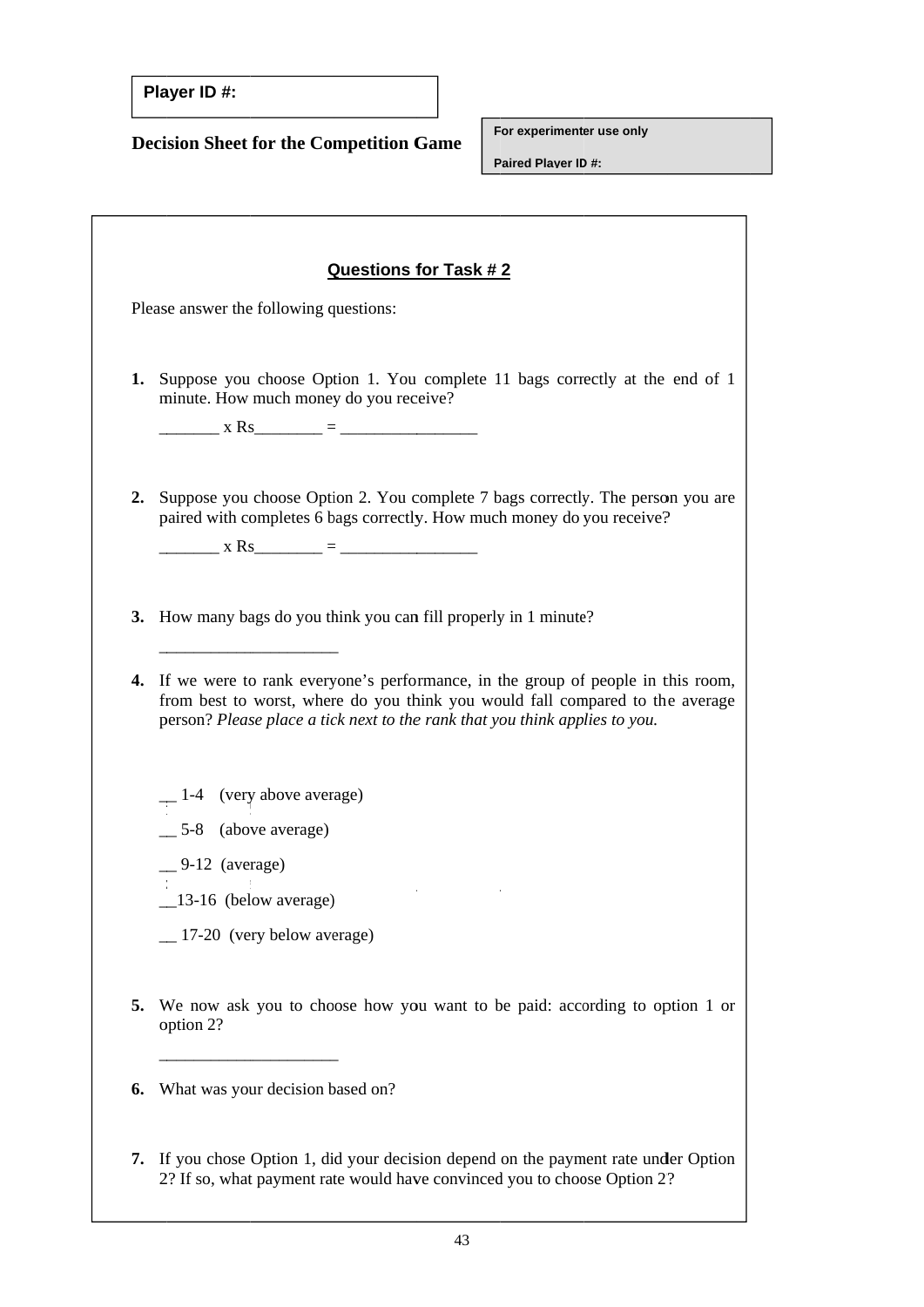### **Instructions for Final Payment Determination**

We will now determine what task to pay you for. We will flip a coin; you will all be paid for task 1 if Heads come and task 2 if Tails come up.

If Head comes up, then Task 1 is chosen: Each one of you will flip a coin to determine whether your investment succeeded or not. If the coin comes up heads, you win four times the amount you chose to invest. If it comes up tails, you lose the amount invested.

If Tail comes up then Task 2 is chosen: We will pay you according to the choice you had indicated earlier.

If you had chosen option 1, we will pay you according to your performance.

If you had chosen option 2, we will ask you to pick one chit amongst several chits of paper on the front desk. Each chit contains an id number of one of the participants. Your performance will be matched with the performance of the participant whose ID number you picked. You will be paid according to your relative performance as described earlier.

Now we will call each of you one at a time like before. Please take your decision sheets with your ID# written on it when you come.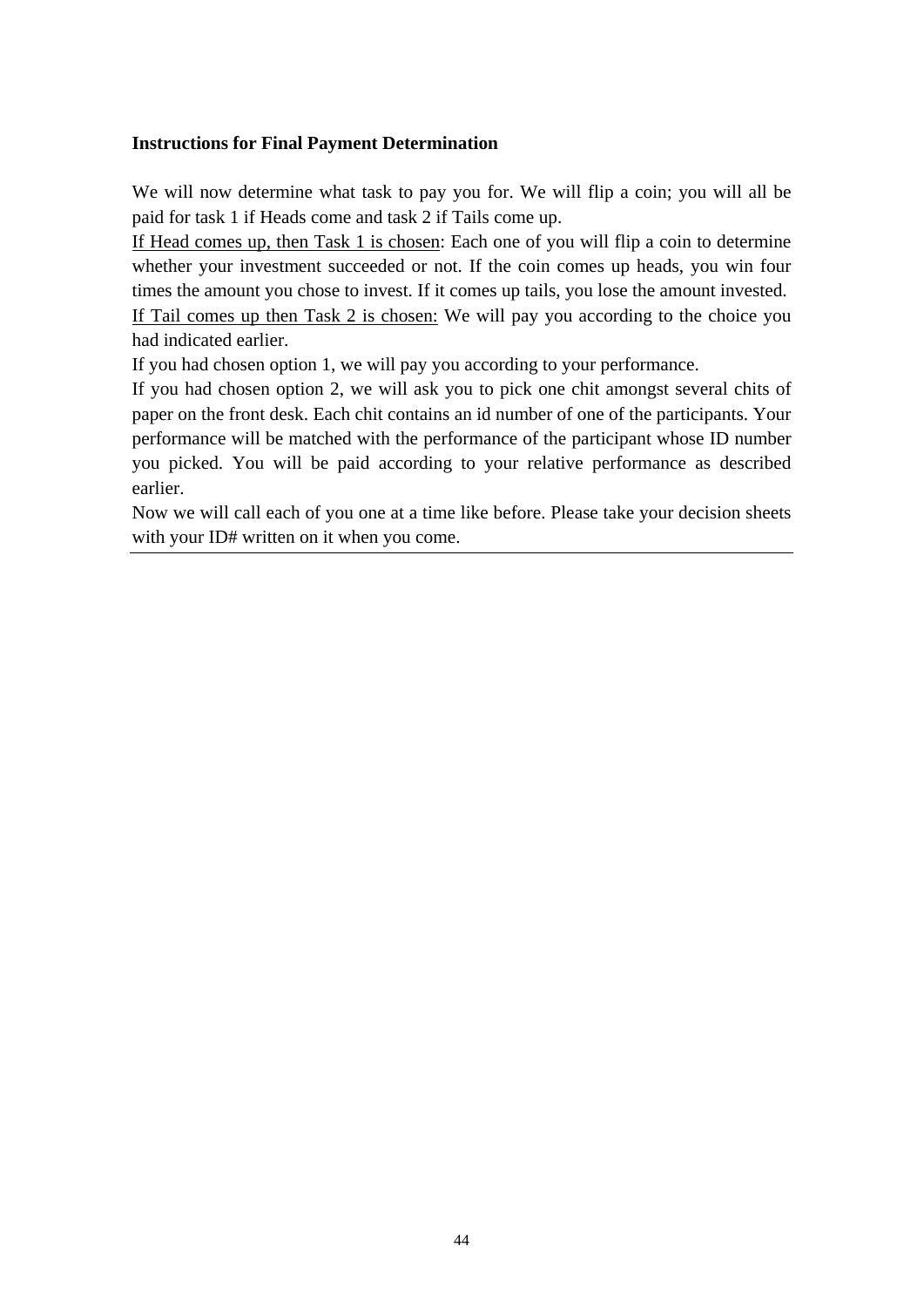**Visual Charts** 

**Figure A1: Slides used in the** *Investment Game* **in conjunction with the oral instructions**